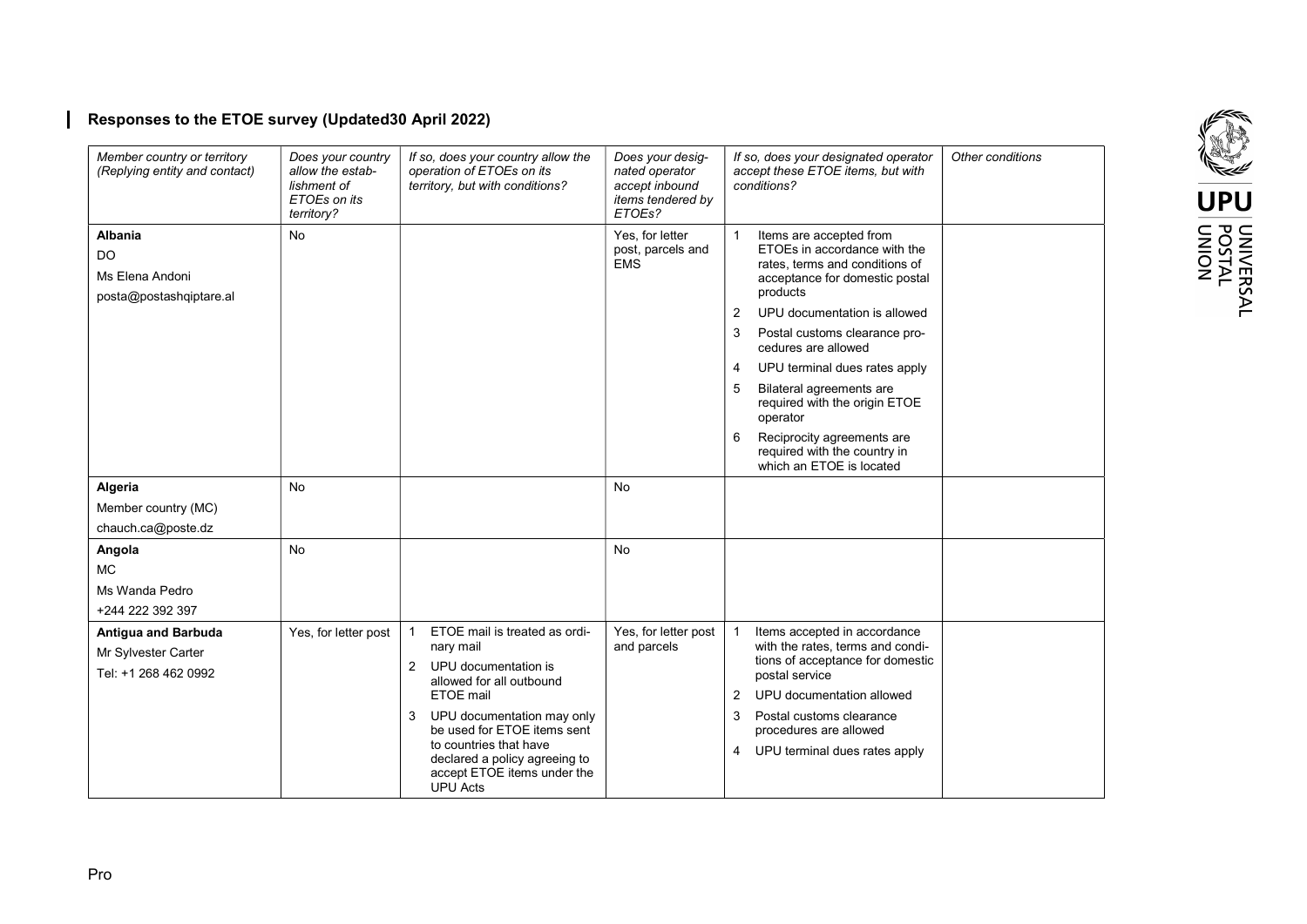| Member country or territory<br>(Replying entity and contact)  | Does your country<br>allow the establish-<br>ment of ETOEs on<br>its territory? | If so, does your country allow the<br>operation of ETOEs on its<br>territory, but with conditions?                                  | Does your desig-<br>nated operator<br>accept inbound<br>items tendered by<br>ETOEs? | If so, does your designated operator<br>Other conditions<br>accept these ETOE items, but with<br>conditions?                                                                                                                                                                     |
|---------------------------------------------------------------|---------------------------------------------------------------------------------|-------------------------------------------------------------------------------------------------------------------------------------|-------------------------------------------------------------------------------------|----------------------------------------------------------------------------------------------------------------------------------------------------------------------------------------------------------------------------------------------------------------------------------|
| <b>Antigua and Barbuda</b><br>(cont.)                         |                                                                                 | UPU transport handling<br>$\overline{4}$<br>documentation and proce-<br>dures are allowed<br>Bilateral agreements are<br>5          |                                                                                     |                                                                                                                                                                                                                                                                                  |
|                                                               |                                                                                 | required and will follow the<br><b>UPU Acts</b>                                                                                     |                                                                                     |                                                                                                                                                                                                                                                                                  |
| Argentina<br>МC<br>Ms Marcela Marón<br>maronm@jefatura.gob.ar | <b>No</b>                                                                       |                                                                                                                                     | Yes, for letter post<br>and parcels                                                 | ETOE operated by third party with<br>UPU documentation is allowed<br>origin country agreement, should sign<br>Postal customs clearance proce-<br>2<br>bilateral agreement with Correo Oficial<br>dures are allowed<br>Rep. Argentina SA<br>3 UPU terminal dues rates apply       |
| Aruba, Curaçao and Sint Maarten<br>Curacao<br>DO              | No                                                                              |                                                                                                                                     | Yes, for letter post<br>and parcels                                                 | The terminal dues owed to the ETOE<br>Items are accepted from ETOEs in<br>accordance with the rates, terms<br>must not be lower than those owed to<br>and conditions of acceptance for<br>the designated operator of the ETOE's<br>domestic postal products<br>country of origin |
| Ms Niviëla Sambo                                              |                                                                                 |                                                                                                                                     |                                                                                     | UPU documentation is allowed<br>2                                                                                                                                                                                                                                                |
| nsambo@cpostint.com                                           |                                                                                 |                                                                                                                                     |                                                                                     | 3<br>Postal customs clearance<br>procedures are allowed                                                                                                                                                                                                                          |
|                                                               |                                                                                 |                                                                                                                                     |                                                                                     | UPU terminal dues rates apply<br>4                                                                                                                                                                                                                                               |
|                                                               |                                                                                 |                                                                                                                                     |                                                                                     | Bilateral agreements are required<br>5<br>with the origin ETOE operator                                                                                                                                                                                                          |
|                                                               |                                                                                 |                                                                                                                                     |                                                                                     | 6 Reciprocity agreement is not<br>accepted                                                                                                                                                                                                                                       |
| <b>Australia</b><br>MC.<br>Ms Jacqueline Daly                 | Yes. for letter<br>post, parcels and<br><b>EMS</b>                              | If an ETOE is to be operated by<br>a legal entity in Australia, that<br>entity must meet the usual<br>establishment requirements of | Yes, for letter post<br>and parcels                                                 | Items are accepted from ETOEs in<br>Please see other conditions (attached)<br>accordance with the rates, terms<br>and conditions of acceptance for<br>domestic postal products                                                                                                   |
| jacqueline.daly@dbcde.gov.au                                  |                                                                                 | the Australian Corporations Act<br>and be in compliance with all                                                                    |                                                                                     | UPU documentation is allowed<br>2                                                                                                                                                                                                                                                |
|                                                               |                                                                                 | applicable Australian legislation                                                                                                   |                                                                                     | Postal customs clearance proce-<br>3<br>dures are allowed                                                                                                                                                                                                                        |
|                                                               |                                                                                 |                                                                                                                                     |                                                                                     | Bilateral agreements are required<br>4<br>with the origin ETOE operator                                                                                                                                                                                                          |
| <b>Austria</b><br>Ministry<br>Mr Andreas Hach                 | Yes, for letter post<br>and parcels                                             | UPU documentation is<br>allowed for letters, not for<br>parcels                                                                     | Yes, for letter post<br>and parcels                                                 | For parcels: UPU inward land rates<br>Items accepted in accordance with<br>the rates, terms and conditions of<br>apply if not otherwise agreed<br>acceptance for domestic postal ser-<br>vice (only for letters, not for parcels)                                                |
| andreas.hach@bmvit.gv.at                                      |                                                                                 |                                                                                                                                     |                                                                                     | UPU documentation allowed (only<br>$\overline{2}$<br>for parcels, not for letters)                                                                                                                                                                                               |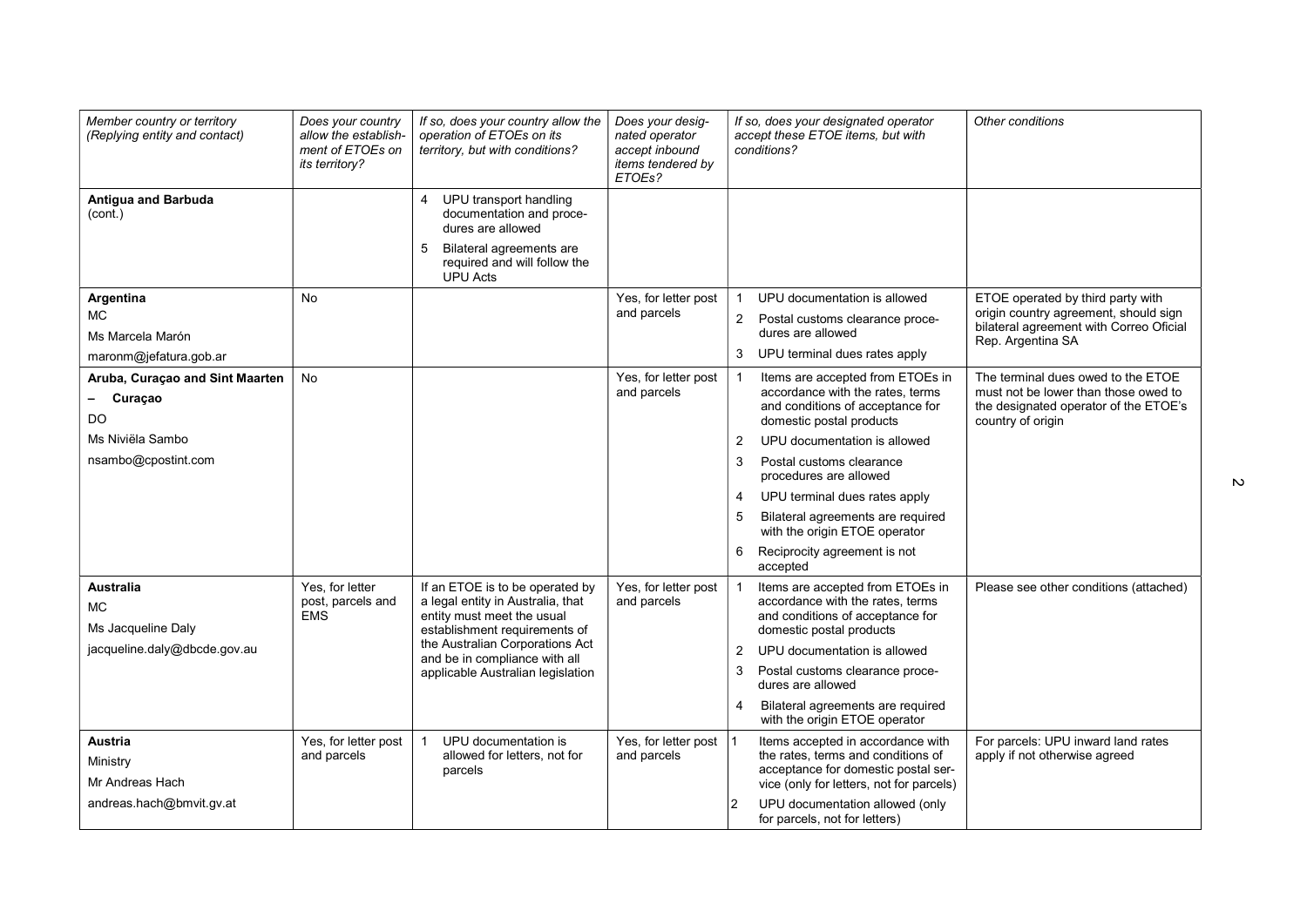| <b>Austria</b><br>UPU documentation may be<br>3<br>$\overline{2}$<br>Postal customs clearance proce-<br>used only for ETOE items<br>(cont.)<br>dures are allowed (only for parcels,<br>sent to countries that have<br>not for letters)<br>declared a policy agreeing<br>UPU terminal dues rates apply (only<br>to accept ETOE items under<br>for parcels, not for letters)<br>the UPU Acts (only for par-<br>5<br>UPU Inward land rates apply (only<br>cels, not for letters)<br>for parcels, not for letters)<br>UPU transport handling<br>3<br>Bilateral agreements are required<br>documentation and proce-<br>with the origin ETOE operator (only<br>dures are allowed (exam-<br>for parcels, not for letters)<br>ples: CN 22 customs form,<br>CN 38 delivery bill) for both<br>Reciprocity agreements are<br>letters and parcels<br>required with the country in which<br>an ETOE is located (only for<br>For parcels, all ETOEs must<br>4<br>parcels, not for letters)<br>regularly report to the<br>regulatory authority on<br>outbound volumes sent<br>from Austria<br>Azerbaijan<br>Yes, for letter post,<br>No<br>UPU documentation is allowed<br>parcels and EMS<br>$\overline{2}$<br>DO<br>Postal customs clearance proce-<br>dures are allowed<br>Mr Novruz Mamedov<br>3 UPU terminal dues rates apply<br>novruz@mincom.gov.az<br><b>Bahamas</b><br><b>No</b><br>UPU terminal dues rates apply<br>Payment must accompany each ship-<br>Yes, for letter post<br>ment delivered. There is an additional<br>DO.<br>Bilateral agreements are required<br>$\overline{2}$<br>charge/fee for collection from the<br>robertsummer@bahamas.gov.bs<br>airport/dock<br><b>No</b><br>Yes, for letter post<br>UPU documentation is allowed<br>Bahrain (Kingdom)<br>DO<br>$\overline{2}$<br>Postal customs clearance proce-<br>dures are allowed<br>faisaldallal@gmail.com<br>UPU terminal dues rates apply<br>3<br>Bilateral agreements are required<br>4<br><b>Barbados</b><br><b>No</b><br>Yes, for letter post<br>UPU documentation is allowed<br>DO.<br>2 Postal customs clearance proce-<br>dures are allowed<br>Ms Michelle, M. Walrond<br>3 UPU terminal dues rates apply<br>michelle_walrond@bps.bb<br>Yes, for letter post,<br><b>Belarus</b><br><b>No</b><br>UPU documentation is allowed<br>parcels and EMS<br><b>MC</b><br>$\overline{2}$<br>Postal customs clearance proce-<br>dures are allowed | Member country or territory<br>(Replying entity and contact) | Does your country<br>allow the establish-<br>ment of ETOEs on<br><i>its territory?</i> | If so, does your country allow the<br>operation of ETOEs on its<br>territory, but with conditions? | Does your desig-<br>nated operator<br>accept inbound<br>items tendered by<br>ETOEs? | If so, does your designated operator<br>accept these ETOE items, but with<br>conditions? | Other conditions |
|---------------------------------------------------------------------------------------------------------------------------------------------------------------------------------------------------------------------------------------------------------------------------------------------------------------------------------------------------------------------------------------------------------------------------------------------------------------------------------------------------------------------------------------------------------------------------------------------------------------------------------------------------------------------------------------------------------------------------------------------------------------------------------------------------------------------------------------------------------------------------------------------------------------------------------------------------------------------------------------------------------------------------------------------------------------------------------------------------------------------------------------------------------------------------------------------------------------------------------------------------------------------------------------------------------------------------------------------------------------------------------------------------------------------------------------------------------------------------------------------------------------------------------------------------------------------------------------------------------------------------------------------------------------------------------------------------------------------------------------------------------------------------------------------------------------------------------------------------------------------------------------------------------------------------------------------------------------------------------------------------------------------------------------------------------------------------------------------------------------------------------------------------------------------------------------------------------------------------------------------------------------------------------------------------------------------------------------------------------------------------------------------------------------|--------------------------------------------------------------|----------------------------------------------------------------------------------------|----------------------------------------------------------------------------------------------------|-------------------------------------------------------------------------------------|------------------------------------------------------------------------------------------|------------------|
|                                                                                                                                                                                                                                                                                                                                                                                                                                                                                                                                                                                                                                                                                                                                                                                                                                                                                                                                                                                                                                                                                                                                                                                                                                                                                                                                                                                                                                                                                                                                                                                                                                                                                                                                                                                                                                                                                                                                                                                                                                                                                                                                                                                                                                                                                                                                                                                                               |                                                              |                                                                                        |                                                                                                    |                                                                                     |                                                                                          |                  |
|                                                                                                                                                                                                                                                                                                                                                                                                                                                                                                                                                                                                                                                                                                                                                                                                                                                                                                                                                                                                                                                                                                                                                                                                                                                                                                                                                                                                                                                                                                                                                                                                                                                                                                                                                                                                                                                                                                                                                                                                                                                                                                                                                                                                                                                                                                                                                                                                               |                                                              |                                                                                        |                                                                                                    |                                                                                     |                                                                                          |                  |
|                                                                                                                                                                                                                                                                                                                                                                                                                                                                                                                                                                                                                                                                                                                                                                                                                                                                                                                                                                                                                                                                                                                                                                                                                                                                                                                                                                                                                                                                                                                                                                                                                                                                                                                                                                                                                                                                                                                                                                                                                                                                                                                                                                                                                                                                                                                                                                                                               |                                                              |                                                                                        |                                                                                                    |                                                                                     |                                                                                          |                  |
|                                                                                                                                                                                                                                                                                                                                                                                                                                                                                                                                                                                                                                                                                                                                                                                                                                                                                                                                                                                                                                                                                                                                                                                                                                                                                                                                                                                                                                                                                                                                                                                                                                                                                                                                                                                                                                                                                                                                                                                                                                                                                                                                                                                                                                                                                                                                                                                                               |                                                              |                                                                                        |                                                                                                    |                                                                                     |                                                                                          |                  |
|                                                                                                                                                                                                                                                                                                                                                                                                                                                                                                                                                                                                                                                                                                                                                                                                                                                                                                                                                                                                                                                                                                                                                                                                                                                                                                                                                                                                                                                                                                                                                                                                                                                                                                                                                                                                                                                                                                                                                                                                                                                                                                                                                                                                                                                                                                                                                                                                               |                                                              |                                                                                        |                                                                                                    |                                                                                     |                                                                                          |                  |
|                                                                                                                                                                                                                                                                                                                                                                                                                                                                                                                                                                                                                                                                                                                                                                                                                                                                                                                                                                                                                                                                                                                                                                                                                                                                                                                                                                                                                                                                                                                                                                                                                                                                                                                                                                                                                                                                                                                                                                                                                                                                                                                                                                                                                                                                                                                                                                                                               |                                                              |                                                                                        |                                                                                                    |                                                                                     |                                                                                          |                  |
|                                                                                                                                                                                                                                                                                                                                                                                                                                                                                                                                                                                                                                                                                                                                                                                                                                                                                                                                                                                                                                                                                                                                                                                                                                                                                                                                                                                                                                                                                                                                                                                                                                                                                                                                                                                                                                                                                                                                                                                                                                                                                                                                                                                                                                                                                                                                                                                                               |                                                              |                                                                                        |                                                                                                    |                                                                                     |                                                                                          |                  |
|                                                                                                                                                                                                                                                                                                                                                                                                                                                                                                                                                                                                                                                                                                                                                                                                                                                                                                                                                                                                                                                                                                                                                                                                                                                                                                                                                                                                                                                                                                                                                                                                                                                                                                                                                                                                                                                                                                                                                                                                                                                                                                                                                                                                                                                                                                                                                                                                               |                                                              |                                                                                        |                                                                                                    |                                                                                     |                                                                                          |                  |
|                                                                                                                                                                                                                                                                                                                                                                                                                                                                                                                                                                                                                                                                                                                                                                                                                                                                                                                                                                                                                                                                                                                                                                                                                                                                                                                                                                                                                                                                                                                                                                                                                                                                                                                                                                                                                                                                                                                                                                                                                                                                                                                                                                                                                                                                                                                                                                                                               |                                                              |                                                                                        |                                                                                                    |                                                                                     |                                                                                          |                  |
|                                                                                                                                                                                                                                                                                                                                                                                                                                                                                                                                                                                                                                                                                                                                                                                                                                                                                                                                                                                                                                                                                                                                                                                                                                                                                                                                                                                                                                                                                                                                                                                                                                                                                                                                                                                                                                                                                                                                                                                                                                                                                                                                                                                                                                                                                                                                                                                                               |                                                              |                                                                                        |                                                                                                    |                                                                                     |                                                                                          |                  |
|                                                                                                                                                                                                                                                                                                                                                                                                                                                                                                                                                                                                                                                                                                                                                                                                                                                                                                                                                                                                                                                                                                                                                                                                                                                                                                                                                                                                                                                                                                                                                                                                                                                                                                                                                                                                                                                                                                                                                                                                                                                                                                                                                                                                                                                                                                                                                                                                               |                                                              |                                                                                        |                                                                                                    |                                                                                     |                                                                                          |                  |
|                                                                                                                                                                                                                                                                                                                                                                                                                                                                                                                                                                                                                                                                                                                                                                                                                                                                                                                                                                                                                                                                                                                                                                                                                                                                                                                                                                                                                                                                                                                                                                                                                                                                                                                                                                                                                                                                                                                                                                                                                                                                                                                                                                                                                                                                                                                                                                                                               |                                                              |                                                                                        |                                                                                                    |                                                                                     |                                                                                          |                  |
|                                                                                                                                                                                                                                                                                                                                                                                                                                                                                                                                                                                                                                                                                                                                                                                                                                                                                                                                                                                                                                                                                                                                                                                                                                                                                                                                                                                                                                                                                                                                                                                                                                                                                                                                                                                                                                                                                                                                                                                                                                                                                                                                                                                                                                                                                                                                                                                                               |                                                              |                                                                                        |                                                                                                    |                                                                                     |                                                                                          |                  |
|                                                                                                                                                                                                                                                                                                                                                                                                                                                                                                                                                                                                                                                                                                                                                                                                                                                                                                                                                                                                                                                                                                                                                                                                                                                                                                                                                                                                                                                                                                                                                                                                                                                                                                                                                                                                                                                                                                                                                                                                                                                                                                                                                                                                                                                                                                                                                                                                               |                                                              |                                                                                        |                                                                                                    |                                                                                     |                                                                                          |                  |
|                                                                                                                                                                                                                                                                                                                                                                                                                                                                                                                                                                                                                                                                                                                                                                                                                                                                                                                                                                                                                                                                                                                                                                                                                                                                                                                                                                                                                                                                                                                                                                                                                                                                                                                                                                                                                                                                                                                                                                                                                                                                                                                                                                                                                                                                                                                                                                                                               |                                                              |                                                                                        |                                                                                                    |                                                                                     |                                                                                          |                  |
|                                                                                                                                                                                                                                                                                                                                                                                                                                                                                                                                                                                                                                                                                                                                                                                                                                                                                                                                                                                                                                                                                                                                                                                                                                                                                                                                                                                                                                                                                                                                                                                                                                                                                                                                                                                                                                                                                                                                                                                                                                                                                                                                                                                                                                                                                                                                                                                                               |                                                              |                                                                                        |                                                                                                    |                                                                                     |                                                                                          |                  |
|                                                                                                                                                                                                                                                                                                                                                                                                                                                                                                                                                                                                                                                                                                                                                                                                                                                                                                                                                                                                                                                                                                                                                                                                                                                                                                                                                                                                                                                                                                                                                                                                                                                                                                                                                                                                                                                                                                                                                                                                                                                                                                                                                                                                                                                                                                                                                                                                               |                                                              |                                                                                        |                                                                                                    |                                                                                     |                                                                                          |                  |
| UPU terminal dues rates apply<br>3                                                                                                                                                                                                                                                                                                                                                                                                                                                                                                                                                                                                                                                                                                                                                                                                                                                                                                                                                                                                                                                                                                                                                                                                                                                                                                                                                                                                                                                                                                                                                                                                                                                                                                                                                                                                                                                                                                                                                                                                                                                                                                                                                                                                                                                                                                                                                                            | elena.barkovskaya@mpt.gov.by                                 |                                                                                        |                                                                                                    |                                                                                     |                                                                                          |                  |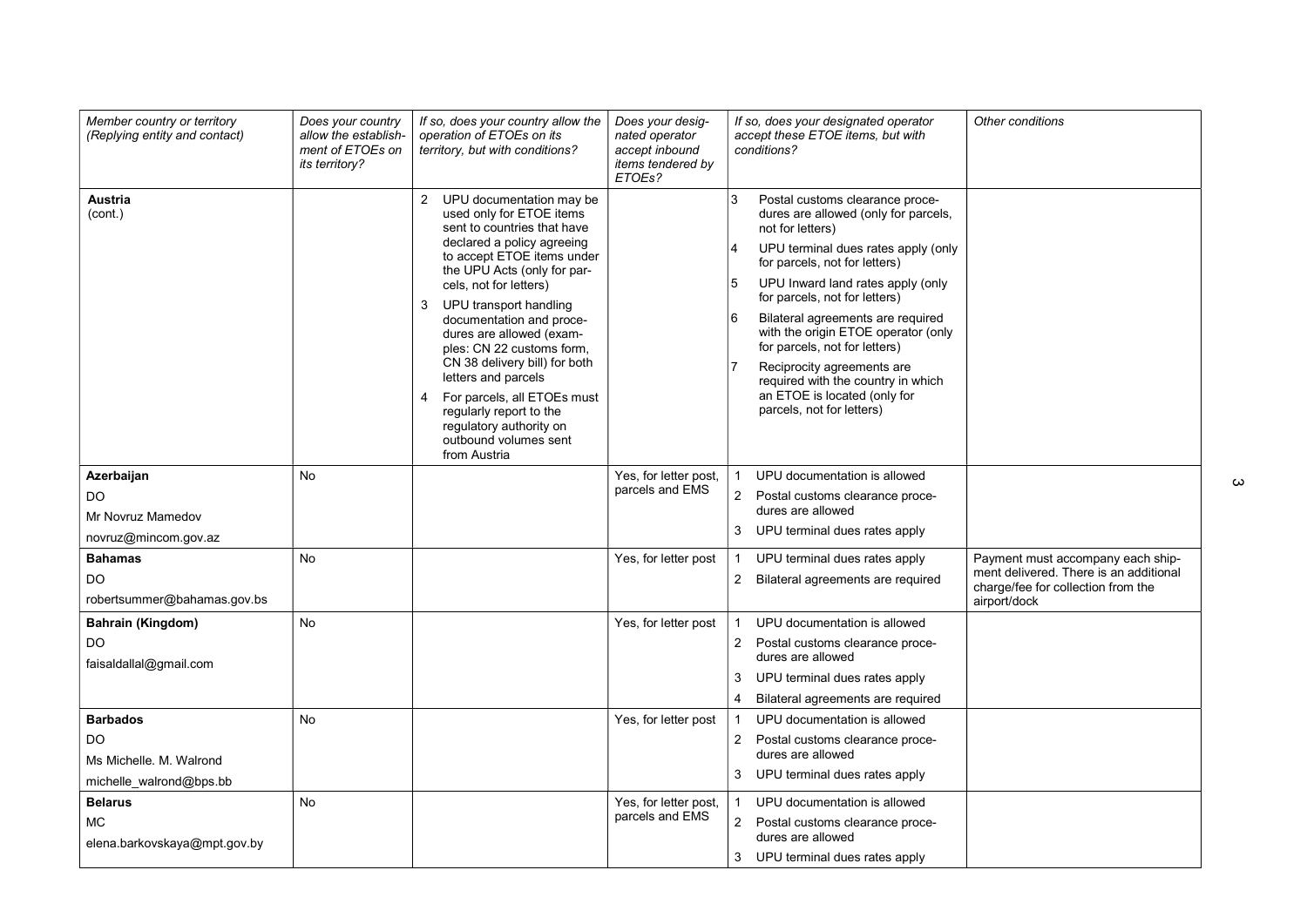| Member country or territory<br>(Replying entity and contact)                                     | Does your country<br>allow the establish-<br>ment of ETOEs on<br>its territory? | If so, does your country allow the<br>operation of ETOEs on its<br>territory, but with conditions?                                                                    | Does your desig-<br>nated operator<br>accept inbound<br>items tendered by<br>ETOEs? | If so, does your designated operator<br>accept these ETOE items, but with<br>conditions?                                                                                                                                                    | Other conditions                                                                                                                                                                                                                                                                                                                                                                                                                                                                                                                                                                                                                                                                                                    |
|--------------------------------------------------------------------------------------------------|---------------------------------------------------------------------------------|-----------------------------------------------------------------------------------------------------------------------------------------------------------------------|-------------------------------------------------------------------------------------|---------------------------------------------------------------------------------------------------------------------------------------------------------------------------------------------------------------------------------------------|---------------------------------------------------------------------------------------------------------------------------------------------------------------------------------------------------------------------------------------------------------------------------------------------------------------------------------------------------------------------------------------------------------------------------------------------------------------------------------------------------------------------------------------------------------------------------------------------------------------------------------------------------------------------------------------------------------------------|
| <b>Belgium</b><br><b>MC</b><br>Mr Joost Callaert<br>joost.callaert@ibpt.be                       | Yes, for letter post,<br>parcels and EMS                                        | Bilateral agreements are<br>required with destination desig-<br>nated operators in countries hav-<br>ing declared a policy to apply the<br>UPU Acts to items received | Yes, for letter post,<br>parcels and EMS                                            | Reciprocity agreements are required<br>with the country in which an ETOE is<br>located                                                                                                                                                      | In this case, a licence application is<br>submitted to the Belgian Institute of<br>Posts and Telecommunications (IBPT)<br>if, and only if, deliveries of inward dis-<br>patches within the framework of the uni-<br>versal service are also made on Belgian<br>territory (Belgium's further response is<br>attached)                                                                                                                                                                                                                                                                                                                                                                                                |
| <b>Bolivia</b><br>Mr Vladimir Felix Escobar Gisbert<br>vescobar@att.gob.bo                       | No                                                                              |                                                                                                                                                                       | No                                                                                  |                                                                                                                                                                                                                                             |                                                                                                                                                                                                                                                                                                                                                                                                                                                                                                                                                                                                                                                                                                                     |
| <b>Bosnia and Herzegovina</b><br>MC                                                              | No                                                                              |                                                                                                                                                                       | <b>No</b>                                                                           |                                                                                                                                                                                                                                             |                                                                                                                                                                                                                                                                                                                                                                                                                                                                                                                                                                                                                                                                                                                     |
| <b>Brazil</b><br><b>MC</b><br>Mr Francklin Furtado<br>francklin.furtado@mctic.gov.br             | <b>No</b>                                                                       |                                                                                                                                                                       | Yes, for letter post,<br>parcels and EMS                                            | UPU documentation is allowed<br>$\overline{2}$<br>Postal customs clearance proce-<br>dures are allowed<br>3<br>UPU terminal dues rates apply<br>Reciprocity agreements are required<br>4<br>with the country in which an ETOE is<br>located | Bilateral agreements are required,<br>under which it is mandatory to provide<br>electronic information in advance                                                                                                                                                                                                                                                                                                                                                                                                                                                                                                                                                                                                   |
| <b>Bulgaria (Rep.)</b><br><b>MC</b><br>Ms Iliana Karafizieva<br>ikarafizieva@mtitc.government.bg | <b>No</b>                                                                       |                                                                                                                                                                       | Yes, for letter post,<br>parcels and EMS                                            | UPU documentation is allowed<br>2 Postal customs clearance proce-<br>dures are allowed<br>3<br>UPU terminal dues rates apply                                                                                                                | ETOE items are treated as other<br>international items<br>$\overline{2}$<br>According to the Postal Sector<br>Policy of the Republic of Bulgaria in<br>force until 2018, the establishment<br>of ETOEs by other UPU designated<br>operators on the territory of the<br>Republic of Bulgaria is subject to<br>the conclusion of bilateral commer-<br>cial agreements with the designated<br>operator (Bulgarian Posts), defining<br>the conditions for carrying out this<br>activity, for instance, setting a<br>requirement for reciprocity, etc.<br>3<br>Regarding question 2.3.1, if it<br>means "direct access", then our<br>answer would be "No". ETOE items<br>are treated as all other international<br>items |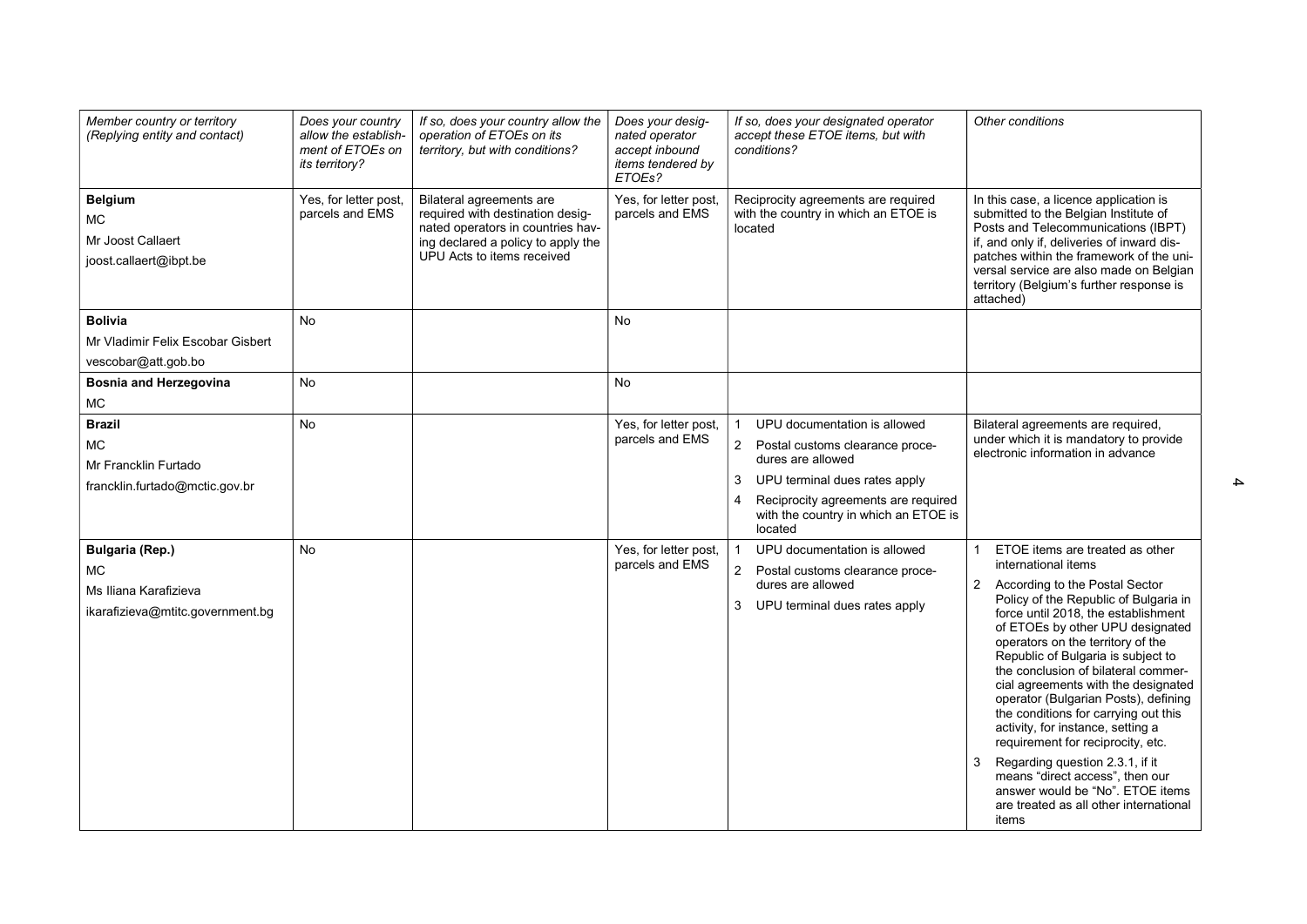| Member country or territory<br>(Replying entity and contact)      | Does your country<br>allow the establish-<br>ment of ETOEs on<br>its territory? | If so, does your country allow the<br>operation of ETOEs on its<br>territory, but with conditions?                                                                                                                                                                                                                                                                                                                                                  | Does your desig-<br>nated operator<br>accept inbound<br>items tendered by<br>ETOEs? | If so, does your designated operator<br>Other conditions<br>accept these ETOE items, but with<br>conditions?                                                                                                                                                                                                                                                                                                                                                                                      |
|-------------------------------------------------------------------|---------------------------------------------------------------------------------|-----------------------------------------------------------------------------------------------------------------------------------------------------------------------------------------------------------------------------------------------------------------------------------------------------------------------------------------------------------------------------------------------------------------------------------------------------|-------------------------------------------------------------------------------------|---------------------------------------------------------------------------------------------------------------------------------------------------------------------------------------------------------------------------------------------------------------------------------------------------------------------------------------------------------------------------------------------------------------------------------------------------------------------------------------------------|
| <b>Burkina Faso</b><br>DO<br>Mr S. Michel Kabre<br>dc@sonapost.bf | No                                                                              |                                                                                                                                                                                                                                                                                                                                                                                                                                                     | Yes, for letter post<br>and parcels                                                 | Use of UPU documents<br>Items are accepted from ETOEs in<br>accordance with the rates, terms and<br>$\overline{a}$<br>The identity of the designated oper-<br>conditions of acceptance for domes-<br>ator of the ETOE<br>tic postal products<br>UPU documentation is allowed<br>2<br>Postal customs clearance proce-<br>3<br>dures are allowed<br>4 UPU terminal dues rates apply                                                                                                                 |
| Cambodia<br><b>MC</b><br>Mr Nen Hou<br>nen hou@yahoo.com          | Yes, for letter post,<br>parcels and EMS                                        | UPU documentation is<br>allowed for all outbound<br>ETOE mail<br>2 UPU documentation may<br>only be used for ETOE items<br>sent to countries that have<br>declared a policy agreeing to<br>accept ETOE items under<br>the UPU Acts<br>UPU transport handling doc-<br>3<br>umentation and procedures<br>are allowed<br>Bilateral agreements are<br>4<br>required and will comply with<br><b>UPU Acts</b><br>In accordance with<br>5<br>Cambodian law | Yes, for letter post,<br>parcels and EMS                                            | Items are accepted from ETOEs in<br>accordance with the rates, terms and<br>conditions of acceptance for domes-<br>tic postal products<br>UPU documentation is allowed<br>2<br>Postal customs clearance proce-<br>3<br>dures are allowed<br>UPU terminal dues rates apply<br>4<br>5<br>Bilateral agreements are required<br>with the origin ETOE operator<br>Reciprocity agreements are required<br>6<br>with the country in which an ETOE is<br>located<br>In accordance with Cambodian law<br>7 |
| Cameroon<br>MC.<br>ndemebitang@yahoo.fr<br>Canada                 | <b>No</b><br><b>No</b>                                                          |                                                                                                                                                                                                                                                                                                                                                                                                                                                     | No<br><b>No</b>                                                                     |                                                                                                                                                                                                                                                                                                                                                                                                                                                                                                   |
| <b>MC</b><br>Mr Terry Dunn<br>terry.dunn@canadapost.ca            |                                                                                 |                                                                                                                                                                                                                                                                                                                                                                                                                                                     |                                                                                     |                                                                                                                                                                                                                                                                                                                                                                                                                                                                                                   |
| Chad<br>DO<br>Ms Elise Goldoum<br>egoldoum@yahoo.fr               | No                                                                              |                                                                                                                                                                                                                                                                                                                                                                                                                                                     | <b>No</b>                                                                           |                                                                                                                                                                                                                                                                                                                                                                                                                                                                                                   |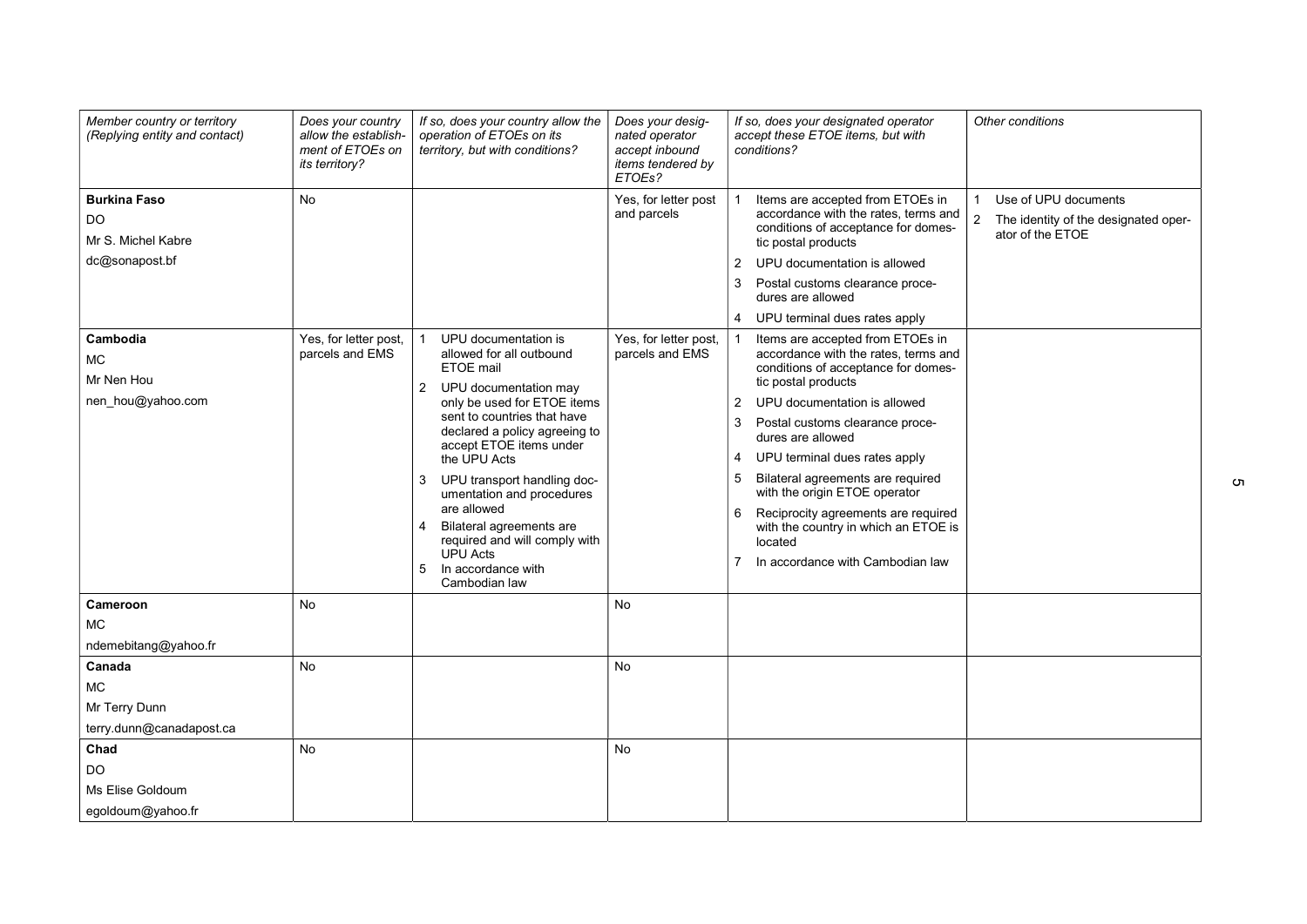| Member country or territory<br>(Replying entity and contact)                                   | Does your country<br>allow the establish-<br>ment of ETOEs on<br>its territory? | If so, does your country allow the<br>operation of ETOEs on its<br>territory, but with conditions? | Does your desig-<br>nated operator<br>accept inbound<br>items tendered by<br>ETOEs? | If so, does your designated operator<br>accept these ETOE items, but with<br>conditions?                                                                                                                                                                                 | Other conditions |
|------------------------------------------------------------------------------------------------|---------------------------------------------------------------------------------|----------------------------------------------------------------------------------------------------|-------------------------------------------------------------------------------------|--------------------------------------------------------------------------------------------------------------------------------------------------------------------------------------------------------------------------------------------------------------------------|------------------|
| China (People's Rep.)<br>МC<br>Ms Song Xin<br>songxinforever@aliyun.com                        | <b>No</b>                                                                       |                                                                                                    | Yes, for letter post,<br>parcels and EMS                                            | UPU documentation is allowed<br>$\mathbf{2}^{\prime}$<br>Postal customs clearance proce-<br>dures are allowed<br>UPU terminal dues rates apply<br>3                                                                                                                      |                  |
| <b>Hongkong Post</b><br><b>MC</b><br>Ms Song Xin<br>songxinforever@aliyun.com                  | <b>No</b>                                                                       |                                                                                                    | No                                                                                  |                                                                                                                                                                                                                                                                          |                  |
| <b>Macao Post</b><br><b>MC</b><br>Ms Song Xin<br>songxinforever@aliyun.com                     | <b>No</b>                                                                       |                                                                                                    | No                                                                                  |                                                                                                                                                                                                                                                                          |                  |
| Colombia<br><b>DO</b><br>Ms Elisa Fuentes Mejía<br>efuentes@mintic.gov.co                      | <b>No</b>                                                                       |                                                                                                    | Yes, for letter post,<br>parcels and EMS                                            | UPU documentation is allowed<br>$\overline{2}$<br>Postal customs clearance proce-<br>dures are allowed<br>3 UPU terminal dues rates apply                                                                                                                                |                  |
| <b>Comoros</b><br>DO<br>Mr Youssoufa Hamadi Mgmori<br>youssoufhamadimgomri@gmail.com           | <b>No</b>                                                                       |                                                                                                    | No                                                                                  |                                                                                                                                                                                                                                                                          |                  |
| Congo (Rep.)<br>Ms Céline M'Bongo<br>mcellime@gmail.com                                        | <b>No</b>                                                                       |                                                                                                    | No                                                                                  |                                                                                                                                                                                                                                                                          |                  |
| <b>Costa Rica</b><br>DO<br>Mr Alexis Arias Mora<br>T +506 2 202 29 10<br>aariasm@correos.go.cr | No                                                                              |                                                                                                    | Yes, for letter post<br>and parcels                                                 | Items are accepted from ETOEs in<br>accordance with the rates, terms and<br>conditions of acceptance for domes-<br>tic postal products<br>2 UPU documentation is allowed<br>Postal customs clearance proce-<br>3<br>dures are allowed<br>4 UPU terminal dues rates apply |                  |
| Croatia<br>DO<br>ivana.futac@mmpi.hr                                                           | Yes, for letter post,<br>parcels and EMS                                        | ETOEs are allowed without con-<br>ditions                                                          | Yes, for letter post,<br>parcels and EMS                                            | Accepted without conditions                                                                                                                                                                                                                                              |                  |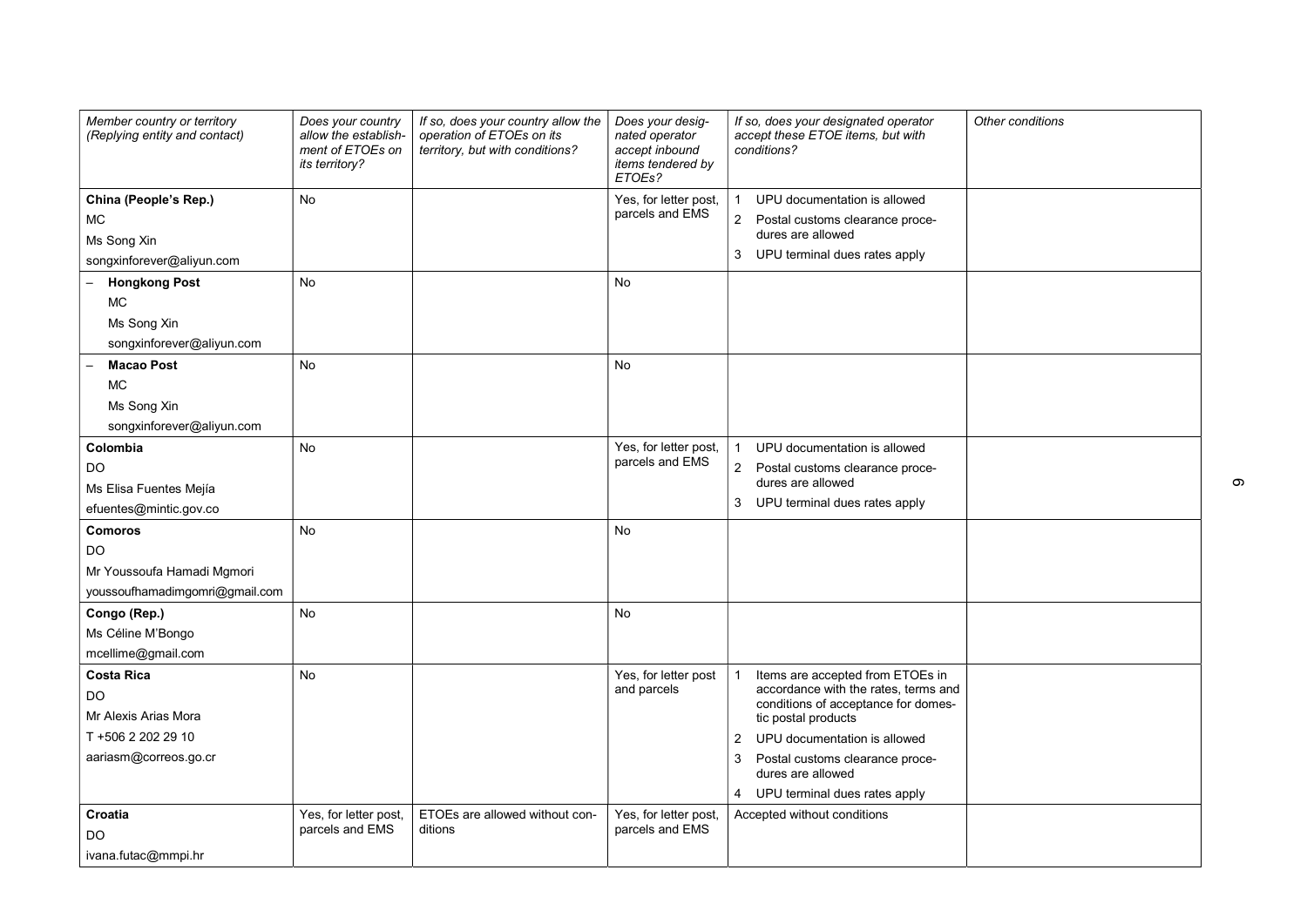| Member country or territory<br>(Replying entity and contact)                                      | Does your country<br>allow the establish-<br>ment of ETOEs on<br>its territory? | If so, does your country allow the<br>operation of ETOEs on its<br>territory, but with conditions?                                                                                                                                                                                                                                                                                                                                                                                                                                                                                                                                                                                 | Does your desig-<br>nated operator<br>accept inbound<br>items tendered by<br>ETOEs? | If so, does your designated operator<br>accept these ETOE items, but with<br>conditions?                                                                                                                               | Other conditions                                                                                                                                                                                                                              |
|---------------------------------------------------------------------------------------------------|---------------------------------------------------------------------------------|------------------------------------------------------------------------------------------------------------------------------------------------------------------------------------------------------------------------------------------------------------------------------------------------------------------------------------------------------------------------------------------------------------------------------------------------------------------------------------------------------------------------------------------------------------------------------------------------------------------------------------------------------------------------------------|-------------------------------------------------------------------------------------|------------------------------------------------------------------------------------------------------------------------------------------------------------------------------------------------------------------------|-----------------------------------------------------------------------------------------------------------------------------------------------------------------------------------------------------------------------------------------------|
| Czech Rep.<br>MC.<br>Ms Vera Vesela<br>vesela@mpo.cz                                              | Yes, for letter post,<br>parcels and EMS                                        | UPU documentation may be<br>used only for ETOE items<br>sent to countries that have<br>declared a policy agreeing to<br>accept ETOE items under the<br><b>UPU Acts</b><br>2 UPU transport handling docu-<br>mentation and procedures<br>are allowed (examples:<br>CN 22 customs form, CN 38<br>delivery bill)<br>Comment: The operation of<br>postal services in general,<br>including ETOEs, is allowed on<br>the territory of the Czech Rep.<br>only after sending a notification<br>of the business to the national<br>regulatory authority (Czech<br>Telecommunications Office) by<br>means of prescribed form, or<br>more precisely after delivery of<br>this form to the NRA | Yes, for letter post<br>and parcels                                                 | UPU documentation is allowed<br>2<br>Postal customs clearance proce-<br>dures are allowed                                                                                                                              | In order to establish an ETOE, a<br>trading licence is required<br>$\overline{2}$<br>The terminal dues owed to the<br>ETOE must not be lower than those<br>owed to the designated operator of<br>the ETOE's country or origin                 |
| <b>Denmark</b><br><b>MC</b><br>Mr Jens Hork<br>hork@tbst.dk                                       | Yes, for letter post,<br>parcels and EMS                                        | A postal operator must<br>$\mathbf{1}$<br>obtain a general authoriza-<br>tion from the Danish<br>Transport Authority in order<br>to operate an ETOE in<br>Denmark, on the same terms<br>as any other postal operator<br>intending to offer postal ser-<br>vices in Denmark<br>UPU documentation may<br>2<br>only be used for ETOE items<br>sent to countries that have<br>declared a policy agreeing to<br>accept ETOE items under<br>the UPU Acts                                                                                                                                                                                                                                 | Yes, for letter post,<br>parcels and EMS                                            | Bilateral agreements are required with<br>the origin ETOE operator                                                                                                                                                     | In order to establish an ETOE, a<br>$\mathbf{1}$<br>trading licence is required<br>$\overline{2}$<br>The terminal dues owed to the<br>ETOE must not be lower than those<br>owed to the designated operator of<br>the ETOE's country of origin |
| <b>Diibouti</b><br>Mr Hildid Mohamed Magareh<br>hildid.mohamed@laposte.dj<br>hildid_2050@yahoo.fr | Yes, for letter post,<br>parcels and EMS                                        | Only items in transit to<br>1<br>Somalia are accepted; no<br>dispatch for the time being<br>UPU transport handling doc-<br>2<br>umentation and procedures<br>are allowed                                                                                                                                                                                                                                                                                                                                                                                                                                                                                                           | Yes, for letter post,<br>parcels and EMS                                            | UPU terminal dues rates apply<br>$\overline{2}$<br>Bilateral agreements are required<br>with the origin ETOE operator<br>Only inbound items destined for<br>3<br>Somalia are accepted; no export for<br>the time being |                                                                                                                                                                                                                                               |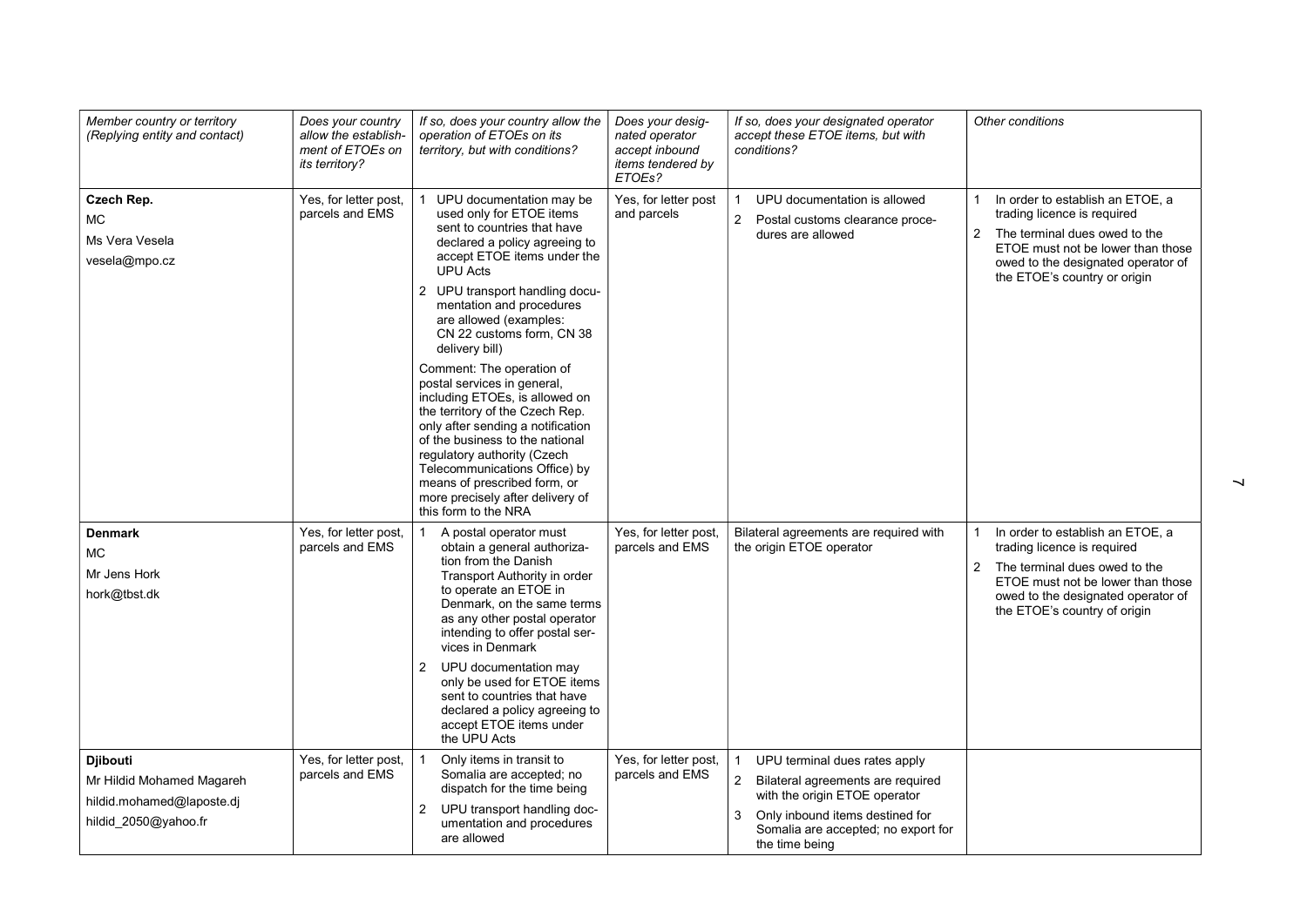| Member country or territory<br>(Replying entity and contact)                                    | Does your country<br>allow the establish-<br>ment of ETOEs on<br>its territory? | If so, does your country allow the<br>operation of ETOEs on its<br>territory, but with conditions?                                                                                                                                                                                                                                                                                                                                                                      | Does your desig-<br>nated operator<br>accept inbound<br>items tendered by<br>ETOEs? | If so, does your designated operator<br>accept these ETOE items, but with<br>conditions?                                                                                                                                                                                                                                                                                                                                                                              | Other conditions                                                         |
|-------------------------------------------------------------------------------------------------|---------------------------------------------------------------------------------|-------------------------------------------------------------------------------------------------------------------------------------------------------------------------------------------------------------------------------------------------------------------------------------------------------------------------------------------------------------------------------------------------------------------------------------------------------------------------|-------------------------------------------------------------------------------------|-----------------------------------------------------------------------------------------------------------------------------------------------------------------------------------------------------------------------------------------------------------------------------------------------------------------------------------------------------------------------------------------------------------------------------------------------------------------------|--------------------------------------------------------------------------|
| <b>Djibouti</b><br>(cont.)                                                                      |                                                                                 |                                                                                                                                                                                                                                                                                                                                                                                                                                                                         |                                                                                     | 4 Terminal dues will be paid into a joint<br>account in Diibouti                                                                                                                                                                                                                                                                                                                                                                                                      |                                                                          |
| <b>Dominica</b><br>DO<br>Ms Clare Seraphine-Wallace<br>gpo@dominica.gov.dm                      | No                                                                              |                                                                                                                                                                                                                                                                                                                                                                                                                                                                         | No                                                                                  | ETOEs are accepted unwillingly. The<br>country becomes aware of ETOEs only<br>when statements are prepared and for-<br>warded                                                                                                                                                                                                                                                                                                                                         | Because of the above we are unable to<br>recover the costs of/from ETOEs |
| Egypt<br>DO<br>Mr Kamal Abdelrahman Abdelghani<br>kamal.a.abdelrahman@<br>egyptpost.org         | <b>No</b>                                                                       |                                                                                                                                                                                                                                                                                                                                                                                                                                                                         | <b>No</b>                                                                           |                                                                                                                                                                                                                                                                                                                                                                                                                                                                       |                                                                          |
| <b>El Salvador</b><br><b>DO</b><br>Mr Hugo Alexander Alvarado Ayala<br>halvarado@correos.gob.sv | <b>No</b>                                                                       |                                                                                                                                                                                                                                                                                                                                                                                                                                                                         | Yes, for letter post,<br>parcels and EMS                                            | Items are accepted from ETOEs in<br>accordance with the rates, terms and<br>conditions of acceptance for domes-<br>tic postal products<br>2<br>UPU documentation is allowed<br>Postal customs clearance proce-<br>3<br>dures are allowed<br>$\overline{4}$<br>UPU terminal dues rates apply<br>5<br>Bilateral agreements are required<br>with the origin ETOE operator<br>Reciprocity agreements are required<br>6<br>with the country in which an ETOE is<br>located |                                                                          |
| <b>Estonia</b><br><b>MC</b><br>elena.reilent@mkm.ee                                             | Yes, for letter post,<br>parcels and EMS                                        | There are no restrictions to<br>register ETOE in Estonia for<br>services where Estonian<br>senders are not involved, on<br>the basis of reciprocity and<br>non-discrimination, including<br>use of CN documents<br>2<br>UPU documentation may<br>only be used for ETOE items<br>sent to countries that have<br>declared a policy agreeing to<br>accept ETOE items under<br>the UPU Acts<br>UPU transport handling doc-<br>3<br>umentation and procedures<br>are allowed | Yes, for letter post,<br>parcels and EMS                                            | Bilateral agreement is required. If<br>sent in the absence of an agreement,<br>items will be accepted from ETOEs<br>in accordance with the rates, terms<br>and conditions of acceptance for<br>domestic postal products<br>$\overline{2}$<br>UPU documentation is allowed<br>3<br>Postal customs clearance proce-<br>dures are allowed<br>$\overline{4}$<br>Bilateral agreements are required<br>with the origin ETOE operator                                        |                                                                          |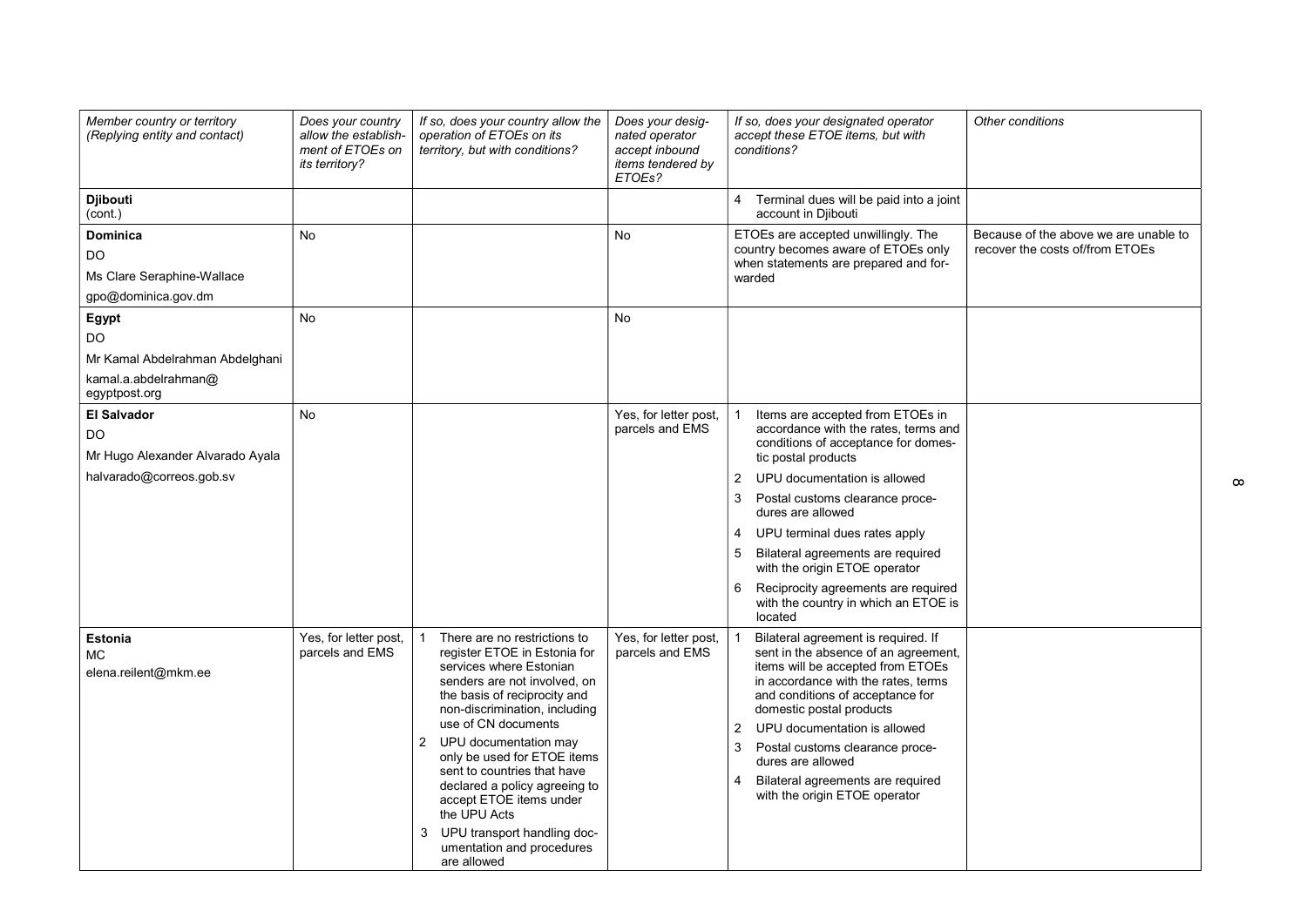| Member country or territory<br>(Replying entity and contact)                                                                                              | Does your country<br>allow the establish-<br>ment of ETOEs on<br><i>its territory?</i> | If so, does your country allow the<br>operation of ETOEs on its<br>territory, but with conditions?                                                                                                                                                                                                                                                                                                                                                                                                                                                                                                                                                                                                                      | Does your desig-<br>nated operator<br>accept inbound<br>items tendered by<br>ETOEs? | If so, does your designated operator<br>accept these ETOE items, but with<br>conditions?                                                                                                                                                       | Other conditions                                                                                                                                                                                                                                                                                                                                                                                                                                                                                                                                                                                                                                                                                                                                                                                                                                                                                              |
|-----------------------------------------------------------------------------------------------------------------------------------------------------------|----------------------------------------------------------------------------------------|-------------------------------------------------------------------------------------------------------------------------------------------------------------------------------------------------------------------------------------------------------------------------------------------------------------------------------------------------------------------------------------------------------------------------------------------------------------------------------------------------------------------------------------------------------------------------------------------------------------------------------------------------------------------------------------------------------------------------|-------------------------------------------------------------------------------------|------------------------------------------------------------------------------------------------------------------------------------------------------------------------------------------------------------------------------------------------|---------------------------------------------------------------------------------------------------------------------------------------------------------------------------------------------------------------------------------------------------------------------------------------------------------------------------------------------------------------------------------------------------------------------------------------------------------------------------------------------------------------------------------------------------------------------------------------------------------------------------------------------------------------------------------------------------------------------------------------------------------------------------------------------------------------------------------------------------------------------------------------------------------------|
| <b>Estonia</b><br>(cont.)                                                                                                                                 |                                                                                        | Bilateral agreements are<br>required with destination<br>designated operators in<br>countries that have declared<br>a policy to apply the UPU<br>Acts regarding items<br>received                                                                                                                                                                                                                                                                                                                                                                                                                                                                                                                                       |                                                                                     | 5<br>Reciprocity agreements are required<br>with the country in which an ETOE is<br>located (i.e. ETOE items are<br>accepted provided that the country in<br>which an ETOE is located also<br>accepts ETOE items under the same<br>conditions) |                                                                                                                                                                                                                                                                                                                                                                                                                                                                                                                                                                                                                                                                                                                                                                                                                                                                                                               |
| <b>Eswatini</b>                                                                                                                                           | <b>No</b>                                                                              |                                                                                                                                                                                                                                                                                                                                                                                                                                                                                                                                                                                                                                                                                                                         | No.                                                                                 |                                                                                                                                                                                                                                                |                                                                                                                                                                                                                                                                                                                                                                                                                                                                                                                                                                                                                                                                                                                                                                                                                                                                                                               |
| <b>MC</b>                                                                                                                                                 |                                                                                        |                                                                                                                                                                                                                                                                                                                                                                                                                                                                                                                                                                                                                                                                                                                         |                                                                                     |                                                                                                                                                                                                                                                |                                                                                                                                                                                                                                                                                                                                                                                                                                                                                                                                                                                                                                                                                                                                                                                                                                                                                                               |
| Mr Mandla Stan Motsa                                                                                                                                      |                                                                                        |                                                                                                                                                                                                                                                                                                                                                                                                                                                                                                                                                                                                                                                                                                                         |                                                                                     |                                                                                                                                                                                                                                                |                                                                                                                                                                                                                                                                                                                                                                                                                                                                                                                                                                                                                                                                                                                                                                                                                                                                                                               |
| motsas@gov.sz                                                                                                                                             |                                                                                        |                                                                                                                                                                                                                                                                                                                                                                                                                                                                                                                                                                                                                                                                                                                         |                                                                                     |                                                                                                                                                                                                                                                |                                                                                                                                                                                                                                                                                                                                                                                                                                                                                                                                                                                                                                                                                                                                                                                                                                                                                                               |
| <b>Finland</b>                                                                                                                                            | Yes, for letter post,                                                                  | Yes, see other conditions                                                                                                                                                                                                                                                                                                                                                                                                                                                                                                                                                                                                                                                                                               | Yes, for letter post,                                                               |                                                                                                                                                                                                                                                | Please see other conditions (attached)                                                                                                                                                                                                                                                                                                                                                                                                                                                                                                                                                                                                                                                                                                                                                                                                                                                                        |
| DO                                                                                                                                                        | parcels and EMS                                                                        | (attached)                                                                                                                                                                                                                                                                                                                                                                                                                                                                                                                                                                                                                                                                                                              | parcels and EMS                                                                     |                                                                                                                                                                                                                                                |                                                                                                                                                                                                                                                                                                                                                                                                                                                                                                                                                                                                                                                                                                                                                                                                                                                                                                               |
| riitta.vuorenmaa@itella.com                                                                                                                               |                                                                                        |                                                                                                                                                                                                                                                                                                                                                                                                                                                                                                                                                                                                                                                                                                                         |                                                                                     |                                                                                                                                                                                                                                                |                                                                                                                                                                                                                                                                                                                                                                                                                                                                                                                                                                                                                                                                                                                                                                                                                                                                                                               |
| ulla.vainio@itella.com                                                                                                                                    |                                                                                        |                                                                                                                                                                                                                                                                                                                                                                                                                                                                                                                                                                                                                                                                                                                         |                                                                                     |                                                                                                                                                                                                                                                |                                                                                                                                                                                                                                                                                                                                                                                                                                                                                                                                                                                                                                                                                                                                                                                                                                                                                                               |
| <b>France</b><br><b>MC</b><br>Mr Dominique Besson<br>dominique.besson@finances.gouv.fr<br><b>Ms Christel Fiorina</b><br>christel.fiorina@finances.gouv.fr | Yes, for letter post<br>and parcels                                                    | The operator must satisfy<br>the legal and regulatory obli-<br>gations applicable to all busi-<br>nesses established in<br>France. In the case of an<br>ETOE handling mail, it must<br>obtain authorization issued<br>by ARCEP, the regulatory<br>authority for electronic com-<br>munications and Posts<br>ETOEs are authorized to use<br>$\overline{2}$<br>UPU documentation for out-<br>bound mail<br>UPU documentation may<br>3<br>only be used for ETOE items<br>sent to countries that have<br>declared a policy agreeing to<br>accept ETOE items under<br>the UPU Acts<br>UPU transport handling doc-<br>4<br>umentation and procedures<br>are allowed (examples:<br>CN 22 customs form, CN 38<br>delivery bill) | Yes, for letter post<br>and parcels                                                 |                                                                                                                                                                                                                                                | ETOE items are accepted at the<br>rates and under the terms and con-<br>ditions of admission applicable to<br>domestic postal products, except<br>within the framework of a bilateral<br>agreement concluded in advance<br>with the designated operator of the<br>country of origin of the ETOE, ena-<br>bling ETOE items to be received<br>under the Acts of the Union<br>UPU documentation may only be<br>$\overline{2}$<br>used for customs clearance in<br>France if a bilateral agreement has<br>been signed in advance. Reciproc-<br>ity agreements are required with the<br>country of origin of the ETOE<br>Items tendered by ETOEs are<br>accepted subject to application of<br>article 12 of the 2016 Universal<br>Postal Convention or any similar<br>text of the Universal Postal<br>Convention in force<br>France reserves the right to amend<br>4<br>the provisions set out in this<br>response |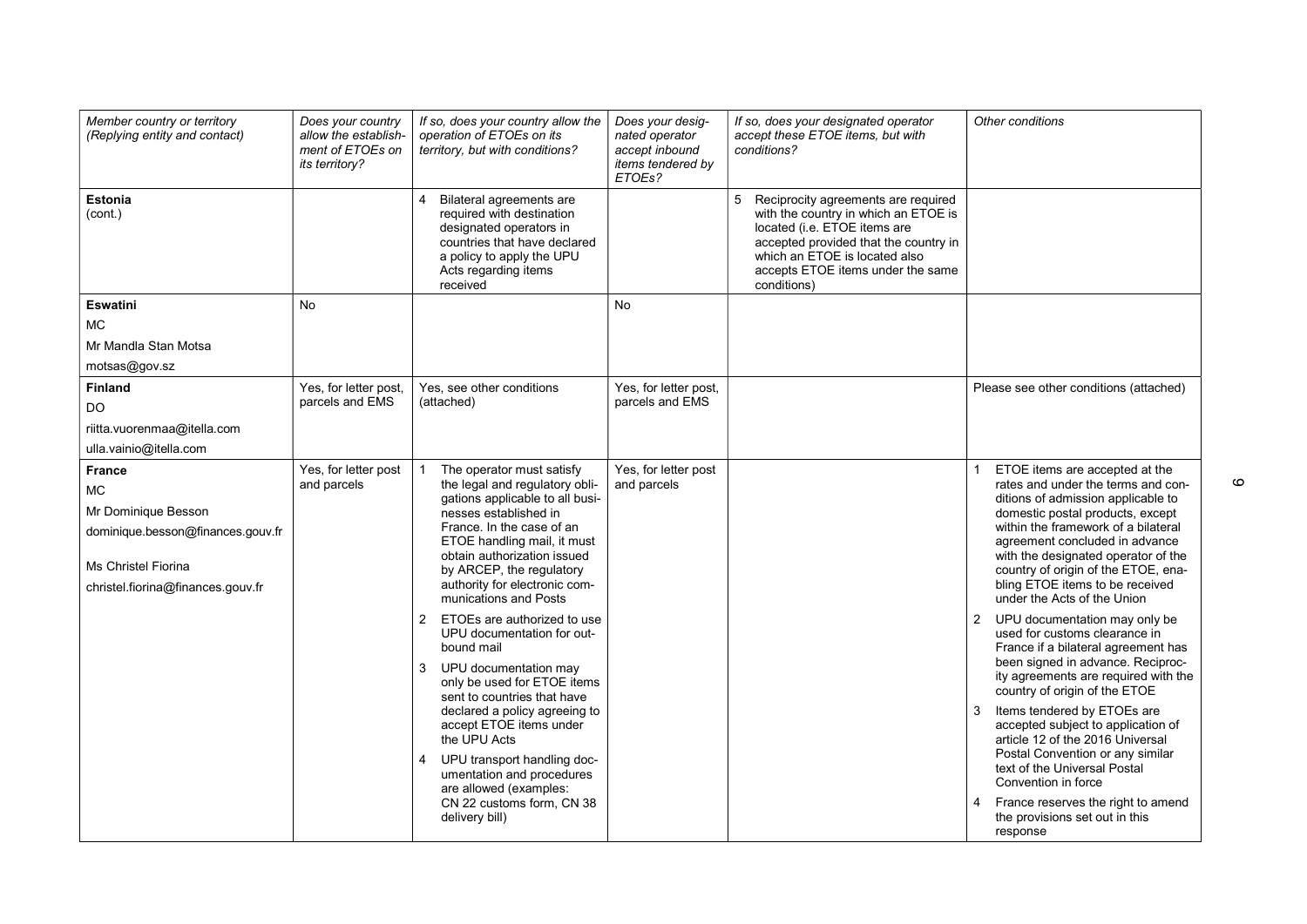| Member country or territory<br>(Replying entity and contact) | Does your country<br>allow the establish-<br>ment of ETOEs on<br><i>its territory?</i> | If so, does your country allow the<br>operation of ETOEs on its<br>territory, but with conditions?                                                                                                                                                                                                                                                                                                                                                                                                                                                                                                                                                                                                                                                                                                                                                                                                                                                                                                                                                                              | Does your desig-<br>nated operator<br>accept inbound<br>items tendered by<br>ETOEs? | If so, does your designated operator<br>accept these ETOE items, but with<br>conditions? | Other conditions |
|--------------------------------------------------------------|----------------------------------------------------------------------------------------|---------------------------------------------------------------------------------------------------------------------------------------------------------------------------------------------------------------------------------------------------------------------------------------------------------------------------------------------------------------------------------------------------------------------------------------------------------------------------------------------------------------------------------------------------------------------------------------------------------------------------------------------------------------------------------------------------------------------------------------------------------------------------------------------------------------------------------------------------------------------------------------------------------------------------------------------------------------------------------------------------------------------------------------------------------------------------------|-------------------------------------------------------------------------------------|------------------------------------------------------------------------------------------|------------------|
| <b>France</b><br>(cont.)                                     |                                                                                        | 5 Like any commercial or<br>industrial activity, postal<br>activities may be exercised<br>freely on French territory<br>provided that they comply<br>with both national and<br>European regulatory provi-<br>sions. As a postal activity<br>based on outbound cross-<br>border mail services, the<br>ETOE must also obtain<br>authorization from ARCEP<br>An ETOE may only be<br>6<br>established subject to a reci-<br>procity agreement with the<br>country of origin of the ETOE<br>(the country whose desig-<br>nated operator operates or is<br>responsible for the ETOE),<br>enabling the establishment<br>of an ETOE on the territory<br>of that country and the use<br>of UPU forms and documen-<br>tation in accordance with the<br>Acts of the Union<br>In relations with destination<br>7<br>countries, ETOEs cannot<br>use, for items departing from<br>France, a terminal dues sys-<br>tem based on a category dif-<br>ferent from that of France,<br>even if the ETOE is operated<br>by a country of origin whose<br>terminal dues classification<br>is different |                                                                                     |                                                                                          |                  |
| Gabon                                                        | No                                                                                     |                                                                                                                                                                                                                                                                                                                                                                                                                                                                                                                                                                                                                                                                                                                                                                                                                                                                                                                                                                                                                                                                                 | No                                                                                  |                                                                                          |                  |
| MC                                                           |                                                                                        |                                                                                                                                                                                                                                                                                                                                                                                                                                                                                                                                                                                                                                                                                                                                                                                                                                                                                                                                                                                                                                                                                 |                                                                                     |                                                                                          |                  |
| Mr François Mvele Nsah                                       |                                                                                        |                                                                                                                                                                                                                                                                                                                                                                                                                                                                                                                                                                                                                                                                                                                                                                                                                                                                                                                                                                                                                                                                                 |                                                                                     |                                                                                          |                  |
| mvelensahfrançois@yahoo.fr                                   |                                                                                        |                                                                                                                                                                                                                                                                                                                                                                                                                                                                                                                                                                                                                                                                                                                                                                                                                                                                                                                                                                                                                                                                                 |                                                                                     |                                                                                          |                  |
| Georgia                                                      | <b>No</b>                                                                              |                                                                                                                                                                                                                                                                                                                                                                                                                                                                                                                                                                                                                                                                                                                                                                                                                                                                                                                                                                                                                                                                                 | No                                                                                  |                                                                                          |                  |
| <b>DO</b>                                                    |                                                                                        |                                                                                                                                                                                                                                                                                                                                                                                                                                                                                                                                                                                                                                                                                                                                                                                                                                                                                                                                                                                                                                                                                 |                                                                                     |                                                                                          |                  |
| Ms Eka Kubusidze                                             |                                                                                        |                                                                                                                                                                                                                                                                                                                                                                                                                                                                                                                                                                                                                                                                                                                                                                                                                                                                                                                                                                                                                                                                                 |                                                                                     |                                                                                          |                  |
| ekubusidze@economy.ge                                        |                                                                                        |                                                                                                                                                                                                                                                                                                                                                                                                                                                                                                                                                                                                                                                                                                                                                                                                                                                                                                                                                                                                                                                                                 |                                                                                     |                                                                                          |                  |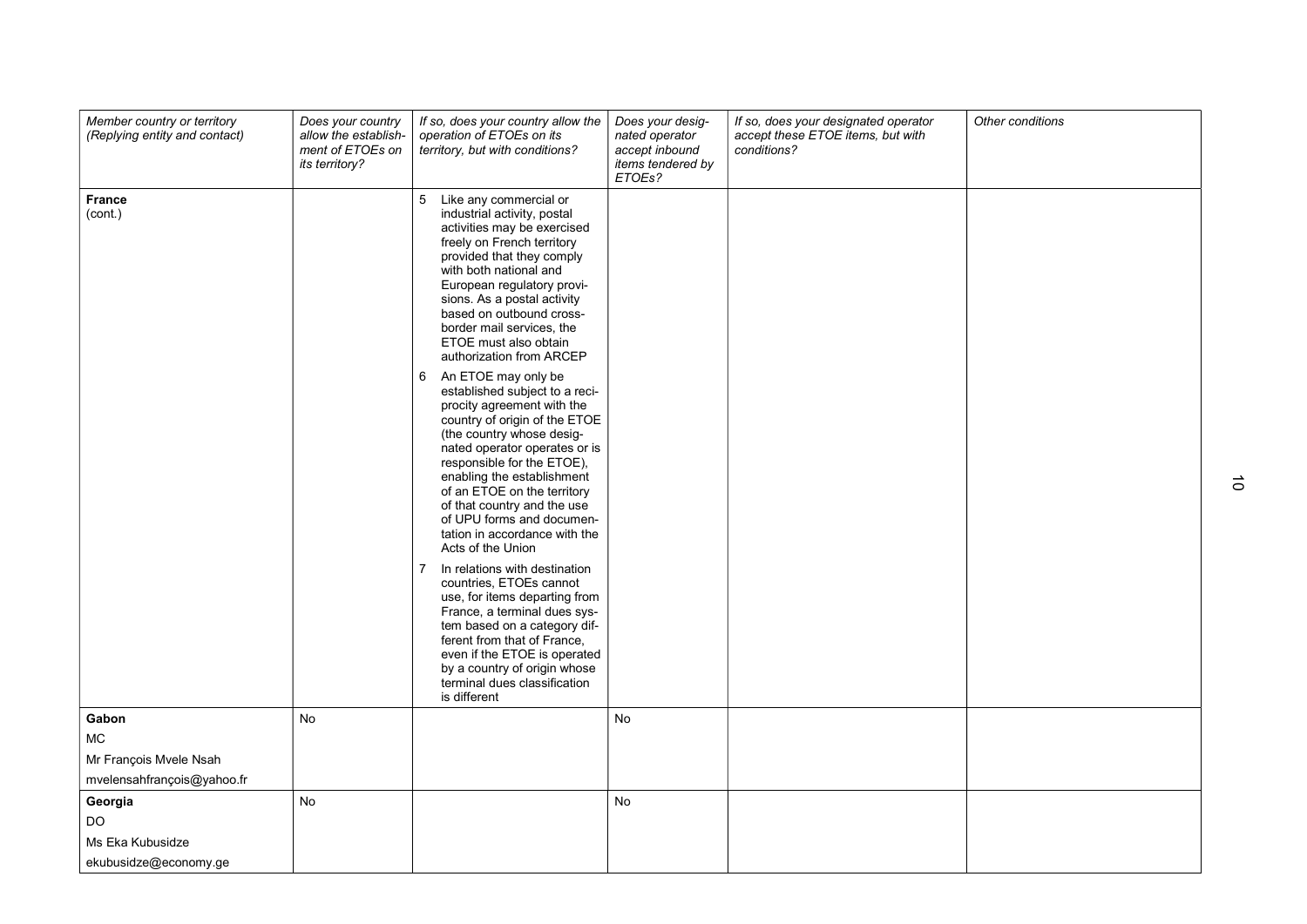| Member country or territory<br>(Replying entity and contact)     | Does your country<br>allow the establish-<br>ment of ETOEs on<br>its territory? | If so, does your country allow the<br>operation of ETOEs on its<br>territory, but with conditions? | Does your desig-<br>nated operator<br>accept inbound<br>items tendered by<br>ETOEs? | If so, does your designated operator<br>accept these ETOE items, but with<br>conditions?                                                                                                                                                                                                                                   | Other conditions                                                                                                                                                                                                                                                                                                                                                                                                                                                                                                                                                                                                                                                                                                                                                                                                                                                                                                                                                                                                                                                                                                                                                                                                                                                                                                                                                                   |
|------------------------------------------------------------------|---------------------------------------------------------------------------------|----------------------------------------------------------------------------------------------------|-------------------------------------------------------------------------------------|----------------------------------------------------------------------------------------------------------------------------------------------------------------------------------------------------------------------------------------------------------------------------------------------------------------------------|------------------------------------------------------------------------------------------------------------------------------------------------------------------------------------------------------------------------------------------------------------------------------------------------------------------------------------------------------------------------------------------------------------------------------------------------------------------------------------------------------------------------------------------------------------------------------------------------------------------------------------------------------------------------------------------------------------------------------------------------------------------------------------------------------------------------------------------------------------------------------------------------------------------------------------------------------------------------------------------------------------------------------------------------------------------------------------------------------------------------------------------------------------------------------------------------------------------------------------------------------------------------------------------------------------------------------------------------------------------------------------|
| Germany<br><b>MC</b><br>Mr Rudy Nolde<br>rudy.nolde@bmwi.bund.de | Yes, for letter post,<br>parcels and EMS                                        | Yes, see other conditions                                                                          | Yes, for letter post,<br>parcels and EMS                                            | Yes, see other conditions<br>Without prejudice to applicable national<br>and international legislation, Germany<br>agrees to apply the Acts of the Union to<br>inbound items received from ETOEs<br>(including the regulations on UPU docu-<br>mentation, transport handling proce-<br>dures and postal customs clearance) | UPU documentation may be used<br>only for ETOE items sent to coun-<br>tries that have declared a policy of<br>agreeing to accept ETOE items<br>under the UPU Acts<br>$\overline{2}$<br>The applicant needs authorization<br>issued by the national regulatory<br>authority (NRA) to establish an<br>ETOE/international mail processing<br>centre<br>3<br>Authorization is only given on the<br>basis of reciprocity and non-<br>discrimination: if Germany allows<br>country X to establish an ETOE on<br>its territory, in return, that country<br>would have to allow an ETOE run<br>by Germany to be established on its<br>territory (if requested)<br>Inbound items tendered by ETOEs<br>for delivery in Germany are<br>accepted under any of the following<br>conditions:<br>a Under the terms and conditions<br>applicable to, and available in,<br>the domestic service<br>b Under the conditions applicable<br>to items received under the UPU<br>Acts and applying terminal dues<br>rates applicable to group I coun-<br>tries (including self-declared<br>rates, where applicable)<br>c Under the conditions applicable<br>to items received under the UPU<br>Acts, supplemented by a specific<br>rate agreement with the desig-<br>nated operator responsible for<br>the origin ETOE in question<br>Germany reserves the right to<br>amend these provisions as required |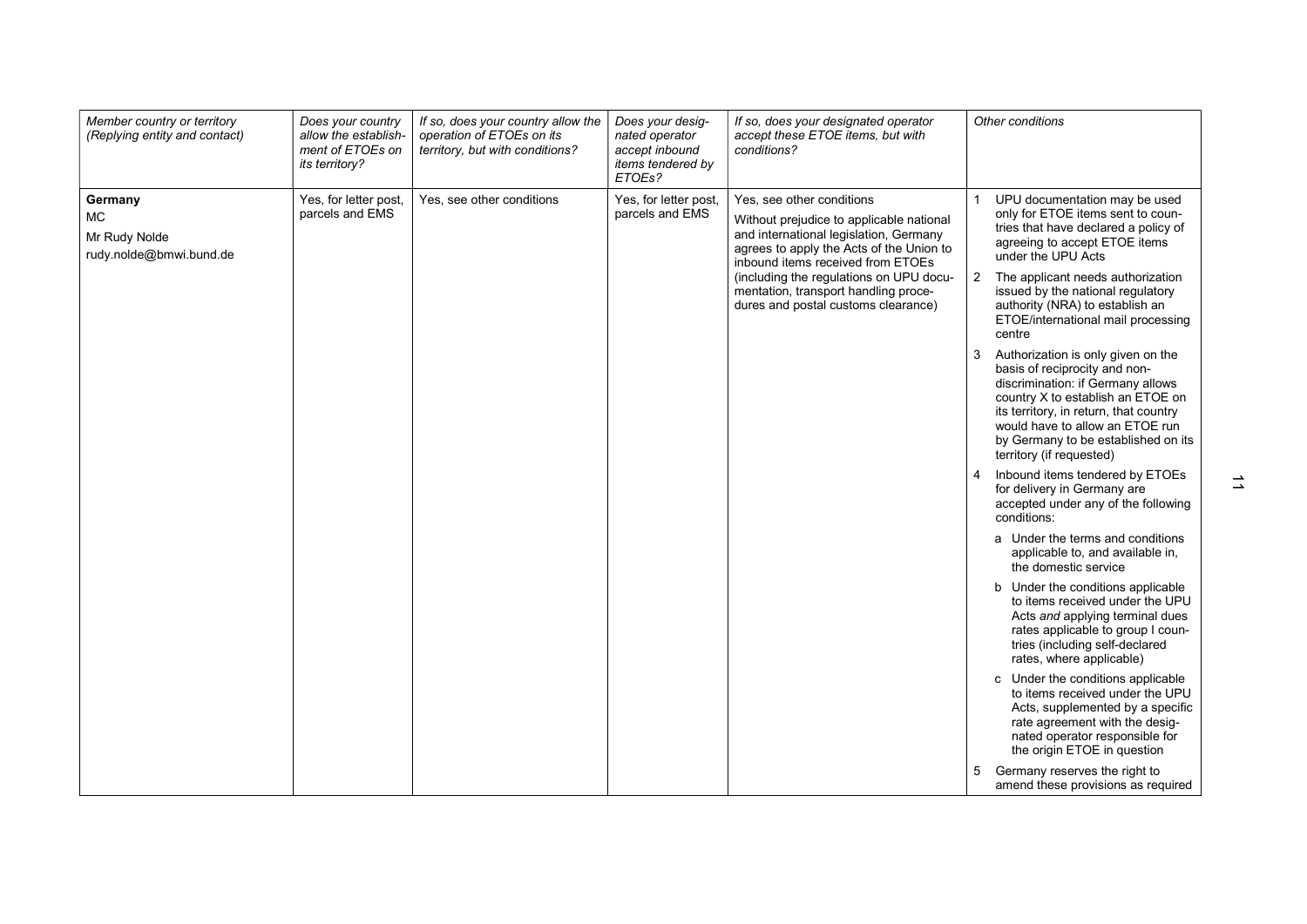| Member country or territory<br>(Replying entity and contact)                                      | Does your country<br>allow the establish-<br>ment of ETOEs on<br>its territory? | If so, does your country allow the<br>operation of ETOEs on its<br>territory, but with conditions? | Does your desig-<br>nated operator<br>accept inbound<br>items tendered by<br>ETOEs? | If so, does your designated operator<br>Other conditions<br>accept these ETOE items, but with<br>conditions?                                                                                                                                                                                                                                                                                                                                                                                                                                                                                                                                                                                                         |
|---------------------------------------------------------------------------------------------------|---------------------------------------------------------------------------------|----------------------------------------------------------------------------------------------------|-------------------------------------------------------------------------------------|----------------------------------------------------------------------------------------------------------------------------------------------------------------------------------------------------------------------------------------------------------------------------------------------------------------------------------------------------------------------------------------------------------------------------------------------------------------------------------------------------------------------------------------------------------------------------------------------------------------------------------------------------------------------------------------------------------------------|
| Ghana<br>DO<br>sulleylugey@yahoo.com                                                              | <b>No</b>                                                                       |                                                                                                    | Yes, for letter post                                                                | Items are accepted in accordance<br>with the rates, terms and conditions<br>of acceptance for the domestic<br>postal service<br>Bilateral agreements are required                                                                                                                                                                                                                                                                                                                                                                                                                                                                                                                                                    |
| Greece<br><b>MC</b><br>v.koutsoukou@yme.gov.gr                                                    | Yes, for letter post,<br>parcels and EMS                                        | UPU documentation is not<br>allowed for outbound ETOE mail                                         | Yes, for letter post<br>and parcels                                                 | Licences are issued by the national<br>Items are accepted from ETOEs in<br>accordance with the rates, terms and<br>regulatory authority (NRA)<br>conditions of acceptance for domes-<br>$\overline{2}$<br>The terms, conditions and rates<br>tic postal products<br>applicable to mail dispatched by<br>ETOEs are stipulated in<br>2 Postal customs clearance proce-<br>dures are allowed<br>International Bureau circular<br>No. 226 of 22 December 2014,<br>3<br>Bilateral agreements are reguired<br>issued on behalf of Greece<br>with the origin ETOE operator<br>(updating circular No. 7 of<br>Reciprocity agreements are required<br>4<br>3 January 2011)<br>with the country in which an ETOE is<br>located |
| Grenada<br><b>DO</b><br><b>Mr Phillips Gittens</b><br>T +1 473 440 2526/6728<br>F +1 473 440 4271 | <b>No</b>                                                                       |                                                                                                    | Yes, for letter post,<br>parcels and EMS                                            | Items are accepted from ETOEs in<br>We treat inbound ETOE items in<br>accordance with the rates, terms and<br>accordance with the UPU<br>conditions of acceptance for domes-<br>Regulations<br>tic postal products<br>2<br>Items that are sent in error will be<br>UPU documentation is allowed<br>$\overline{2}$<br>handled, returned or forwarded at a<br>cost according to the UPU<br>3<br>Postal customs clearance proce-<br>Regulations<br>dures are allowed<br>4 UPU terminal dues rates apply                                                                                                                                                                                                                 |
| Guatemala<br><b>DO</b><br>Mr Mauricio Alberto Grajeda<br>Mariscal<br>T +502 2413 0202<br>Guinea   | No<br>No                                                                        |                                                                                                    | <b>No</b>                                                                           |                                                                                                                                                                                                                                                                                                                                                                                                                                                                                                                                                                                                                                                                                                                      |
| DO<br>Mr Prosper Guilavogui<br>T +224 655 77 26 86<br>densi.gn@laposteguineenne.post              |                                                                                 |                                                                                                    | Yes, for letters,<br>parcels and EMS                                                | Items are accepted from ETOEs in<br>accordance with the rates, terms and<br>conditions of acceptance for domes-<br>tic postal products<br>UPU documentation is allowed<br>2<br>Postal customs clearance proce-<br>3<br>dures are allowed<br>UPU terminal dues rates and transit<br>4<br>land rates apply                                                                                                                                                                                                                                                                                                                                                                                                             |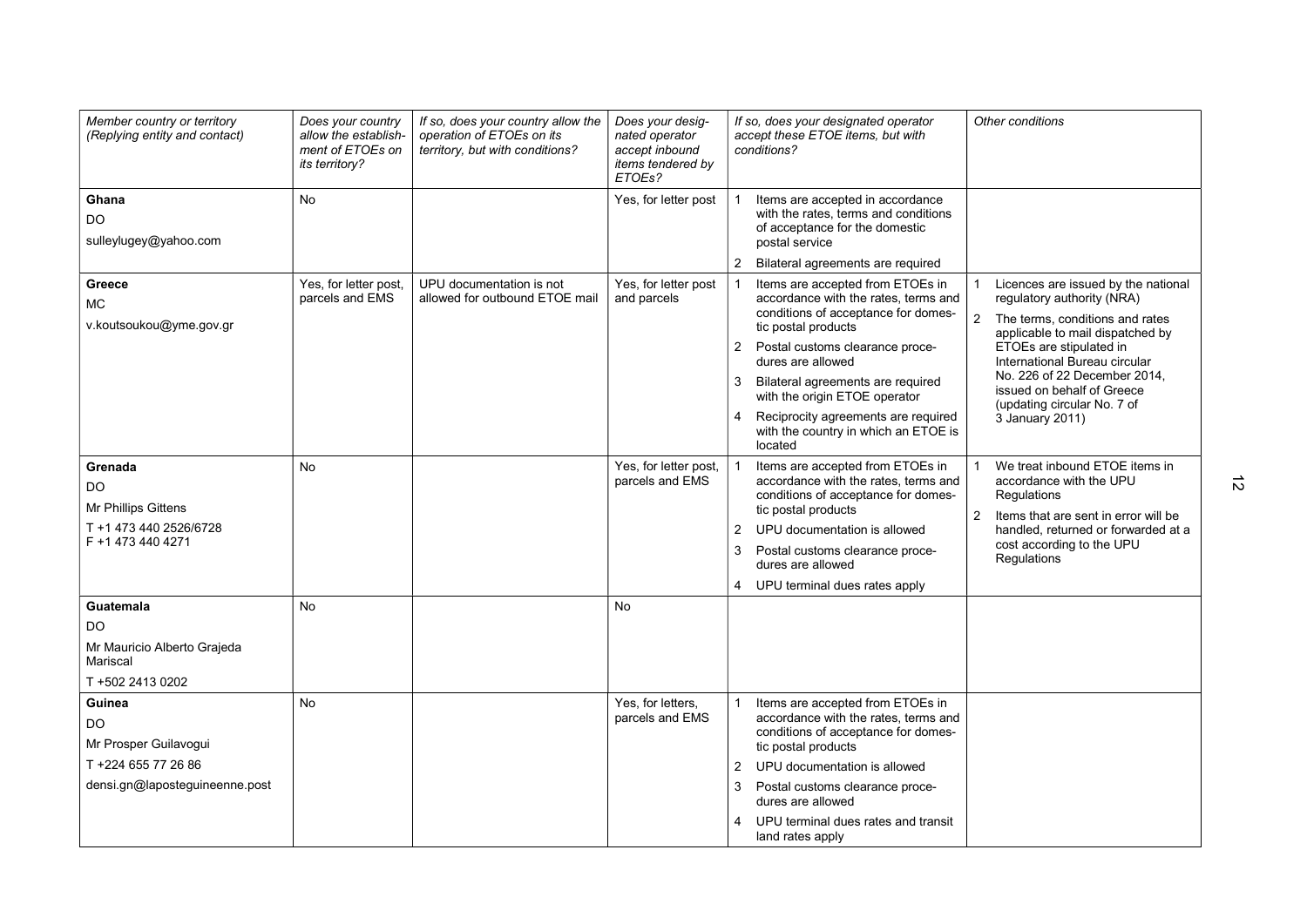| Member country or territory<br>(Replying entity and contact)                                 | Does your country<br>allow the establish-<br>ment of ETOEs on<br><i>its territory?</i> | If so, does your country allow the<br>operation of ETOEs on its<br>territory, but with conditions? | Does your desig-<br>nated operator<br>accept inbound<br>items tendered by<br>ETOEs? | If so, does your designated operator<br>accept these ETOE items, but with<br>conditions?                                                                                                                                                                                                                                                                  | Other conditions                                                                                                                                                                                                 |
|----------------------------------------------------------------------------------------------|----------------------------------------------------------------------------------------|----------------------------------------------------------------------------------------------------|-------------------------------------------------------------------------------------|-----------------------------------------------------------------------------------------------------------------------------------------------------------------------------------------------------------------------------------------------------------------------------------------------------------------------------------------------------------|------------------------------------------------------------------------------------------------------------------------------------------------------------------------------------------------------------------|
| Guinea<br>(cont.)                                                                            |                                                                                        |                                                                                                    |                                                                                     | 5 Bilateral agreements are required<br>with the origin ETOE operator<br>Reciprocity agreements are required<br>6<br>with the country in which an ETOE is<br>located                                                                                                                                                                                       |                                                                                                                                                                                                                  |
| Guyana<br>DO.<br>Mr Henry Dundas<br>hdundas9@yahoo.com<br>T +592 226 9836<br>F +592 226 4370 | <b>No</b>                                                                              |                                                                                                    | No                                                                                  |                                                                                                                                                                                                                                                                                                                                                           |                                                                                                                                                                                                                  |
| India<br>DO<br>ranjit@indiapost.gov.in                                                       | <b>No</b>                                                                              |                                                                                                    | <b>No</b>                                                                           |                                                                                                                                                                                                                                                                                                                                                           |                                                                                                                                                                                                                  |
| Indonesia<br>DO<br>Ms Analis Widodo Adi<br>T +62 21 383 5923<br>F +62 21 386 2870            | <b>No</b>                                                                              |                                                                                                    | Yes, for letter post,<br>parcels and EMS                                            | UPU documentation is allowed<br>2 Postal customs clearance proce-<br>dures are allowed<br>UPU terminal dues rates apply<br>3<br>Bilateral agreements are required<br>4<br>with the origin ETOE operator                                                                                                                                                   | We accept inbound ETOE items<br>dispatched by designated postal<br>operators<br>2<br>Postal dispatching documentation is<br>used                                                                                 |
| Iran (Islamic Rep.)<br>DO<br>Mr Mohammadreza Karami<br>mrkarami@post.ir                      | <b>No</b>                                                                              |                                                                                                    | Yes, letter post                                                                    | UPU documentation is allowed<br>Postal customs clearance proce-<br>2<br>dures are allowed                                                                                                                                                                                                                                                                 | Our designated operator accepts<br>ETOE items with higher terminal<br>dues rates compared to the UPU<br>rate<br>2<br>Our operator announced its condi-<br>tions in the IB circular issued on<br>23 February 2009 |
| Iraq<br>DO<br>Mr Abdul Hussain Ali Latif<br>hussain_ali770@yahoo.com                         | <b>No</b>                                                                              |                                                                                                    | Yes, for letter post,<br>parcels and EMS                                            | Items are accepted from ETOEs in<br>accordance with the rates, terms and<br>conditions of acceptance for domes-<br>tic postal products<br>UPU documentation is allowed<br>2<br>3<br>Postal customs clearance proce-<br>dures are allowed<br>UPU terminal dues rates apply<br>4<br>5<br>Bilateral agreements are required<br>with the origin ETOE operator |                                                                                                                                                                                                                  |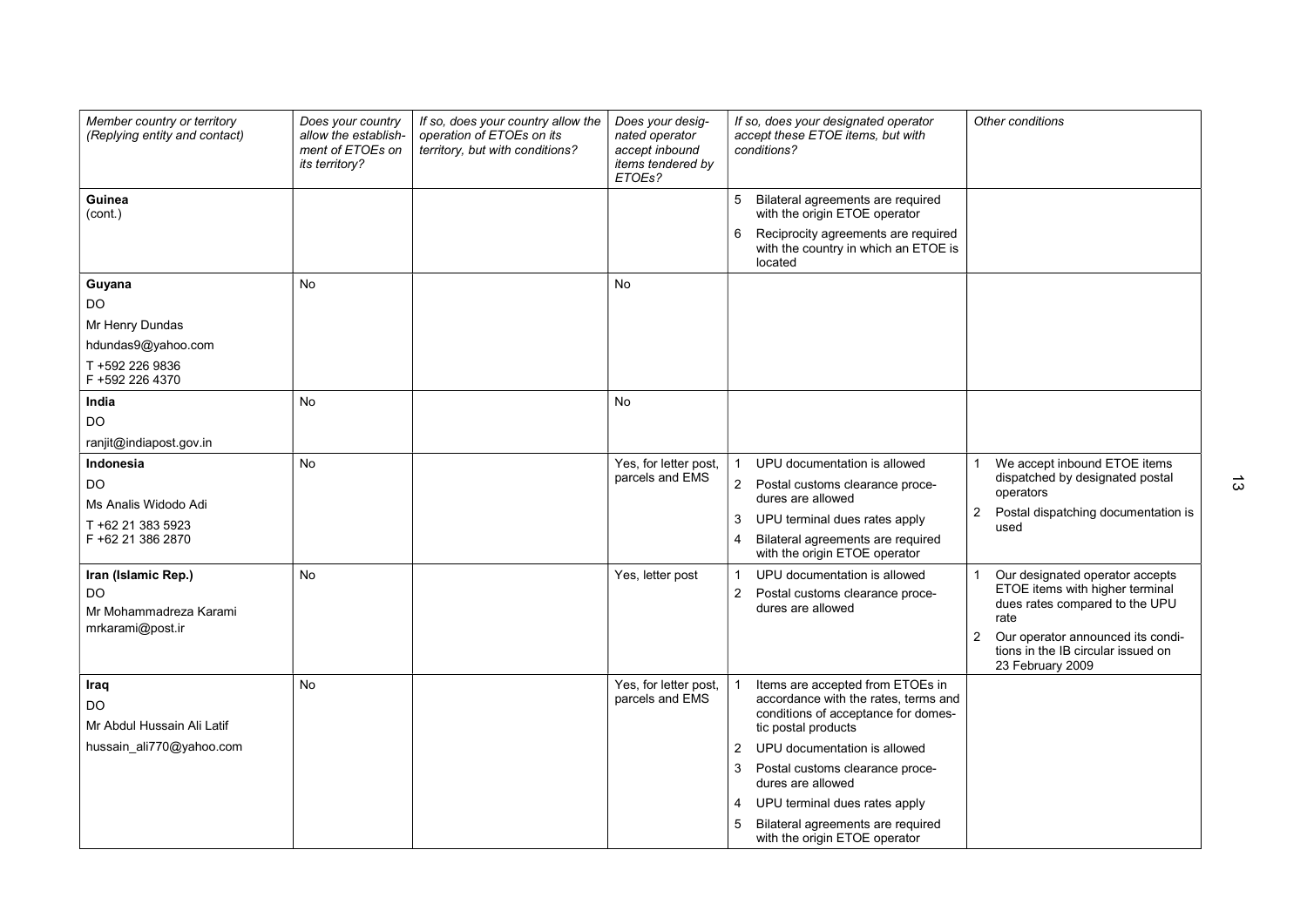| Member country or territory<br>(Replying entity and contact)                                                       | Does your country<br>allow the establish-<br>ment of ETOEs on<br>its territory? | If so, does your country allow the<br>operation of ETOEs on its<br>territory, but with conditions?                                                                                                                                                                                                                                                                                              | Does your desig-<br>nated operator<br>accept inbound<br>items tendered by<br>ETOEs? | If so, does your designated operator<br>accept these ETOE items, but with<br>conditions?                                                                                                                                                                                                                                      | Other conditions                                                                                                                                                                                                                                                                                                                                                                                                                                                                                                                                                                                                                                                                                                                                                                                                                                                                                                                                                                                                                                                                                                                                                                                                                                                                                                                                                                                                       |
|--------------------------------------------------------------------------------------------------------------------|---------------------------------------------------------------------------------|-------------------------------------------------------------------------------------------------------------------------------------------------------------------------------------------------------------------------------------------------------------------------------------------------------------------------------------------------------------------------------------------------|-------------------------------------------------------------------------------------|-------------------------------------------------------------------------------------------------------------------------------------------------------------------------------------------------------------------------------------------------------------------------------------------------------------------------------|------------------------------------------------------------------------------------------------------------------------------------------------------------------------------------------------------------------------------------------------------------------------------------------------------------------------------------------------------------------------------------------------------------------------------------------------------------------------------------------------------------------------------------------------------------------------------------------------------------------------------------------------------------------------------------------------------------------------------------------------------------------------------------------------------------------------------------------------------------------------------------------------------------------------------------------------------------------------------------------------------------------------------------------------------------------------------------------------------------------------------------------------------------------------------------------------------------------------------------------------------------------------------------------------------------------------------------------------------------------------------------------------------------------------|
| Iraq<br>(cont.)                                                                                                    |                                                                                 |                                                                                                                                                                                                                                                                                                                                                                                                 |                                                                                     | Reciprocity agreements are required<br>6<br>with the country in which an ETOE is<br>located                                                                                                                                                                                                                                   |                                                                                                                                                                                                                                                                                                                                                                                                                                                                                                                                                                                                                                                                                                                                                                                                                                                                                                                                                                                                                                                                                                                                                                                                                                                                                                                                                                                                                        |
| Ireland<br><b>MC</b><br>Ms Mary Farrell<br>mary.farrell@dccae.gov.ie<br>Ms Tara McCabe<br>tara.mccabe@dccae.gov.ie | Yes, for letter post,<br>parcels and EMS                                        | UPU documentation is not<br>allowed<br>2 UPU documentation may be<br>used only for ETOE items<br>sent to countries that have<br>declared a policy agreeing to<br>accept ETOE items under<br>the UPU Acts<br>UPU transport handling doc-<br>3<br>umentation and procedures<br>are allowed (examples:<br>CN 22 customs form. CN 38<br>delivery bill)<br>Bilateral agreements are<br>4<br>required | Yes, for letter post,<br>parcels and EMS                                            | UPU documentation is allowed (sub-<br>ject to a bilateral agreement and for-<br>mat separation of mail $- E$ , P and G)<br>$\mathbf{2}$<br>Postal customs clearance proce-<br>dures are allowed (subject to a bilat-<br>eral agreement)<br>Bilateral agreements are required<br>3<br>Reciprocity agreements are required<br>4 | Ireland's ETOE policy<br>The Department of Communications,<br>Climate Action and Environment, the<br>relevant authority of the Irish<br>Government, approves the establish-<br>ment of ETOEs in Ireland by designated<br>operators of other UPU member coun-<br>tries subject to the following conditions:<br>The designated operator seeking to<br>establish the ETOE must comply<br>with the provisions of the<br><b>Communications Regulation (Postal</b><br>Services) Act 2011 and remain<br>compliant with that Act while the<br>ETOE is in operation<br>At all times, an agreement must be<br>2<br>in place between An Post and the<br>designated operator establishing<br>the terminal dues applicable to all<br>traffic handled by the ETOE. The<br>Universal Postal Convention is not<br>an agreement for this purpose<br>3<br>Outbound mail from an ETOE may<br>bear UPU documentation only if<br>sent to countries that have declared<br>a policy agreeing to accept ETOE<br>items under the Universal Postal<br>Convention<br>$\overline{4}$<br>Inbound mail from ETOEs will be<br>treated as commercial items, so<br>An Post domestic tariffs and terms<br>and conditions will apply<br>5<br>The designated operator of the<br>ETOE shall ensure that the prepay-<br>ment indicia on ETOE mail dis-<br>patched from Ireland enable it to be<br>clearly distinguished from mail dis-<br>patched by An Post |

14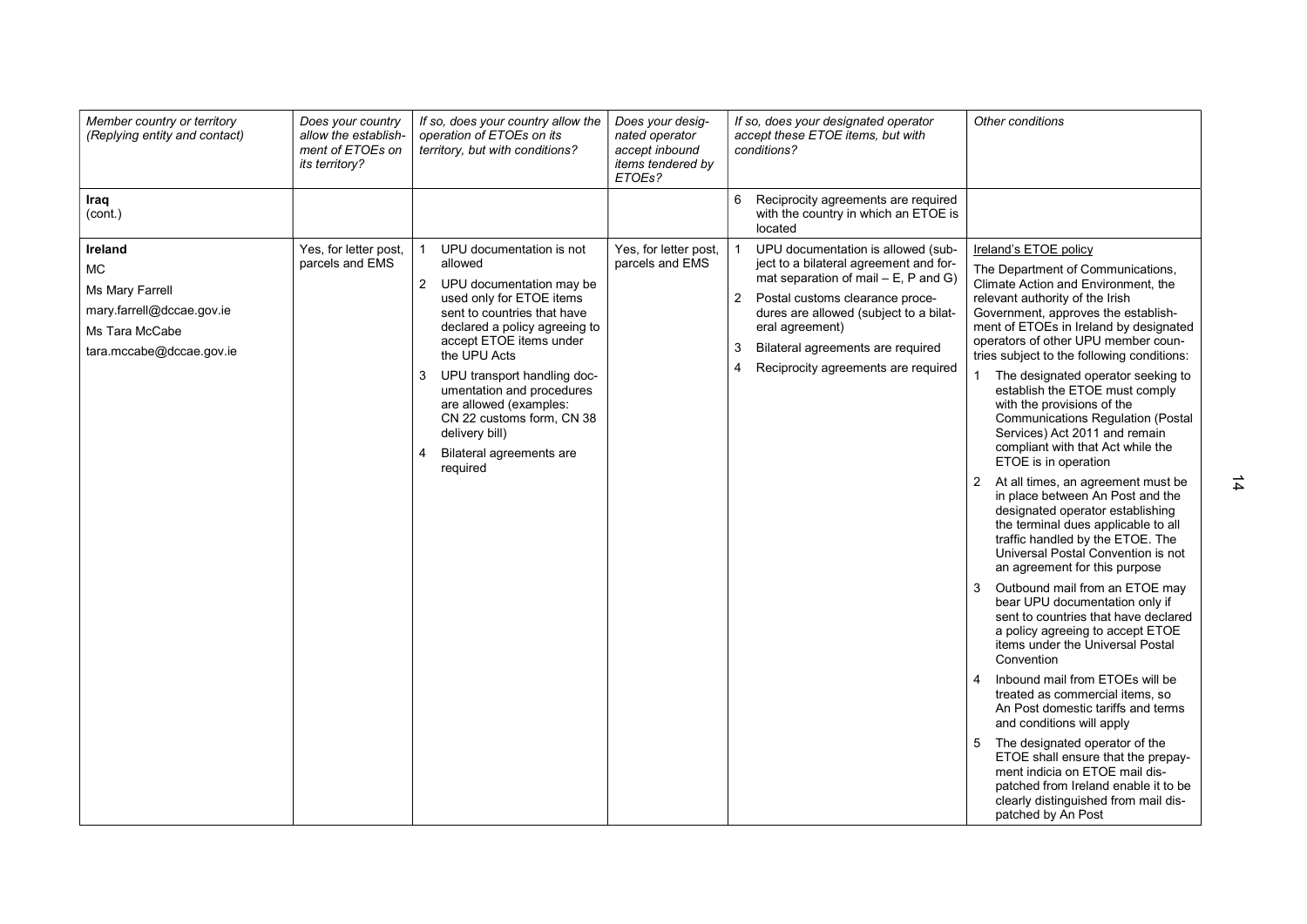| Member country or territory<br>(Replying entity and contact) | Does your country<br>allow the establish-<br>ment of ETOEs on<br>its territory? | If so, does your country allow the<br>operation of ETOEs on its<br>territory, but with conditions? | Does your desig-<br>nated operator<br>accept inbound<br>items tendered by<br>ETOEs? | If so, does your designated operator<br>accept these ETOE items, but with<br>conditions? | Other conditions                                                                                                                                                                                                                                                                                                                                                                                                                                                                                                     |
|--------------------------------------------------------------|---------------------------------------------------------------------------------|----------------------------------------------------------------------------------------------------|-------------------------------------------------------------------------------------|------------------------------------------------------------------------------------------|----------------------------------------------------------------------------------------------------------------------------------------------------------------------------------------------------------------------------------------------------------------------------------------------------------------------------------------------------------------------------------------------------------------------------------------------------------------------------------------------------------------------|
| Ireland<br>(cont.)                                           |                                                                                 |                                                                                                    |                                                                                     |                                                                                          | 6<br>In accordance with article RL 125.5<br>of the Letter Post Regulations, non-<br>postal stamps and charity and other<br>labels, as well as designs likely to<br>be mistaken for An Post's stamps or<br>service labels or those of third par-<br>ties, may not be affixed to or printed<br>on the address side of inbound or<br>outbound mail handled by the<br><b>ETOE</b>                                                                                                                                        |
|                                                              |                                                                                 |                                                                                                    |                                                                                     |                                                                                          | 7<br>All mail handled by the ETOE must<br>bear indicia clearly identifying the<br>designated operator of the ETOE,<br>one addressee's address only and<br>one sender's address only                                                                                                                                                                                                                                                                                                                                  |
|                                                              |                                                                                 |                                                                                                    |                                                                                     |                                                                                          | An adequate system shall be estab-<br>8<br>lished to deal with undeliverable<br>mail returned to sender so as to<br>ensure that it does not enter the An<br>Post network; any underpaid ETOE<br>mail entering the An Post postal<br>network will be handled in line with<br>the treatment of underpaid domestic<br>mail                                                                                                                                                                                              |
|                                                              |                                                                                 |                                                                                                    |                                                                                     |                                                                                          | 9<br>All mail exported from Ireland shall<br>originate with senders legally domi-<br>ciled in Ireland and shall, in the case<br>of commercial postings, be pro-<br>duced, although not necessarily<br>printed, by their staff who are based<br>in Ireland. The designated operator<br>of the ETOE shall not accept mail for<br>ABA or ABC remailing which exploits<br>arbitrage or ABC remailing where<br>mail is posted in bulk to benefit from<br>lower terminal dues rates in the<br>country of final destination |
|                                                              |                                                                                 |                                                                                                    |                                                                                     |                                                                                          | 10 Any approval granted pursuant to<br>this policy may be withdrawn forth-<br>with if the designated operator fails<br>to comply with the terms of this pol-<br>icy                                                                                                                                                                                                                                                                                                                                                  |

 $\vec{\sigma}$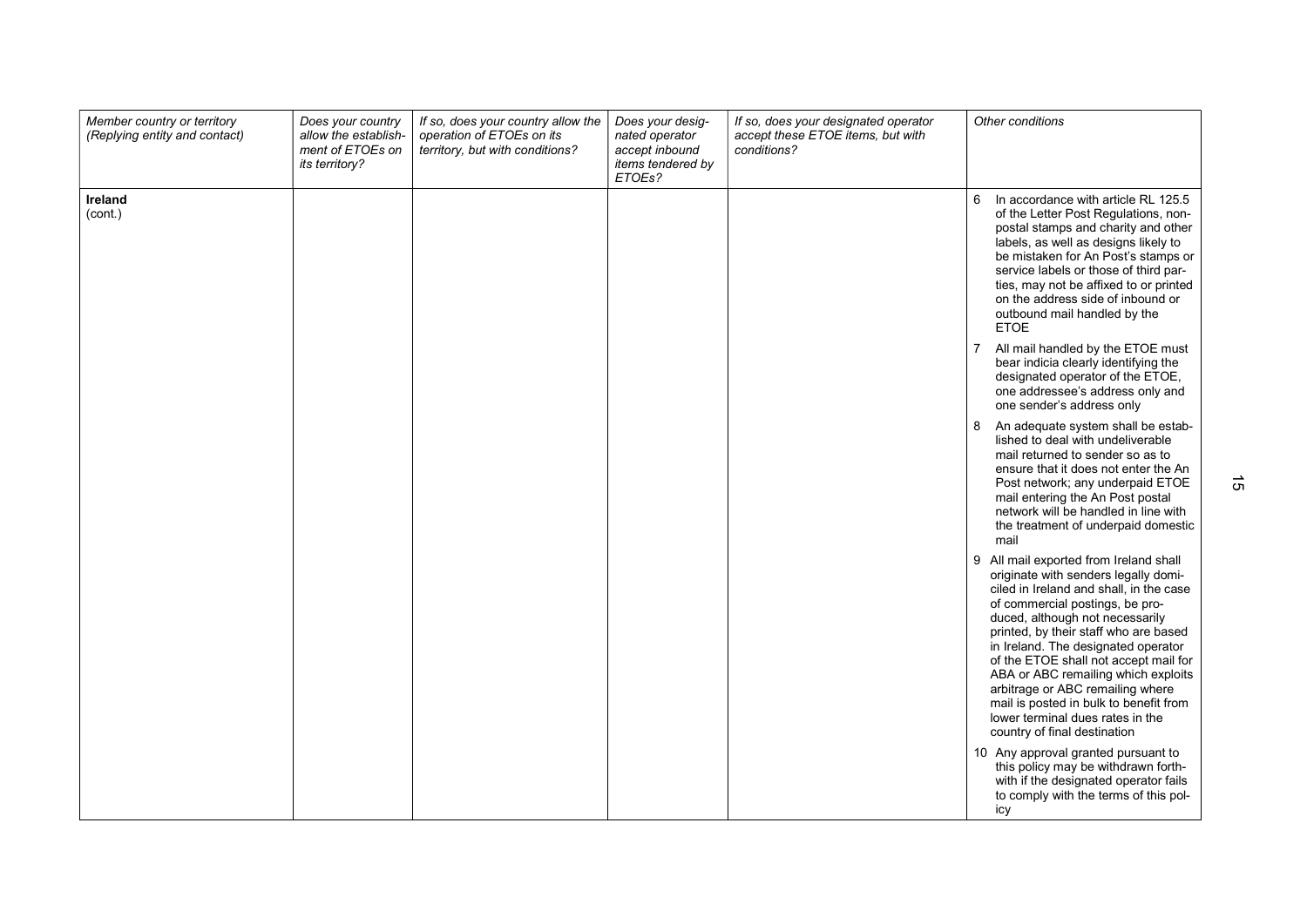| Member country or territory<br>(Replying entity and contact)                                               | Does your country<br>allow the establish-<br>ment of ETOEs on<br>its territory? | If so, does your country allow the<br>operation of ETOEs on its<br>territory, but with conditions?                                                                                                      | Does your desig-<br>nated operator<br>accept inbound<br>items tendered by<br>ETOEs? | If so, does your designated operator<br>accept these ETOE items, but with<br>conditions?                                                                                                                                                                                                    | Other conditions                                                                                                                                                                                                                                                                                                                                                                                                                                                                                                                                                                 |
|------------------------------------------------------------------------------------------------------------|---------------------------------------------------------------------------------|---------------------------------------------------------------------------------------------------------------------------------------------------------------------------------------------------------|-------------------------------------------------------------------------------------|---------------------------------------------------------------------------------------------------------------------------------------------------------------------------------------------------------------------------------------------------------------------------------------------|----------------------------------------------------------------------------------------------------------------------------------------------------------------------------------------------------------------------------------------------------------------------------------------------------------------------------------------------------------------------------------------------------------------------------------------------------------------------------------------------------------------------------------------------------------------------------------|
| Ireland<br>(cont.)<br>Italy<br>МC<br>Ms Susanna Bianco<br>T +39 06 5444 2870<br>susanna.bianco@mise.gov.it | Yes, for letter post<br>and parcels                                             | Yes                                                                                                                                                                                                     | Yes, for letter post<br>and parcels                                                 | Items are accepted from ETOEs in<br>accordance with the rates, terms and<br>conditions of acceptance for domes-<br>tic postal products<br>2<br>UPU documentation is allowed<br>3<br>Postal customs clearance proce-<br>dures are allowed<br>Bilateral agreements are required<br>4          | 11 Any approval granted pursuant to<br>this policy may be withdrawn by<br>An Post with three months' notice to<br>the designated operator<br>12 If the approval is withdrawn, the<br>designated operator shall cease to<br>operate the ETOE or to use the<br><b>IMPC</b> code<br>We allow the operation of ETOEs,<br>but a dedicated licence needs to be<br>issued by the regulator<br>2 We accept inbound ETOE items, but<br>on condition that the ETOE owner<br>enters into bilateral commercial<br>agreements with Poste Italiane<br>For answers 2.3.1 and 2.3.4, inward<br>3 |
|                                                                                                            |                                                                                 |                                                                                                                                                                                                         |                                                                                     | with the origin ETOE operator                                                                                                                                                                                                                                                               | land rates apply for letter mail and<br>parcels<br>(Please refer to IB circular No. 192 of<br>20 June 2005 for further details from<br>Italy)                                                                                                                                                                                                                                                                                                                                                                                                                                    |
| Japan<br>МC<br>Mr Teruo Kobayashi<br>international-postal-<br>affairs@ml.soumu.go.jp                       | <b>No</b>                                                                       |                                                                                                                                                                                                         | No                                                                                  |                                                                                                                                                                                                                                                                                             |                                                                                                                                                                                                                                                                                                                                                                                                                                                                                                                                                                                  |
| Jordan<br><b>DO</b><br>Mr Muath Ahmad Al Alem<br>T +962 6 429 3000<br>F +962 6 420 6348                    | No                                                                              |                                                                                                                                                                                                         | <b>No</b>                                                                           |                                                                                                                                                                                                                                                                                             |                                                                                                                                                                                                                                                                                                                                                                                                                                                                                                                                                                                  |
| Kazakhstan<br>DO<br>Ms Irina Ismagilova<br>irina.ismagilova@kazpost.kz                                     | Yes, for letter post,<br>parcels and EMS                                        | UPU documentation is<br>allowed<br>2<br>UPU documentation may be<br>used only for ETOE items<br>sent to countries that have<br>declared a policy agreeing to<br>accept ETOE items under<br>the UPU Acts | Yes, for letter post,<br>parcels and EMS                                            | Items are accepted from ETOEs in<br>accordance with the rates, terms and<br>conditions of acceptance for domes-<br>tic postal products<br>UPU documentation is allowed<br>$\overline{2}$<br>Postal customs clearance proce-<br>3<br>dures are allowed<br>UPU terminal dues rates apply<br>4 |                                                                                                                                                                                                                                                                                                                                                                                                                                                                                                                                                                                  |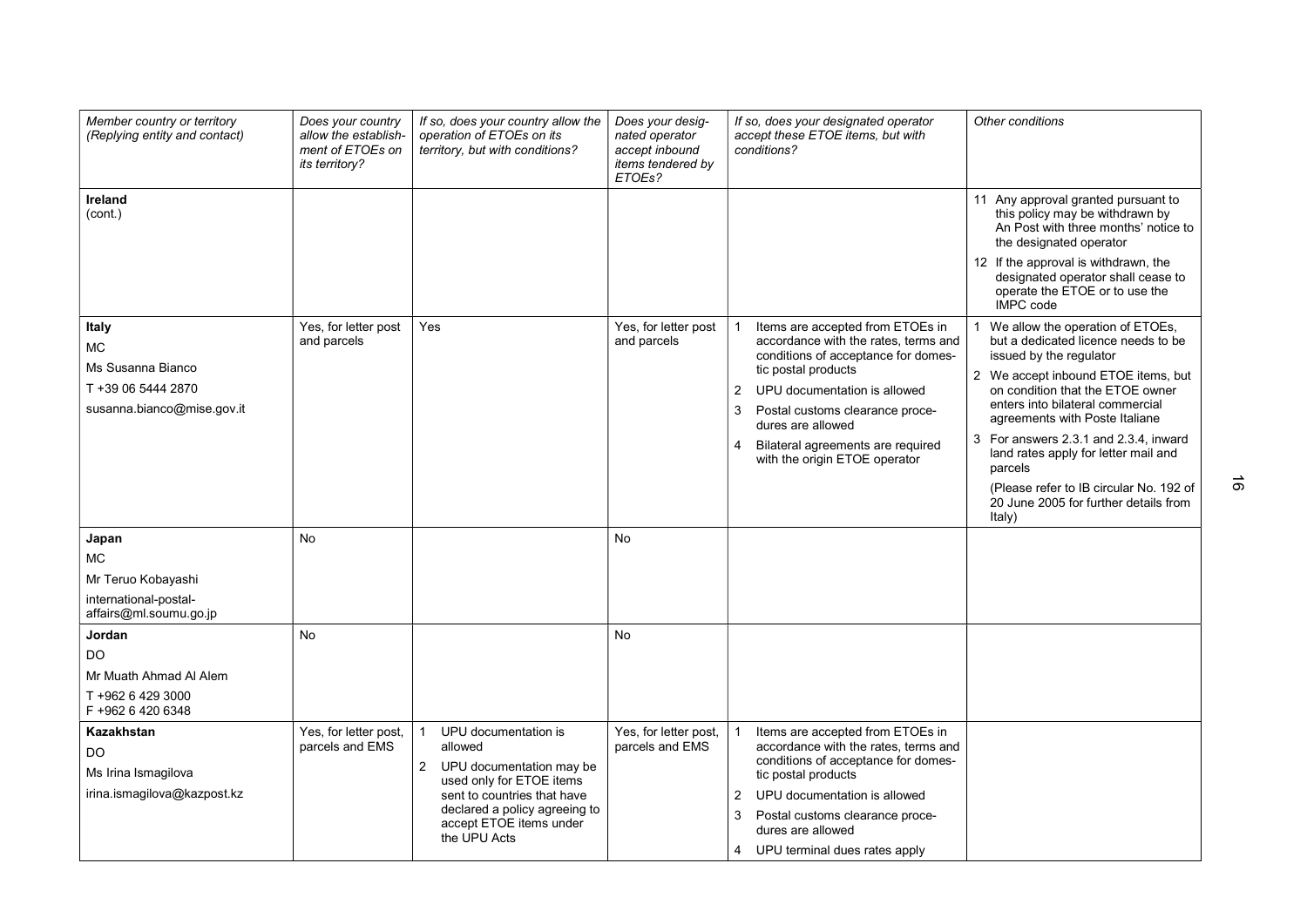| Member country or territory<br>(Replying entity and contact)                 | Does your country<br>allow the establish-<br>ment of ETOEs on<br>its territory? | If so, does your country allow the<br>operation of ETOEs on its<br>territory, but with conditions?                                                                                                                                                                                                                                                                                         | Does your desig-<br>nated operator<br>accept inbound<br>items tendered by<br>ETOEs? | If so, does your designated operator<br>accept these ETOE items, but with<br>conditions?                                                                                                                                                                                                                                                                                                                      | Other conditions                                                                                                                                                                                                                                                                               |
|------------------------------------------------------------------------------|---------------------------------------------------------------------------------|--------------------------------------------------------------------------------------------------------------------------------------------------------------------------------------------------------------------------------------------------------------------------------------------------------------------------------------------------------------------------------------------|-------------------------------------------------------------------------------------|---------------------------------------------------------------------------------------------------------------------------------------------------------------------------------------------------------------------------------------------------------------------------------------------------------------------------------------------------------------------------------------------------------------|------------------------------------------------------------------------------------------------------------------------------------------------------------------------------------------------------------------------------------------------------------------------------------------------|
| Kazakhstan<br>(cont.)                                                        |                                                                                 | 3<br>UPU transport handling doc-<br>umentation and procedures<br>are allowed (examples:<br>CN 22 customs form, CN 38<br>delivery bill)<br>Bilateral agreements are<br>4<br>required                                                                                                                                                                                                        |                                                                                     | Bilateral agreements are required<br>5<br>with the origin ETOE operator<br>Reciprocity agreements are required<br>6<br>with the country in which an ETOE is<br>located                                                                                                                                                                                                                                        |                                                                                                                                                                                                                                                                                                |
| Kenya<br><b>MC</b><br>Mr Samson Wambua Kitonyi<br>skitony@posta.co.ke        | <b>No</b>                                                                       |                                                                                                                                                                                                                                                                                                                                                                                            | Yes, for letter post                                                                | UPU terminal dues rates apply                                                                                                                                                                                                                                                                                                                                                                                 | The items must have a standard weight<br>and be properly packaged and enclosed<br>in receptacles or bags                                                                                                                                                                                       |
| Korea (Rep.)<br>DO.<br>sylee77@mke.go.kr                                     | <b>No</b>                                                                       |                                                                                                                                                                                                                                                                                                                                                                                            | Yes                                                                                 | Yes, see other conditions                                                                                                                                                                                                                                                                                                                                                                                     | Korea (Rep.) will accept inbound items<br>tendered by ETOEs subject to an<br>agreement of the dispatching country's<br>designated operator, only in cases<br>where the ETOE's host country allows<br>the establishment of ETOEs and the<br>IMPC code has been issued to the<br>ETOE by the UPU |
| <b>Kuwait</b><br>MC.<br>Ms Manar Abdel Hadi Alenezi<br>manar@moc.gov.kw      | <b>No</b>                                                                       |                                                                                                                                                                                                                                                                                                                                                                                            | <b>No</b>                                                                           |                                                                                                                                                                                                                                                                                                                                                                                                               |                                                                                                                                                                                                                                                                                                |
| Kyrgyzstan<br><b>DO</b><br>Mr Abdiev Roman Janyshevich<br>info@kyrgyzpost.kg | Yes, for letter post,<br>parcels and EMS                                        | UPU documentation is<br>allowed for all outbound<br>ETOE mail<br>UPU documentation may be<br>$\mathbf{2}$<br>used only for ETOE items<br>sent to countries that have<br>declared a policy agreeing to<br>accept ETOE items under<br>the UPU Acts<br>UPU transport handling doc-<br>3<br>umentation and procedures<br>are allowed (examples:<br>CN 22 customs form, CN 38<br>delivery bill) | Yes, for letter post,<br>parcels and EMS                                            | Items are accepted from ETOEs in<br>accordance with the rates, terms and<br>conditions of acceptance for domes-<br>tic postal products<br>UPU documentation is allowed<br>2<br>Postal customs clearance proce-<br>3<br>dures are allowed<br>Bilateral agreements with the origin<br>ETOE operator are required<br>Reciprocity agreements are required<br>5<br>with the country in which an ETOE is<br>located |                                                                                                                                                                                                                                                                                                |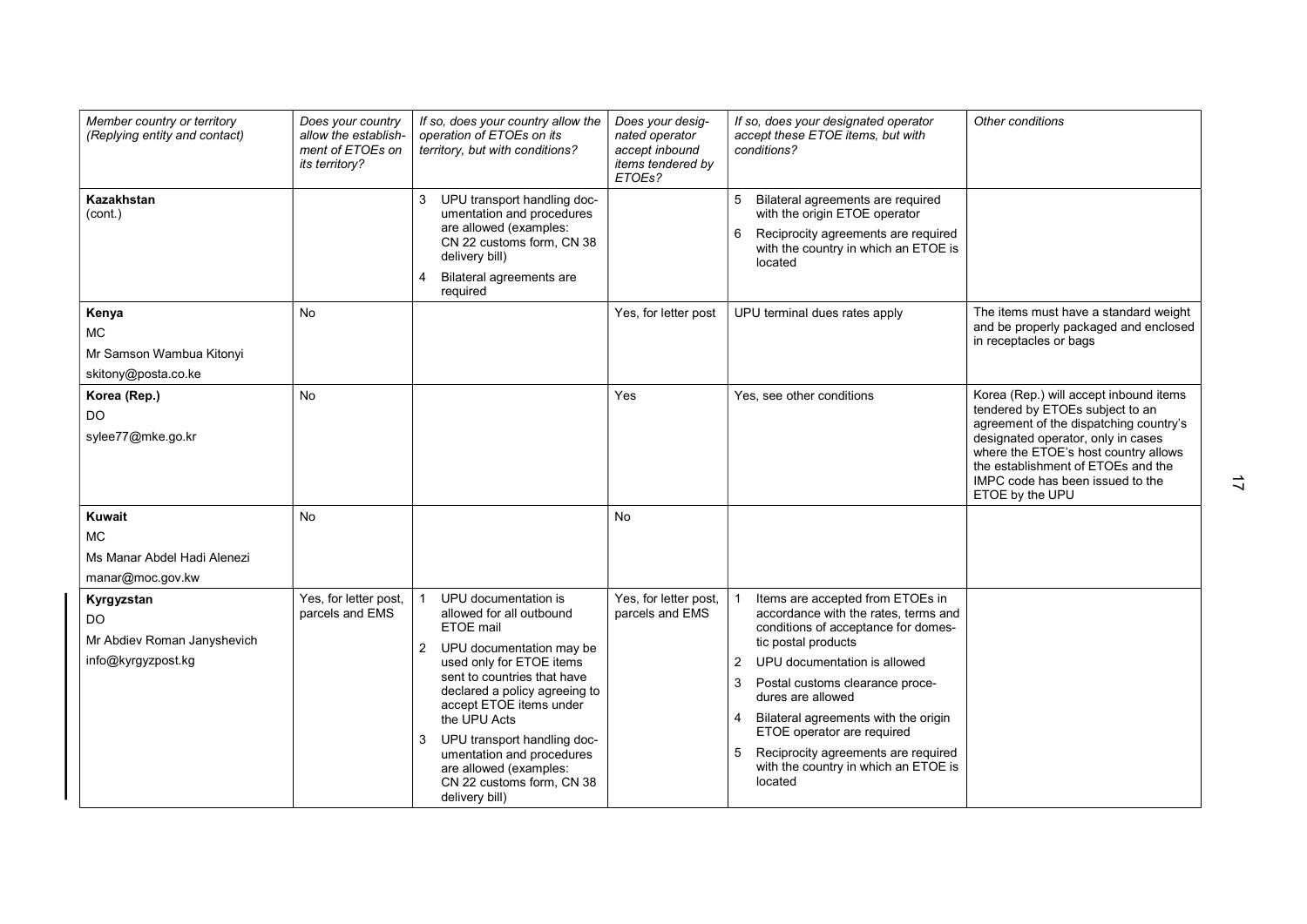| Member country or territory<br>(Replying entity and contact)                      | Does your country<br>allow the establish-<br>ment of ETOEs on<br>its territory? | If so, does your country allow the<br>operation of ETOEs on its<br>territory, but with conditions?                                                                                                                                                                                                                                                                                                                                 | Does your desig-<br>nated operator<br>accept inbound<br>items tendered by<br>ETOEs? | If so, does your designated operator<br>accept these ETOE items, but with<br>conditions?                                                                                                                                                                                                                                                                                     | Other conditions                                                                                                                                                                                                                                                                                                                                                                                                                                                                                                           |
|-----------------------------------------------------------------------------------|---------------------------------------------------------------------------------|------------------------------------------------------------------------------------------------------------------------------------------------------------------------------------------------------------------------------------------------------------------------------------------------------------------------------------------------------------------------------------------------------------------------------------|-------------------------------------------------------------------------------------|------------------------------------------------------------------------------------------------------------------------------------------------------------------------------------------------------------------------------------------------------------------------------------------------------------------------------------------------------------------------------|----------------------------------------------------------------------------------------------------------------------------------------------------------------------------------------------------------------------------------------------------------------------------------------------------------------------------------------------------------------------------------------------------------------------------------------------------------------------------------------------------------------------------|
| Kyrgyzstan<br>(cont.)                                                             |                                                                                 | Bilateral agreements are<br>required with destination<br>designated operators in<br>countries that have declared<br>a policy to apply the UPU<br>Acts regarding items<br>received                                                                                                                                                                                                                                                  |                                                                                     |                                                                                                                                                                                                                                                                                                                                                                              |                                                                                                                                                                                                                                                                                                                                                                                                                                                                                                                            |
| Lao People's Dem. Rep.<br><b>MC</b><br>Mr Phouvong Khamfong<br>postdiv@laotel.com | <b>No</b>                                                                       |                                                                                                                                                                                                                                                                                                                                                                                                                                    | <b>No</b>                                                                           |                                                                                                                                                                                                                                                                                                                                                                              |                                                                                                                                                                                                                                                                                                                                                                                                                                                                                                                            |
| Latvia<br>Ms Laura Lapina<br>laura.lapina@pasts.lv                                | Yes                                                                             | The establishment of ETOEs<br>must be mutual. Therefore,<br>bilateral agreements are<br>required with the origin<br>ETOE operator<br>UPU documentation is<br>2<br>allowed for all outbound<br>ETOE mail                                                                                                                                                                                                                            | Yes, for letter post,<br>parcels and EMS                                            | UPU documentation is allowed<br>$\overline{2}$<br>Postal customs clearance proce-<br>dures are allowed<br>UPU terminal dues rates apply<br>3<br>Items are accepted from ETOEs in<br>4<br>accordance with the rates, and terms<br>and conditions of acceptance, for<br>domestic postal products<br>Bilateral agreements with the ETOE<br>5<br>operator of origin are required |                                                                                                                                                                                                                                                                                                                                                                                                                                                                                                                            |
| Lebanon<br>DO.<br>Mr Manale Azar<br>manale.azar@libanpost.com                     | <b>No</b>                                                                       |                                                                                                                                                                                                                                                                                                                                                                                                                                    | Yes, letter post                                                                    | Bilateral agreements are required with<br>the origin ETOE operator                                                                                                                                                                                                                                                                                                           | LibanPost does not accept items com-<br>ing from ETOEs located in developing<br>and least developed countries                                                                                                                                                                                                                                                                                                                                                                                                              |
| Lithuania<br><b>MC</b><br>Rasa Jasiulionienė<br>rasa.jasiulioniene@sumin.lt       | Yes, for letter post,<br>parcels and EMS                                        | UPU documentation is<br>allowed for all outbound<br>ETOE mail<br>$\overline{c}$<br>Bilateral agreements are<br>required with destination<br>designated operators in<br>countries that have declared<br>a policy to apply the UPU<br>Acts to items received<br>UPU documentation may be<br>3<br>used only for ETOE items<br>sent to countries that have<br>declared a policy agreeing to<br>accept ETOE items under<br>the UPU Acts | Yes, for letter post,<br>parcels and EMS                                            | UPU documentation is allowed<br>$\overline{2}$<br>Postal customs clearance proce-<br>dures are allowed<br>UPU terminal dues rates apply<br>3<br>Reciprocity agreements are required<br>4<br>with the country in which an ETOE is<br>located                                                                                                                                  | An ETOE may only be established<br>on a basis of reciprocity with the<br>country of origin of the ETOE (the<br>country whose designated operator<br>operates or is responsible for the<br>ETOE), enabling the establishment<br>of an ETOE on the territory of that<br>country and the use of UPU forms<br>and documentation in accordance<br>with the Acts of the Union<br>$\mathfrak{p}$<br>ETOE activities are allowed in<br>Lithuania for services for which<br>Lithuanian users of postal services<br>are not involved |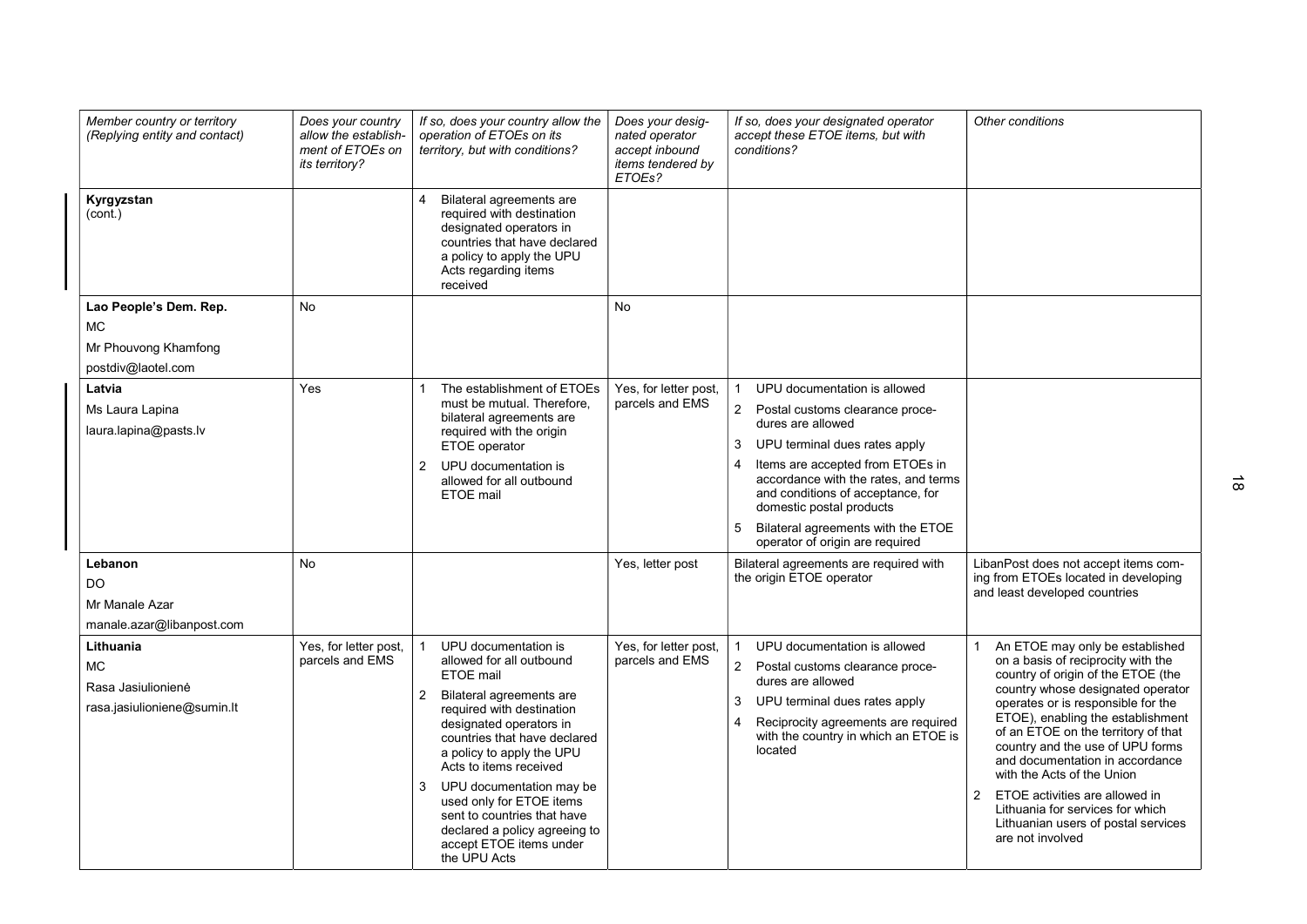| Member country or territory<br>(Replying entity and contact) | Does your country<br>allow the establish-<br>ment of ETOEs on<br>its territory? | If so, does your country allow the<br>operation of ETOEs on its<br>territory, but with conditions?                                              | Does your desig-<br>nated operator<br>accept inbound<br>items tendered by<br>ETOEs? | If so, does your designated operator<br>accept these ETOE items, but with<br>conditions? | Other conditions                                                                                                                |
|--------------------------------------------------------------|---------------------------------------------------------------------------------|-------------------------------------------------------------------------------------------------------------------------------------------------|-------------------------------------------------------------------------------------|------------------------------------------------------------------------------------------|---------------------------------------------------------------------------------------------------------------------------------|
| Lithuania<br>(cont.)                                         |                                                                                 | UPU transport handling doc-<br>4<br>umentation and procedures<br>are allowed (examples:<br>CN 22 customs form, CN 38<br>delivery bill)          |                                                                                     |                                                                                          | UPU documentation is allowed on<br>3<br>the basis of reciprocity and non-dis-<br>crimination (including use of CN<br>documents) |
| Madagascar                                                   | <b>No</b>                                                                       |                                                                                                                                                 | <b>No</b>                                                                           |                                                                                          |                                                                                                                                 |
| DO                                                           |                                                                                 |                                                                                                                                                 |                                                                                     |                                                                                          |                                                                                                                                 |
| Mr Ranarison Richard                                         |                                                                                 |                                                                                                                                                 |                                                                                     |                                                                                          |                                                                                                                                 |
| dep.paositra@gmail.com                                       |                                                                                 |                                                                                                                                                 |                                                                                     |                                                                                          |                                                                                                                                 |
| <b>Malawi</b>                                                | <b>No</b>                                                                       |                                                                                                                                                 | <b>No</b>                                                                           |                                                                                          |                                                                                                                                 |
| <b>MC</b>                                                    |                                                                                 |                                                                                                                                                 |                                                                                     |                                                                                          |                                                                                                                                 |
| Mr Nicholas Dausi                                            |                                                                                 |                                                                                                                                                 |                                                                                     |                                                                                          |                                                                                                                                 |
| principal.secretary@<br>information.gov.mw                   |                                                                                 |                                                                                                                                                 |                                                                                     |                                                                                          |                                                                                                                                 |
| <b>Maldives</b>                                              | <b>No</b>                                                                       |                                                                                                                                                 | <b>No</b>                                                                           |                                                                                          |                                                                                                                                 |
| DO                                                           |                                                                                 |                                                                                                                                                 |                                                                                     |                                                                                          |                                                                                                                                 |
| Mr Ahmed Shafeeq Mohamed                                     |                                                                                 |                                                                                                                                                 |                                                                                     |                                                                                          |                                                                                                                                 |
| md@maldivespost.com                                          |                                                                                 |                                                                                                                                                 |                                                                                     |                                                                                          |                                                                                                                                 |
| <b>Malta</b>                                                 | Yes, for letter post,                                                           | UPU documentation may be                                                                                                                        | Yes, for letter post,                                                               | UPU documentation is allowed                                                             |                                                                                                                                 |
| <b>MC</b>                                                    | parcels and EMS                                                                 | used only for ETOE items<br>sent to countries that have                                                                                         | parcels and EMS                                                                     | $\overline{2}$<br>Postal customs clearance                                               |                                                                                                                                 |
| Ivan Bugeja                                                  |                                                                                 | declared a policy of agreeing                                                                                                                   |                                                                                     | procedures are allowed                                                                   |                                                                                                                                 |
| er.mca@mca.org.mt                                            |                                                                                 | to accept ETOE items under<br>the UPU Acts                                                                                                      |                                                                                     | UPU terminal dues rates apply<br>3                                                       |                                                                                                                                 |
|                                                              |                                                                                 | The applicant needs an<br>2                                                                                                                     |                                                                                     |                                                                                          |                                                                                                                                 |
|                                                              |                                                                                 | authorization issued by the<br>national regulatory authority<br>(NRA) to establish an ETOE/<br>international mail processing<br>centre in Malta |                                                                                     |                                                                                          |                                                                                                                                 |
|                                                              |                                                                                 | Authorization to establish an<br>3<br>ETOE in Malta is only given<br>on the basis of reciprocity<br>and non-discrimination                      |                                                                                     |                                                                                          |                                                                                                                                 |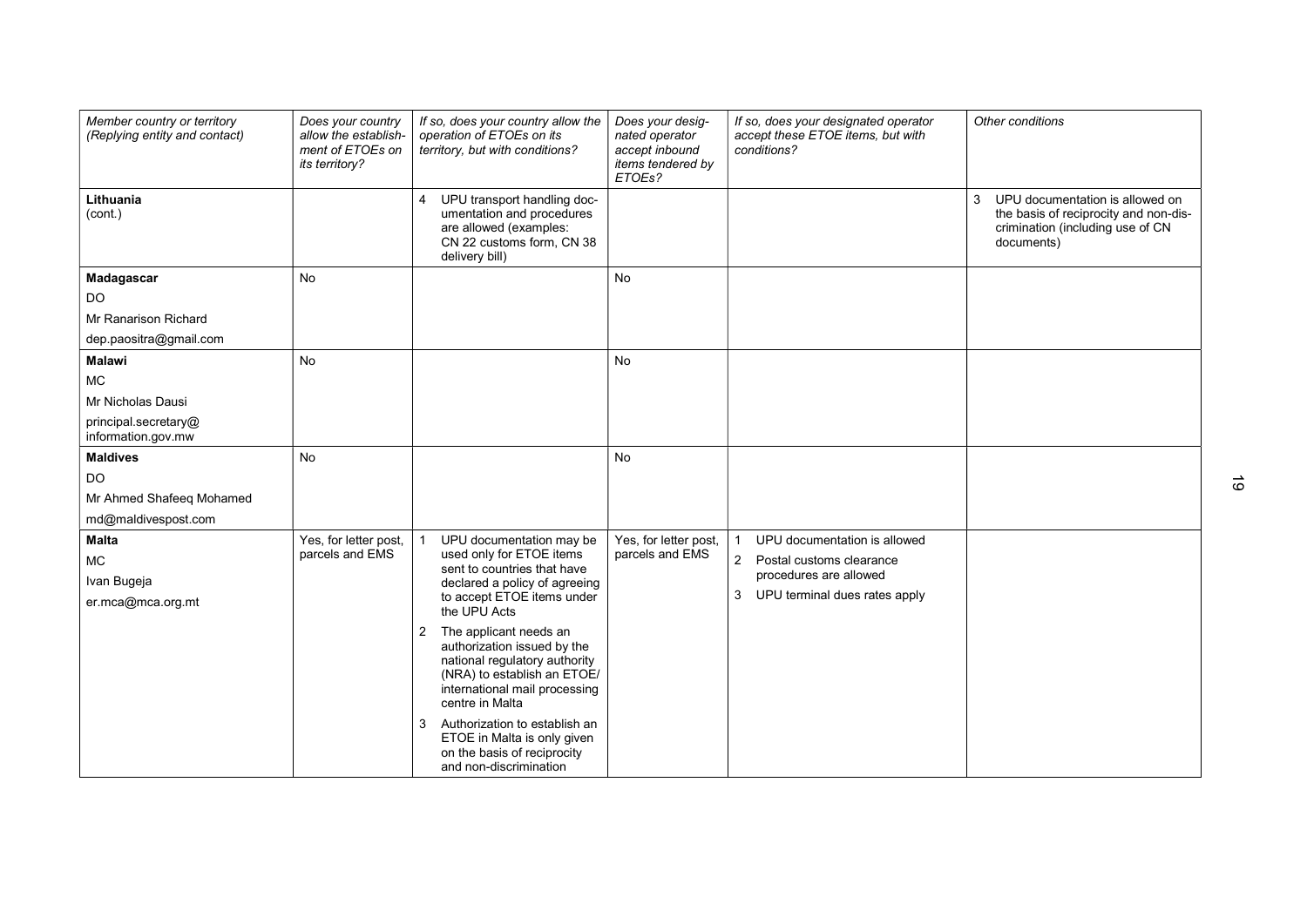| Member country or territory<br>(Replying entity and contact) | Does your country<br>allow the establish-<br>ment of ETOEs on<br><i>its territory?</i> | If so, does your country allow the<br>operation of ETOEs on its<br>territory, but with conditions?                                                                                                                                                        | Does your desig-<br>nated operator<br>accept inbound<br>items tendered by<br>ETOEs? | Other conditions<br>If so, does your designated operator<br>accept these ETOE items, but with<br>conditions? |
|--------------------------------------------------------------|----------------------------------------------------------------------------------------|-----------------------------------------------------------------------------------------------------------------------------------------------------------------------------------------------------------------------------------------------------------|-------------------------------------------------------------------------------------|--------------------------------------------------------------------------------------------------------------|
| <b>Malta</b><br>(cont.)                                      |                                                                                        | Compliance with the rules<br>4<br>governing the provision of<br>postal services, including the<br>powers and duties of<br>operators in the postal<br>services market, as<br>regulated by the Postal<br>Services Act (Chapter 254 of<br>the Laws of Malta) |                                                                                     |                                                                                                              |
| <b>Mauritius</b>                                             | <b>No</b>                                                                              |                                                                                                                                                                                                                                                           | Yes, for letter post,                                                               | UPU documentation is allowed                                                                                 |
| <b>MC</b>                                                    |                                                                                        |                                                                                                                                                                                                                                                           | parcels and EMS                                                                     | $\overline{2}$<br>Postal customs clearance                                                                   |
| Mr Vishnou Gondeea                                           |                                                                                        |                                                                                                                                                                                                                                                           |                                                                                     | procedures are allowed<br>UPU terminal dues rates apply                                                      |
| vgondeea@mail.gov.mu                                         |                                                                                        |                                                                                                                                                                                                                                                           |                                                                                     | 3<br>Reciprocity agreements with the<br>4                                                                    |
|                                                              |                                                                                        |                                                                                                                                                                                                                                                           |                                                                                     | country in which an ETOE is located<br>are required                                                          |
| <b>Mexico</b>                                                | No                                                                                     |                                                                                                                                                                                                                                                           | Yes, for letter post                                                                | UPU documentation is allowed<br>ETOEs must comply with the legislation                                       |
| <b>DO</b>                                                    |                                                                                        |                                                                                                                                                                                                                                                           |                                                                                     | in force in the country in which they are<br>$\overline{2}$<br>Postal customs clearance<br>located           |
| Mr Jorge E. Aldana Margáin                                   |                                                                                        |                                                                                                                                                                                                                                                           |                                                                                     | procedures are allowed                                                                                       |
| jaldana@correosdemexico.gob.mx                               |                                                                                        |                                                                                                                                                                                                                                                           |                                                                                     | 3 UPU terminal dues rates apply                                                                              |
| Moldova                                                      | <b>No</b>                                                                              |                                                                                                                                                                                                                                                           | Yes, for letter post,<br>parcels and EMS                                            | UPU documentation is allowed                                                                                 |
| <b>MC</b>                                                    |                                                                                        |                                                                                                                                                                                                                                                           |                                                                                     | $\overline{2}$<br>Postal customs clearance<br>procedures are allowed                                         |
| Mr Serghei Nastas                                            |                                                                                        |                                                                                                                                                                                                                                                           |                                                                                     | UPU terminal dues rates apply<br>3                                                                           |
| anticamera@posta.md                                          |                                                                                        |                                                                                                                                                                                                                                                           |                                                                                     | Bilateral agreements with the origin<br>4                                                                    |
|                                                              |                                                                                        |                                                                                                                                                                                                                                                           |                                                                                     | ETOE operator are required                                                                                   |
|                                                              |                                                                                        |                                                                                                                                                                                                                                                           |                                                                                     | Reciprocity agreements are required<br>5<br>with the country in which an ETOE is<br>located                  |
| <b>Monaco</b>                                                |                                                                                        |                                                                                                                                                                                                                                                           |                                                                                     |                                                                                                              |
| Mongolia                                                     | <b>No</b>                                                                              |                                                                                                                                                                                                                                                           | Yes, for letter post,                                                               | UPU documentation is allowed                                                                                 |
| <b>MC</b>                                                    |                                                                                        |                                                                                                                                                                                                                                                           | parcels and EMS                                                                     | 2 Postal customs clearance proce-                                                                            |
| Mr Chinbat Baatarjav                                         |                                                                                        |                                                                                                                                                                                                                                                           |                                                                                     | dures are allowed                                                                                            |
| chinbat@cita.gov.mn                                          |                                                                                        |                                                                                                                                                                                                                                                           |                                                                                     | UPU terminal dues rates apply<br>3                                                                           |
|                                                              |                                                                                        |                                                                                                                                                                                                                                                           |                                                                                     | Reciprocity agreements are required<br>with the country in which an ETOE is<br>located                       |

20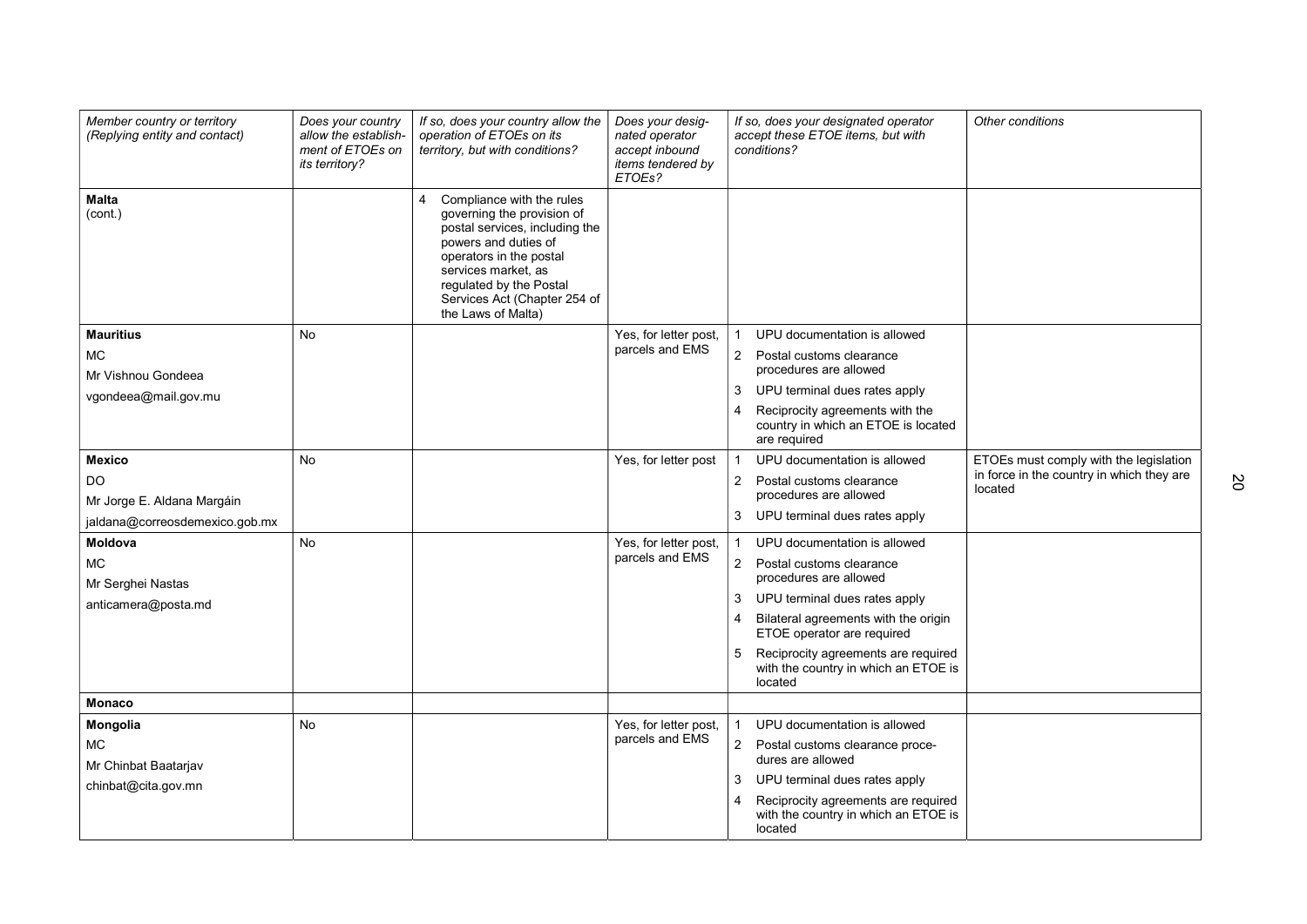| Member country or territory<br>(Replying entity and contact) | Does your country<br>allow the establish-<br>ment of ETOEs on<br><i>its territory?</i> | If so, does your country allow the<br>operation of ETOEs on its<br>territory, but with conditions? | Does your desig-<br>nated operator<br>accept inbound<br>items tendered by<br>ETOEs? | If so, does your designated operator<br>accept these ETOE items, but with<br>conditions? | Other conditions                                                                                                                          |
|--------------------------------------------------------------|----------------------------------------------------------------------------------------|----------------------------------------------------------------------------------------------------|-------------------------------------------------------------------------------------|------------------------------------------------------------------------------------------|-------------------------------------------------------------------------------------------------------------------------------------------|
| <b>Morocco</b>                                               | <b>No</b>                                                                              |                                                                                                    | <b>No</b>                                                                           |                                                                                          |                                                                                                                                           |
| <b>DO</b>                                                    |                                                                                        |                                                                                                    |                                                                                     |                                                                                          |                                                                                                                                           |
| Mr Dahim Nacira                                              |                                                                                        |                                                                                                    |                                                                                     |                                                                                          |                                                                                                                                           |
| n.dahim@poste.ma                                             |                                                                                        |                                                                                                    |                                                                                     |                                                                                          |                                                                                                                                           |
| <b>Netherlands</b>                                           | Yes, for letter post,                                                                  | UPU transport handling docu-                                                                       | Yes, for letter post,                                                               | Items are accepted from ETOEs in                                                         | Without prejudice to applicable national                                                                                                  |
| <b>MC</b>                                                    | parcels and EMS                                                                        | mentation and procedures are<br>allowed (examples: CN 22 cus-                                      | parcels and EMS                                                                     | accordance with the rates, terms and<br>conditions of acceptance for domes-              | and international legislation, the<br>Netherlands agrees to apply the Acts of                                                             |
| Mr Rémon Dantuma                                             |                                                                                        | toms form, CN 38 delivery bill)                                                                    |                                                                                     | tic postal products                                                                      | the Union to inbound items received                                                                                                       |
| r.j.r.dantuma@minez.nl                                       |                                                                                        |                                                                                                    |                                                                                     | UPU documentation is allowed<br>2                                                        | from ETOEs (including the regulations                                                                                                     |
|                                                              |                                                                                        |                                                                                                    |                                                                                     | 3<br>Postal customs clearance proce-<br>dures are allowed                                | on UPU documentation, transport han-<br>dling procedures and postal customs<br>clearance), provided that a bilateral                      |
|                                                              |                                                                                        |                                                                                                    |                                                                                     | Bilateral agreements are required<br>4<br>with the origin ETOE operator                  | agreement on operations and remuner-<br>ation for the handling of such items<br>exists with the designated operator<br>operating the ETOE |
| <b>New Zealand</b>                                           | Yes, for letter post,                                                                  |                                                                                                    | Yes, for letter post,                                                               | Please refer to International Bureau                                                     | New Zealand Post requires                                                                                                                 |
| <b>MC</b>                                                    | parcels and EMS                                                                        |                                                                                                    | parcels and EMS                                                                     | circular 206/2015, published on                                                          | designated operators dispatching                                                                                                          |
| Mr Gabriel Julian Brougham                                   |                                                                                        |                                                                                                    |                                                                                     | 21 December 2015. From this date, New<br>Zealand Post requires designated opera-         | ETOE-origin postal items to New<br>Zealand to have an agreement in                                                                        |
| gabriel.brougham@mbie.govt.nz                                |                                                                                        |                                                                                                    |                                                                                     | tors dispatching ETOE origin postal                                                      | place with New Zealand Post                                                                                                               |
|                                                              |                                                                                        |                                                                                                    |                                                                                     | items to New Zealand to have an<br>agreement in place with New Zealand                   | ("ETOE Agreement"). This<br>agreement stipulates the terms,                                                                               |
|                                                              |                                                                                        |                                                                                                    |                                                                                     | Post. This policy applies to all postal                                                  | conditions and rates applicable to                                                                                                        |
|                                                              |                                                                                        |                                                                                                    |                                                                                     | items dispatched from an ETOE.                                                           | ETOE-origin postal items                                                                                                                  |
|                                                              |                                                                                        |                                                                                                    |                                                                                     | Items are accepted from ETOEs in<br>accordance with the rates, terms and                 | $\overline{2}$<br>For ETOE postal items dispatched<br>to New Zealand without a                                                            |
|                                                              |                                                                                        |                                                                                                    |                                                                                     | conditions of acceptance for                                                             | supporting agreement in place, New                                                                                                        |
|                                                              |                                                                                        |                                                                                                    |                                                                                     | domestic postal products                                                                 | Zealand Post reserves the right to<br>decline these ETOE-origin postal                                                                    |
|                                                              |                                                                                        |                                                                                                    |                                                                                     | $\overline{2}$<br>UPU documentation is allowed                                           | items, to return them to the                                                                                                              |
|                                                              |                                                                                        |                                                                                                    |                                                                                     | 3<br>Postal customs clearance proce-<br>dures are allowed                                | dispatching designated operator,<br>and to impose a charge to, at a                                                                       |
|                                                              |                                                                                        |                                                                                                    |                                                                                     | Bilateral agreements are required                                                        | minimum, recover the costs to New                                                                                                         |
|                                                              |                                                                                        |                                                                                                    |                                                                                     | with the origin ETOE operator                                                            | Zealand Post for this action                                                                                                              |
| Nigeria                                                      | No                                                                                     |                                                                                                    | Yes, for letter post<br>and parcels                                                 | Items accepted in accordance with<br>the rates, terms and conditions of                  |                                                                                                                                           |
| <b>DO</b>                                                    |                                                                                        |                                                                                                    |                                                                                     | acceptance for domestic postal ser-                                                      |                                                                                                                                           |
| int.ops@nipost.gov.ng                                        |                                                                                        |                                                                                                    |                                                                                     | vice                                                                                     |                                                                                                                                           |
|                                                              |                                                                                        |                                                                                                    |                                                                                     | UPU documentation allowed<br>2                                                           |                                                                                                                                           |
|                                                              |                                                                                        |                                                                                                    |                                                                                     | Postal customs clearance proce-<br>3<br>dures are allowed                                |                                                                                                                                           |
|                                                              |                                                                                        |                                                                                                    |                                                                                     | UPU terminal dues rates apply<br>4                                                       |                                                                                                                                           |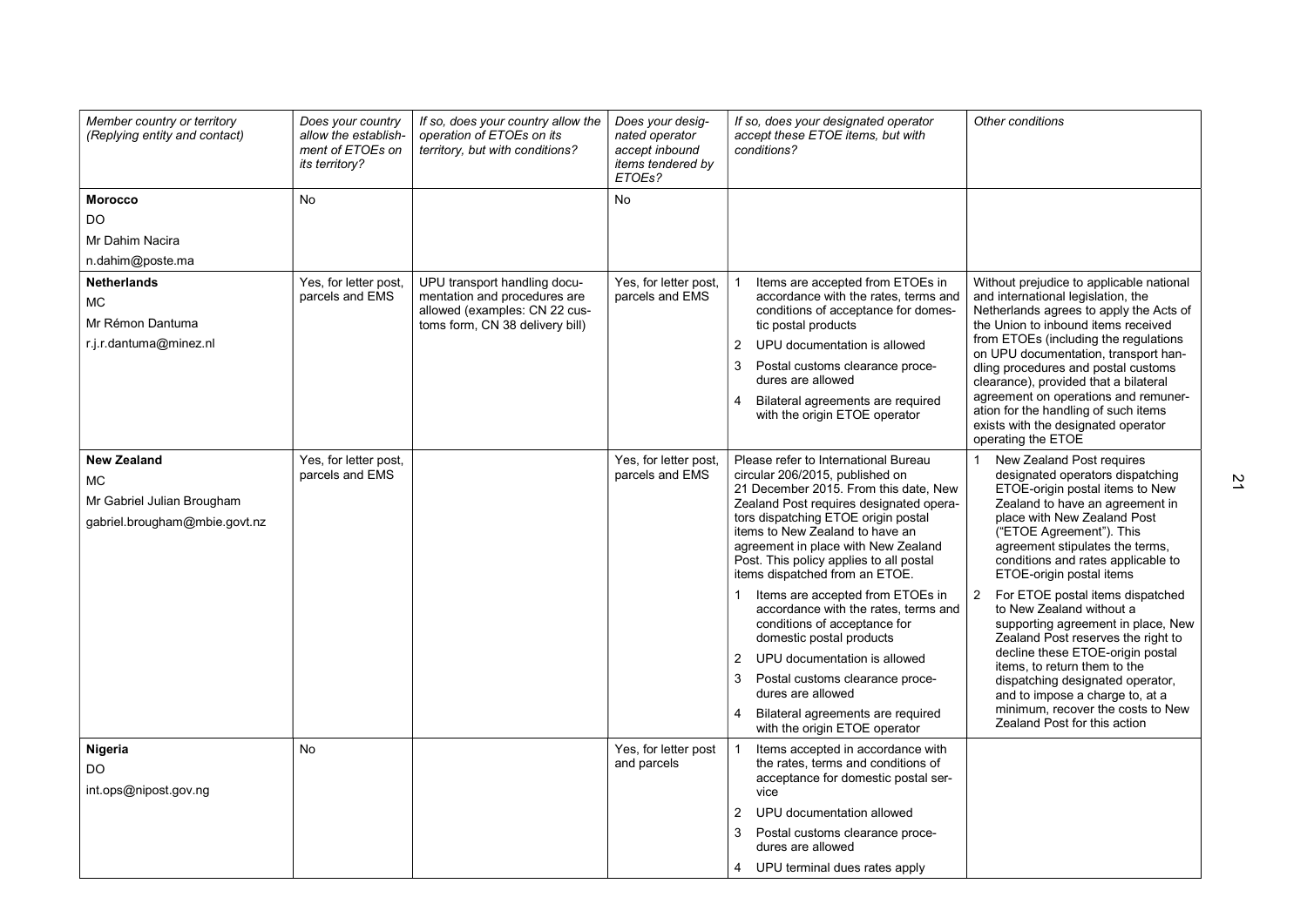| Member country or territory<br>(Replying entity and contact)                         | Does your country<br>allow the establish-<br>ment of ETOEs on<br><i>its territory?</i> | If so, does your country allow the<br>operation of ETOEs on its<br>territory, but with conditions?                                                                                                                                                                                             | Does your desig-<br>nated operator<br>accept inbound<br>items tendered by<br>ETOEs? | If so, does your designated operator<br>accept these ETOE items, but with<br>conditions?                                                                                                                                                                                                                                                                  | Other conditions                                                                                                                                                                                                                                                                                                                                                                                                                                                                   |
|--------------------------------------------------------------------------------------|----------------------------------------------------------------------------------------|------------------------------------------------------------------------------------------------------------------------------------------------------------------------------------------------------------------------------------------------------------------------------------------------|-------------------------------------------------------------------------------------|-----------------------------------------------------------------------------------------------------------------------------------------------------------------------------------------------------------------------------------------------------------------------------------------------------------------------------------------------------------|------------------------------------------------------------------------------------------------------------------------------------------------------------------------------------------------------------------------------------------------------------------------------------------------------------------------------------------------------------------------------------------------------------------------------------------------------------------------------------|
| <b>North Macedonia</b><br>Mr Irfan Ibraimi<br>contact2@posta.com.mk<br>Norway<br>MC  | <b>No</b><br>Yes, for letter post,<br>parcels and EMS                                  | UPU documentation may be<br>used only for ETOE items                                                                                                                                                                                                                                           | No<br>Yes, for letter post,<br>parcels and EMS                                      | UPU documentation is allowed<br>2 Postal customs clearance proce-                                                                                                                                                                                                                                                                                         | Permission from the Norwegian<br><b>Communications Authority is</b>                                                                                                                                                                                                                                                                                                                                                                                                                |
| Ms Cathrine Grimseid<br>cat@nkom.no                                                  |                                                                                        | sent to countries that have<br>declared a policy agreeing to<br>accept ETOE items under<br>the UPU Acts<br>UPU transport handling doc-<br>2<br>umentation and procedures<br>are allowed (examples:<br>CN 22 customs form, CN 38<br>delivery bill)<br>Bilateral agreements are<br>3<br>required |                                                                                     | dures are allowed<br>Bilateral agreements are required<br>with the origin ETOE operator<br>Items are accepted from ETOEs in<br>$\boldsymbol{\Delta}$<br>accordance with the rates, terms and<br>conditions of acceptance for domes-<br>tic postal products<br>Reciprocity agreements with the<br>5<br>country in which an ETOE is located<br>are required | required to establish an ETOE,<br>within the limits of UPU resolu-<br>tion C 44/2004<br>Bilateral agreement with the desig-<br>nated operator concerning return<br>mail, forwarding of mail and cover-<br>ing of costs for such services is<br>statutory<br>Inbound ETOE mail is only on the<br>basis of a bilateral agreement with<br>the designated operator<br>The provisions of the Postal<br>4<br>Services Acts and Postal<br>Regulations must be followed when<br>applicable |
| <b>Pakistan</b><br>DO<br>Mr Sqn. Ldr (R) Magsood Ahmed<br>dips@prkpost.gov.pk        | <b>No</b>                                                                              |                                                                                                                                                                                                                                                                                                | <b>No</b>                                                                           |                                                                                                                                                                                                                                                                                                                                                           |                                                                                                                                                                                                                                                                                                                                                                                                                                                                                    |
| Panama (Rep.)<br>DO.<br>Ms Mosquera Morena Dalila<br>cardtek.international@gmail.com | <b>No</b>                                                                              |                                                                                                                                                                                                                                                                                                | <b>No</b>                                                                           |                                                                                                                                                                                                                                                                                                                                                           |                                                                                                                                                                                                                                                                                                                                                                                                                                                                                    |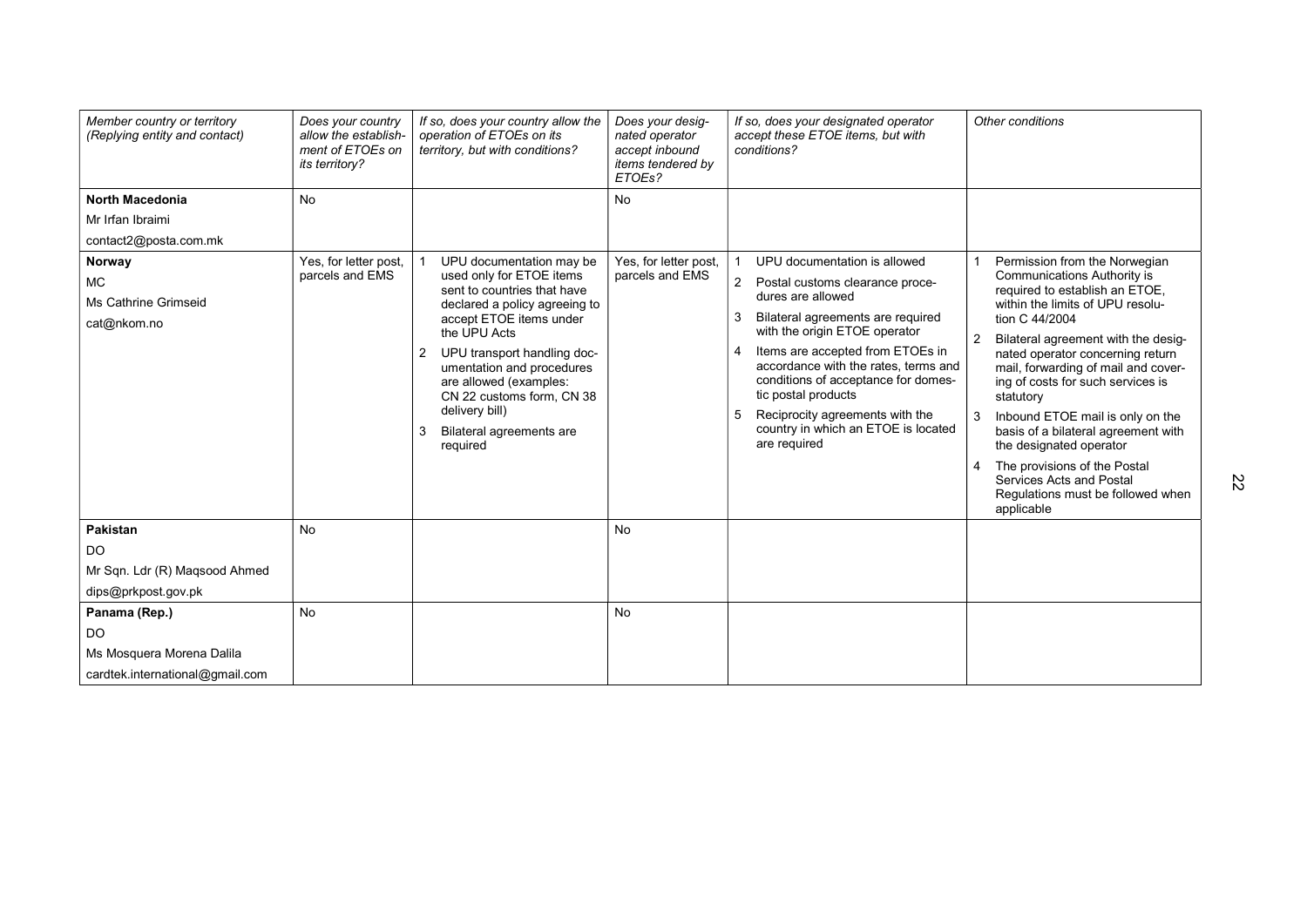| Member country or territory<br>(Replying entity and contact)     | Does your country<br>allow the establish-<br>ment of ETOEs on<br><i>its territory?</i> | If so, does your country allow the<br>operation of ETOEs on its<br>territory, but with conditions? | Does your desig-<br>nated operator<br>accept inbound<br>items tendered by<br>ETOEs? | If so, does your designated operator<br>accept these ETOE items, but with<br>conditions?                                                                                                                                                                           | Other conditions                                                                                                                                                                                                                                                                                                                                                                                                                                                                                                                                                                                                                                                                                 |
|------------------------------------------------------------------|----------------------------------------------------------------------------------------|----------------------------------------------------------------------------------------------------|-------------------------------------------------------------------------------------|--------------------------------------------------------------------------------------------------------------------------------------------------------------------------------------------------------------------------------------------------------------------|--------------------------------------------------------------------------------------------------------------------------------------------------------------------------------------------------------------------------------------------------------------------------------------------------------------------------------------------------------------------------------------------------------------------------------------------------------------------------------------------------------------------------------------------------------------------------------------------------------------------------------------------------------------------------------------------------|
| Peru<br>МC<br>jmondonedo@mtc.gob.pe<br>ranyaipoma@serpost.com.pe | Yes, see other<br>conditions                                                           | See other conditions                                                                               | Yes, for letter post                                                                | Bilateral agreements are required                                                                                                                                                                                                                                  | Peruvian legislation does not specifi-<br>cally provide for the establishment of<br>ETOEs on Peru's national territory. As<br>a result, the ETOEs installed in Peru<br>(considering that ETOEs are exchange<br>offices of the postal operator of a partic-<br>ular country located in another country)<br>must comply with the legislation appli-<br>cable to any natural or legal person<br>wishing to provide postal services on<br>the national territory on a free-competi-<br>tion basis by obtaining the appropriate<br>postal concession (Legislative Decree<br>No. 685, Supreme Decree No. 032-93-<br>TCC).<br>The national designated operator,<br>SERPOST S.A., is responsible for the |
| Poland<br>MC.<br>Ms Anna Karolak<br>anna.karolak@mac.gov.pl      | No                                                                                     |                                                                                                    | Yes, for letter post<br>and parcels                                                 | UPU documentation is allowed<br>$\overline{2}$<br>Postal customs clearance proce-<br>dures are allowed<br>3<br>Bilateral agreements with the origin<br>ETOE operator are required                                                                                  | use of UPU documents<br>Detailed rules regarding provision of<br>postal services, including the pow-<br>ers and duties of operators on the<br>postal services market, are regu-<br>lated in the Postal Law of<br>23 November 2012 (Official Journal<br>of Laws 2012, pos. 1529)                                                                                                                                                                                                                                                                                                                                                                                                                  |
|                                                                  |                                                                                        |                                                                                                    |                                                                                     | Postal activities are regulated within<br>2<br>the meaning of the provisions of the<br>Freedom of Business Act of 2 July<br>2004 (Official Journal of Laws 2010,<br>no. 220, item 1447, as amended)<br>and require an entry in the register<br>of postal operators |                                                                                                                                                                                                                                                                                                                                                                                                                                                                                                                                                                                                                                                                                                  |
|                                                                  |                                                                                        |                                                                                                    |                                                                                     |                                                                                                                                                                                                                                                                    | To conduct economic activity within<br>Polish territory, foreign entrepre-<br>neurs may establish branch offices,<br>with their registered office within<br>Polish territory on the basis of the<br>principle of reciprocity, unless other-<br>wise provided for in ratified interna-<br>tional agreements                                                                                                                                                                                                                                                                                                                                                                                       |
|                                                                  |                                                                                        |                                                                                                    |                                                                                     |                                                                                                                                                                                                                                                                    | The terms, conditions and rates<br>applicable to ETOE origin postal<br>items are stipulated in International<br>Bureau Circular 103 of 20 July 2020                                                                                                                                                                                                                                                                                                                                                                                                                                                                                                                                              |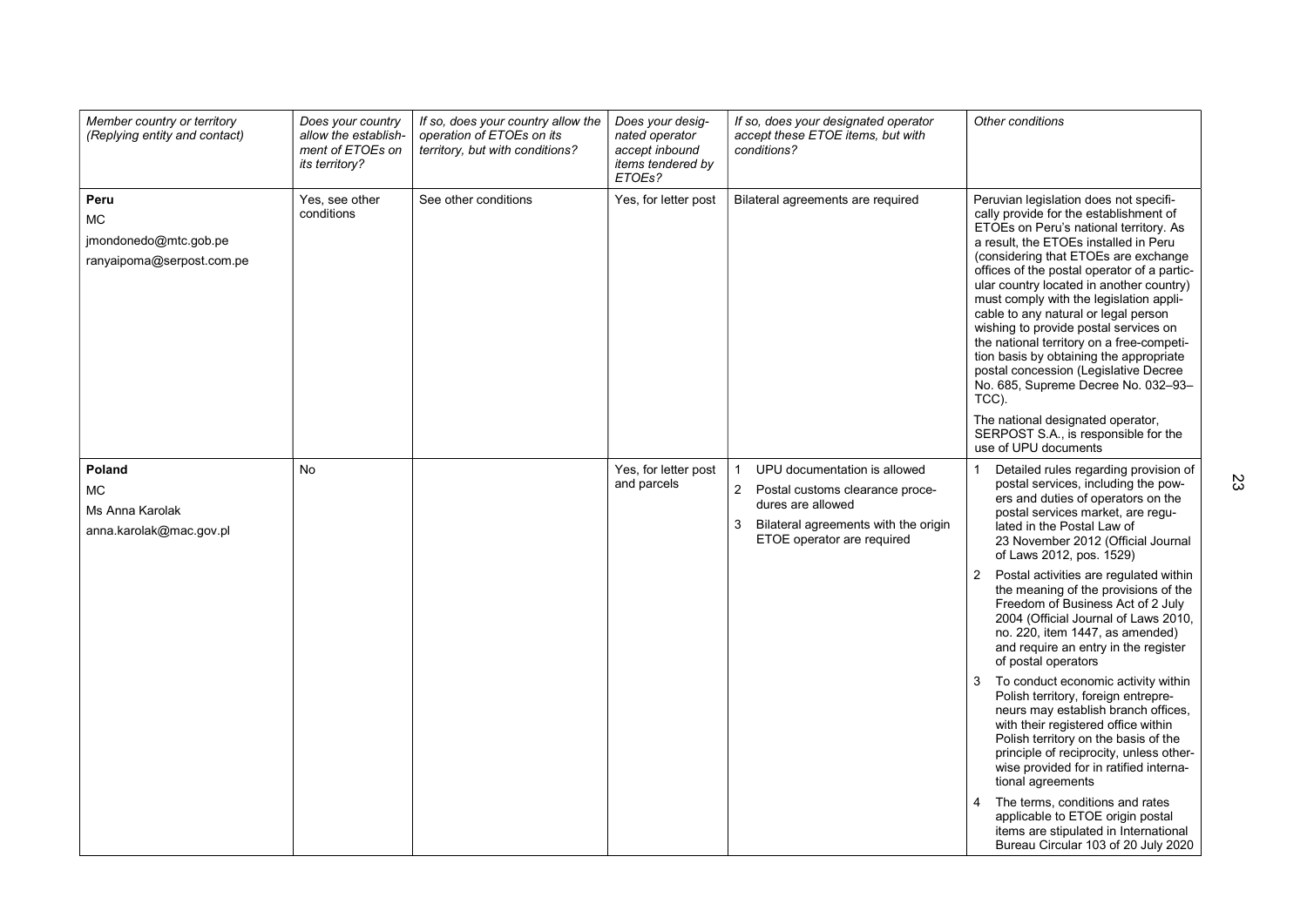| Member country or territory<br>(Replying entity and contact)                                              | Does your country<br>allow the establish-<br>ment of ETOEs on<br><i>its territory?</i> | If so, does your country allow the<br>operation of ETOEs on its<br>territory, but with conditions? | Does your desig-<br>nated operator<br>accept inbound<br>items tendered by<br>ETOEs? | If so, does your designated operator<br>accept these ETOE items, but with<br>conditions?                                                                                                                                                                          | Other conditions                                                                                                                                                                                                                                                                                                                                                                                                                          |
|-----------------------------------------------------------------------------------------------------------|----------------------------------------------------------------------------------------|----------------------------------------------------------------------------------------------------|-------------------------------------------------------------------------------------|-------------------------------------------------------------------------------------------------------------------------------------------------------------------------------------------------------------------------------------------------------------------|-------------------------------------------------------------------------------------------------------------------------------------------------------------------------------------------------------------------------------------------------------------------------------------------------------------------------------------------------------------------------------------------------------------------------------------------|
| Portugal<br>МC<br>Mr José S. Barros<br>postal-int.affairs@anacom.pt                                       |                                                                                        |                                                                                                    | Yes, for letter post<br>and parcels                                                 | Bilateral agreements are required<br>with the origin ETOE operator<br>2 Establishment of a commercial con-<br>tract providing for the presentation<br>and the remuneration of ETOE mail<br>under the same conditions as those<br>applicable to national customers | Portuguese legislation does not specifi-<br>cally provide for the establishment of<br>ETOEs on the national territory. Any<br>ETOE to be located in Portugal should<br>therefore comply with the existing rules<br>of operation applicable to any entity that<br>wishes to conduct postal activities in<br>Portugal in a competitive environment<br>(see Law no. 17.2012 of 26 April at<br>www.anacom.pt/render.jsp?contentId=<br>125226) |
| Qatar<br>DO.<br>Mr Abdulaziz Bin Mohammed<br>Ahmad Al Thani<br>al-thaniaziz@gatarposts.com                | No                                                                                     |                                                                                                    | No                                                                                  |                                                                                                                                                                                                                                                                   |                                                                                                                                                                                                                                                                                                                                                                                                                                           |
| <b>Russian Federation</b><br><b>MC</b><br>Mr Rashid Ismailov<br>intercoop@minsvyaz.ru                     | <b>No</b>                                                                              |                                                                                                    | Yes, for letter post,<br>parcels and EMS                                            | UPU documentation is allowed<br>2 Postal customs clearance proce-<br>dures are allowed<br>3<br>UPU terminal dues rates apply<br>Reciprocity agreements are required<br>4<br>with the country in which an ETOE is<br>located                                       |                                                                                                                                                                                                                                                                                                                                                                                                                                           |
| <b>Saint Vincent and the Grenadines</b><br>DO<br>Ms Rhesa Jack-Shallow<br>rhesa.shallow@svgpost.com       | <b>No</b>                                                                              |                                                                                                    | No                                                                                  |                                                                                                                                                                                                                                                                   |                                                                                                                                                                                                                                                                                                                                                                                                                                           |
| Sao Tome and Principe<br><b>DO</b><br>Mr Leonel Da Costa Pieres dos<br>Santos<br>costasantos1@hotmail.com | <b>No</b>                                                                              |                                                                                                    | <b>No</b>                                                                           |                                                                                                                                                                                                                                                                   |                                                                                                                                                                                                                                                                                                                                                                                                                                           |
| Saudi Arabia<br>DO<br>Mr Qassem S. Al Qassem<br>qsqassem@sp.com.sa                                        | <b>No</b>                                                                              |                                                                                                    | Yes, for letter post,<br>parcels and EMS                                            | Items are accepted from ETOEs in<br>accordance with the rates, and terms<br>and conditions of acceptance, for<br>domestic postal products<br>$\overline{2}$<br>UPU documentation is allowed                                                                       | The ETOE operator must be a UPU<br>multilateral data sharing framework<br>agreement signatory<br>2<br>ITMATT is mandatory and elec-<br>tronic advance data compliance is<br>required                                                                                                                                                                                                                                                      |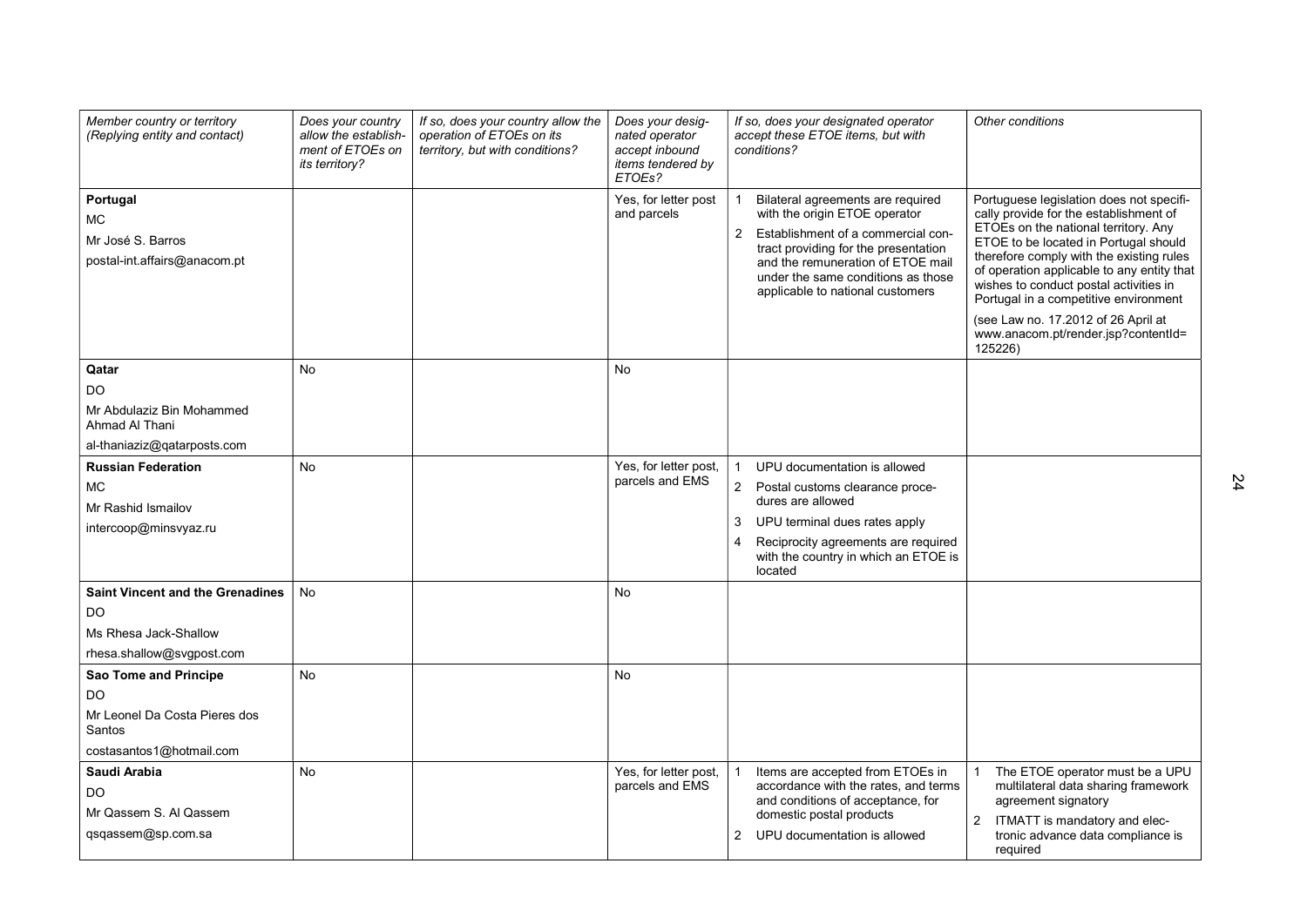| Member country or territory<br>(Replying entity and contact)                                    | Does your country<br>allow the establish-<br>ment of ETOEs on<br><i>its territory?</i> | If so, does your country allow the<br>operation of ETOEs on its<br>territory, but with conditions?                                                                                                                                                              | Does your desig-<br>nated operator<br>accept inbound<br>items tendered by<br>ETOEs? | If so, does your designated operator<br>accept these ETOE items, but with<br>conditions?                                                                                                                                                                                                                                                                          | Other conditions                                                                                                                                                                                                                                                                                                                                           |
|-------------------------------------------------------------------------------------------------|----------------------------------------------------------------------------------------|-----------------------------------------------------------------------------------------------------------------------------------------------------------------------------------------------------------------------------------------------------------------|-------------------------------------------------------------------------------------|-------------------------------------------------------------------------------------------------------------------------------------------------------------------------------------------------------------------------------------------------------------------------------------------------------------------------------------------------------------------|------------------------------------------------------------------------------------------------------------------------------------------------------------------------------------------------------------------------------------------------------------------------------------------------------------------------------------------------------------|
| Saudi Arabia<br>(cont.)                                                                         |                                                                                        |                                                                                                                                                                                                                                                                 |                                                                                     | 3<br>Postal customs clearance proce-<br>dures are allowed<br>UPU terminal dues rates apply<br>4<br>5<br>Bilateral agreements are required<br>with the ETOE operator of origin                                                                                                                                                                                     | 3<br>The host country allows the estab-<br>lishment of ETOEs<br>A dispatching IMPC code has been<br>4<br>issued to the ETOE by the UPU                                                                                                                                                                                                                     |
| Senegal<br>DO<br>jeangueje@yahoo.fr                                                             | <b>No</b>                                                                              |                                                                                                                                                                                                                                                                 | <b>No</b>                                                                           |                                                                                                                                                                                                                                                                                                                                                                   |                                                                                                                                                                                                                                                                                                                                                            |
| <b>Serbia</b><br>DO.<br>Ms Olja Jovicić<br>olja.jovicic@posta.rs<br>milan.dobeijevic@mtt.gov.rs | <b>No</b>                                                                              |                                                                                                                                                                                                                                                                 | Yes, for letter post                                                                | UPU documentation is allowed<br>2<br>Postal customs clearance proce-<br>dures are allowed<br>UPU terminal dues rates apply<br>3                                                                                                                                                                                                                                   |                                                                                                                                                                                                                                                                                                                                                            |
| <b>Seychelles</b><br>DO.<br>seypost@seychelles.net                                              | No                                                                                     |                                                                                                                                                                                                                                                                 | No                                                                                  |                                                                                                                                                                                                                                                                                                                                                                   |                                                                                                                                                                                                                                                                                                                                                            |
| Singapore<br><b>MC</b><br>joyce_lim@imda.gov.sg                                                 | Yes, for letter post,<br>parcels and EMS                                               | UPU documentation is<br>allowed for all outbound<br>ETOE mail.<br>UPU documentation may<br>$\overline{2}$<br>only be used for ETOE items<br>sent to countries that have<br>declared a policy agreeing to<br>the acceptance of ETOE<br>items under the UPU Acts. | Yes, for letter post,<br>parcels and EMS                                            | Items are accepted from ETOEs in<br>accordance with the rates, terms and<br>conditions of acceptance for domes-<br>tic postal products.<br>2<br>UPU documentation is allowed.<br>3<br>Postal customs clearance proce-<br>dures are allowed.<br>UPU terminal dues rates apply.<br>4<br>5<br>Bilateral agreements are required<br>with the ETOE operator of origin. |                                                                                                                                                                                                                                                                                                                                                            |
| Slovakia<br><b>MC</b><br>Ms Jarmila Brichtová<br>jarmila.brichtova@mindop.sk                    | Yes, for letter post,<br>parcels and EMS                                               |                                                                                                                                                                                                                                                                 | Yes, for letter post<br>and parcels                                                 | UPU documentation is allowed<br>$\overline{2}$<br>Postal customs clearance proce-<br>dures are allowed<br>3<br>UPU terminal dues rates apply                                                                                                                                                                                                                      | The postal market in Slovakia has<br>been liberalized since 1 January<br>2012. Postal services may be pro-<br>vided subject to fulfilment of the<br>conditions of the general authoriza-<br>tion issued by the NRA, and a pro-<br>vider must be registered as a postal<br>company in the register of postal<br>companies: www.posturad.sk/<br>index en.php |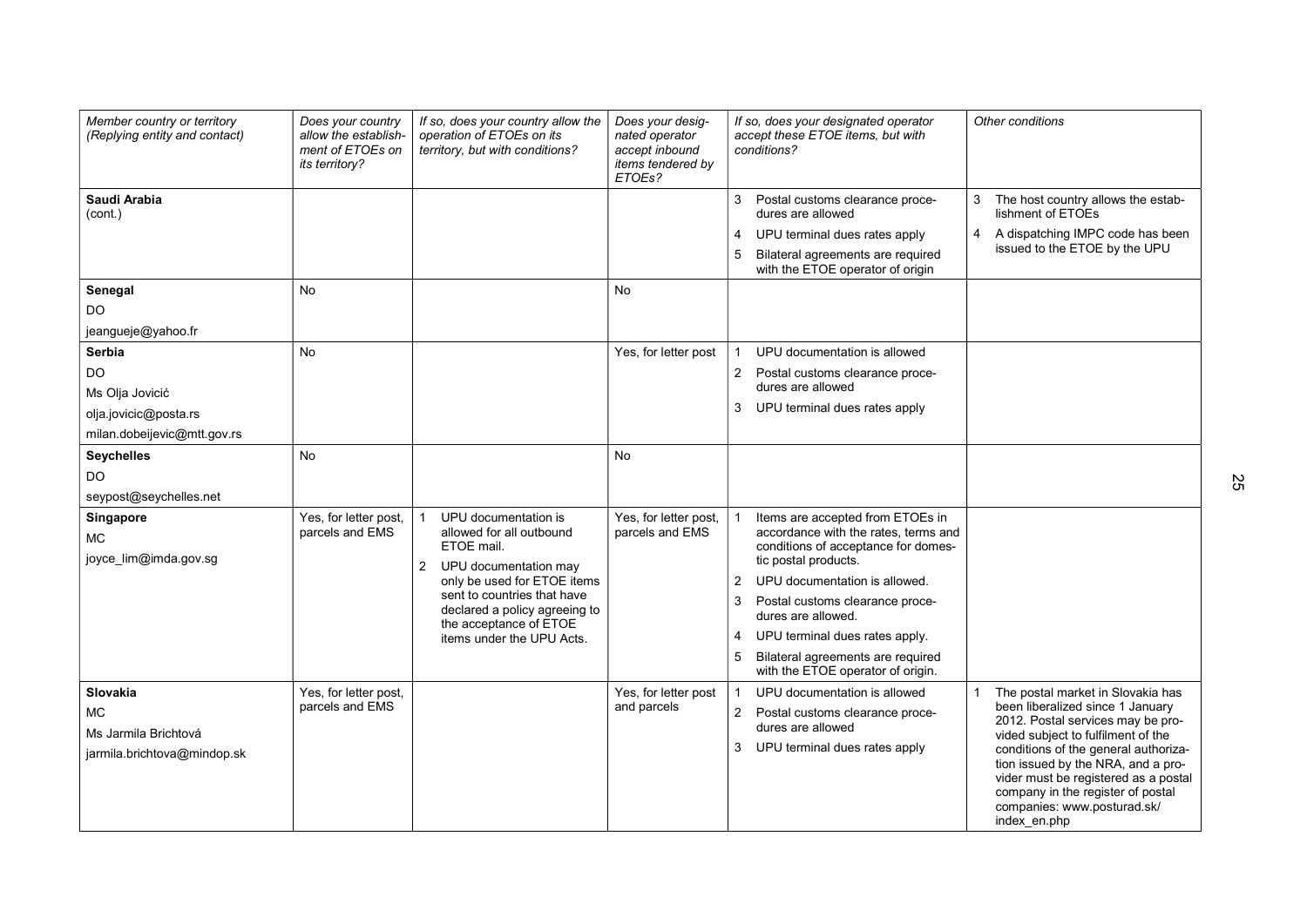| Member country or territory<br>(Replying entity and contact)                    | Does your country<br>allow the establish-<br>ment of ETOEs on<br>its territory? | If so, does your country allow the<br>operation of ETOEs on its<br>territory, but with conditions? | Does your desig-<br>nated operator<br>accept inbound<br>items tendered by<br>ETOEs? | If so, does your designated operator<br>accept these ETOE items, but with<br>conditions?                                                                                                                                                                                                                                                                               | Other conditions                                                                                                                                                                                                                                                                                                                                                                                                                                                                                                                                           |
|---------------------------------------------------------------------------------|---------------------------------------------------------------------------------|----------------------------------------------------------------------------------------------------|-------------------------------------------------------------------------------------|------------------------------------------------------------------------------------------------------------------------------------------------------------------------------------------------------------------------------------------------------------------------------------------------------------------------------------------------------------------------|------------------------------------------------------------------------------------------------------------------------------------------------------------------------------------------------------------------------------------------------------------------------------------------------------------------------------------------------------------------------------------------------------------------------------------------------------------------------------------------------------------------------------------------------------------|
| <b>Slovakia</b><br>(cont.)                                                      |                                                                                 |                                                                                                    |                                                                                     |                                                                                                                                                                                                                                                                                                                                                                        | 2<br>The designated postal operator in<br>Slovakia is Slovenská posta, a.s. As<br>the holder of the postal licence, this<br>company is entitled to provide the<br>universal service both domestically<br>and internationally, the latter of<br>which is provided according to the<br>Acts of the Universal Postal Union<br>(see www.telecom.gov.sk/index/<br>index.php?ids=271⟨=en). For<br>question 2.3.4, if an ETOE is<br>located on the territory of REIMS<br>Agreement member countries, ter-<br>minal dues rates under this<br>Agreement are applied |
| <b>South Africa</b><br><b>DO</b><br>Ms Phindile Dlamini<br>pdlamini@dtps.gov.za | No                                                                              |                                                                                                    | Yes, for letter post<br>and parcels                                                 | UPU documentation is allowed<br>$\overline{2}$<br>Postal customs clearance proce-<br>dures are allowed<br>3<br>UPU terminal dues rates apply<br>Items accepted in accordance with<br>$\boldsymbol{\Delta}$<br>the rates, terms and conditions of<br>acceptance for domestic postal ser-<br>vice                                                                        | No conditions are stipulated but<br>UPU documentation (delivery bills<br>and letter/parcel bills must be used)<br>2<br>In addition, terminal dues and, if<br>applicable, QSF must be paid, as<br>per UPU rules                                                                                                                                                                                                                                                                                                                                             |
| Spain<br><b>MC</b><br>Mr Germán Vázquez Asenjo<br>gvazquez@fomento.es           | Yes, for letter post,<br>parcels and EMS                                        | See IB circular No. 56/2004                                                                        | Yes, for letter post,<br>parcels and EMS                                            | Bilateral agreements are required with<br>the ETOE operator of origin                                                                                                                                                                                                                                                                                                  |                                                                                                                                                                                                                                                                                                                                                                                                                                                                                                                                                            |
| <b>Suriname</b><br>DO<br>Mr Selita Hoft-Monsant<br>selita.hoft@surpost.com      | <b>No</b>                                                                       |                                                                                                    | Yes                                                                                 | Items are accepted from ETOEs in<br>accordance with the rates, terms and<br>conditions of acceptance for domes-<br>tic postal products<br>UPU documentation is allowed<br>$\overline{2}$<br>3<br>Postal customs clearance proce-<br>dures are allowed<br>UPU terminal dues rates apply<br>4<br>Bilateral agreements are required<br>5<br>with the origin ETOE operator |                                                                                                                                                                                                                                                                                                                                                                                                                                                                                                                                                            |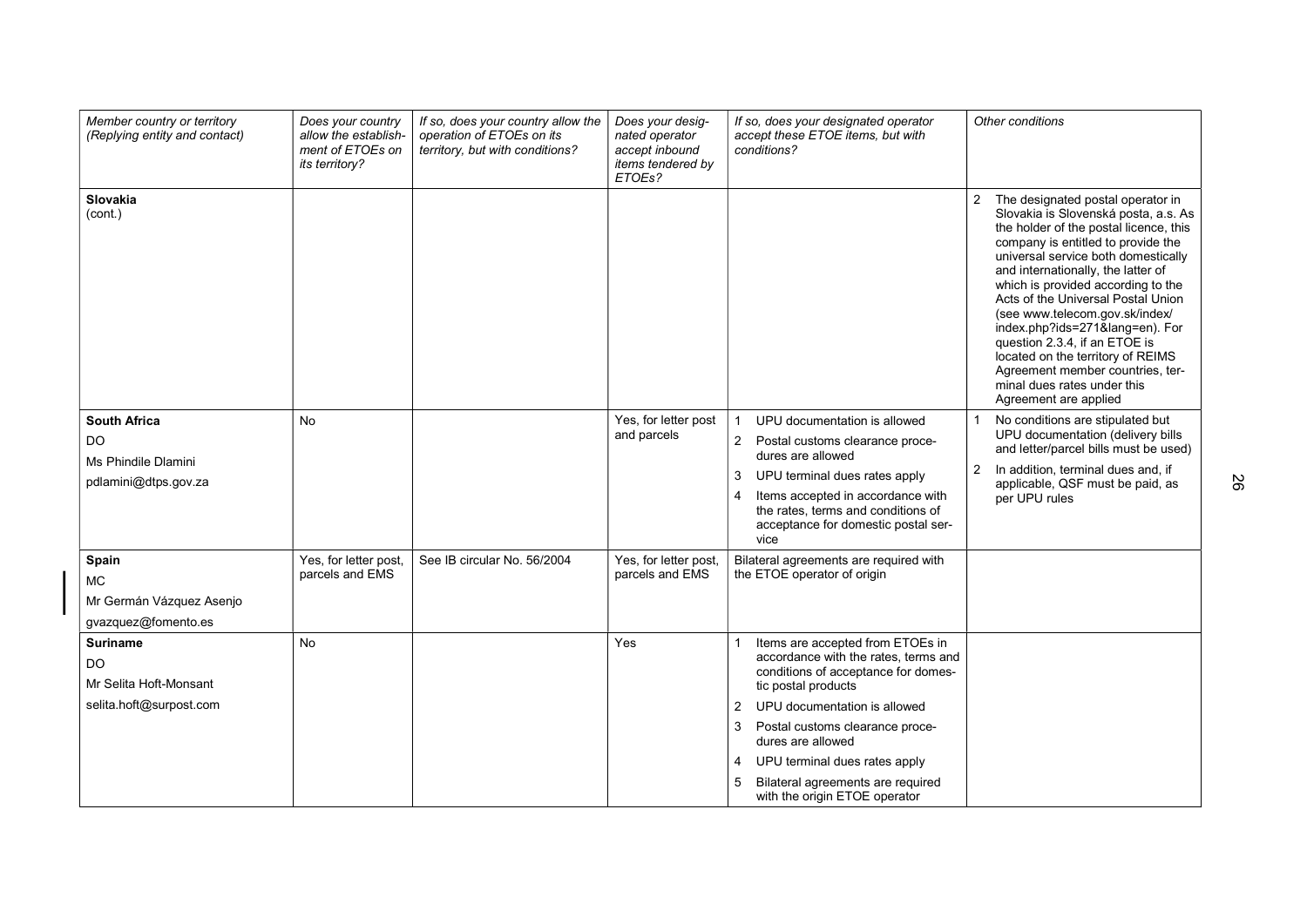| Member country or territory<br>(Replying entity and contact)                        | Does your country<br>allow the establish-<br>ment of ETOEs on<br><i>its territory?</i> | If so, does your country allow the<br>operation of ETOEs on its<br>territory, but with conditions?                                                                                                                                                                 | Does your desig-<br>nated operator<br>accept inbound<br>items tendered by<br>ETOEs? | If so, does your designated operator<br>accept these ETOE items, but with<br>conditions?                                                                                                                                                                                                                                                                                                                                                  | Other conditions                                                                                                                                                                                                                                                            |
|-------------------------------------------------------------------------------------|----------------------------------------------------------------------------------------|--------------------------------------------------------------------------------------------------------------------------------------------------------------------------------------------------------------------------------------------------------------------|-------------------------------------------------------------------------------------|-------------------------------------------------------------------------------------------------------------------------------------------------------------------------------------------------------------------------------------------------------------------------------------------------------------------------------------------------------------------------------------------------------------------------------------------|-----------------------------------------------------------------------------------------------------------------------------------------------------------------------------------------------------------------------------------------------------------------------------|
| Sweden<br><b>MC</b><br>Mr Lars Forslund<br>lars.forslund@pts.se                     | Yes, for letter post<br>and parcels                                                    | UPU documentation is<br>allowed for all outbound<br>ETOE mail<br>UPU transport handling doc-<br>$\overline{2}$<br>umentation and procedures<br>are allowed (examples:<br>CN 22 customs form, CN 38<br>delivery bill)                                               | Yes, for letter post,<br>parcels and EMS                                            | Items are accepted from ETOEs in<br>accordance with the rates, terms and<br>conditions of acceptance for domes-<br>tic postal products<br>$\overline{2}$<br>UPU documentation is allowed<br>3<br>Postal customs clearance proce-<br>dures are allowed<br>UPU terminal dues rates apply<br>4                                                                                                                                               | Remuneration according to the<br>applicable provisions in the UPU<br>Convention or applicable agree-<br>ment<br>$\overline{2}$<br>Regarding ABA and ABC remail,<br>the remailing provisions in article 28<br>(article 12 as from 2018) of the UPU<br>Convention are applied |
| <b>Switzerland</b><br><b>MC</b><br>Mr Pierre Smolik<br>pierre.smolik@bakom.admin.ch | Yes, for letter post,<br>parcels and EMS                                               | Any operator wishing to offer<br>postal services on a com-<br>mercial basis in Switzerland<br>must report to the Postal<br>Commission (PostCom)<br>Furthermore, the operator<br>2<br>must fulfil the notification<br>requirements according to<br>Swiss Postal Law | Yes, for letters                                                                    | UPU documentation is allowed                                                                                                                                                                                                                                                                                                                                                                                                              | Terminal dues rates must be<br>aligned with those of the postal<br>operator of the country hosting the<br><b>ETOE</b><br>Commentary 2.3.4 - Under certain<br>2<br>specific conditions (guarantee that<br>the TD system is not abused)                                       |
| Syrian Arab Rep.<br>DO.<br>a.saad@mail.sy                                           | No.                                                                                    |                                                                                                                                                                                                                                                                    | No                                                                                  |                                                                                                                                                                                                                                                                                                                                                                                                                                           |                                                                                                                                                                                                                                                                             |
| Tajikistan<br><b>MC</b><br>mincom@rs.ti                                             | <b>No</b>                                                                              |                                                                                                                                                                                                                                                                    | No.                                                                                 |                                                                                                                                                                                                                                                                                                                                                                                                                                           |                                                                                                                                                                                                                                                                             |
| <b>Tanzania (United Rep.)</b><br>DO.<br>fadya@posta.co.tz                           | <b>No</b>                                                                              |                                                                                                                                                                                                                                                                    | Yes, for letter post                                                                | UPU documentation is allowed<br>$\overline{2}$<br>UPU terminal dues rates apply<br>3<br>Bilateral agreements are required                                                                                                                                                                                                                                                                                                                 |                                                                                                                                                                                                                                                                             |
| <b>Thailand</b><br><b>MC</b><br>Mr Chaiyan Peungkiatpairote<br>chaiyan.p@mict.go.th | <b>No</b>                                                                              |                                                                                                                                                                                                                                                                    | Yes, for letters,<br>parcels and EMS                                                | Prior notification or bilateral agree-<br>ments required<br>2 IMPC codes are required by<br>operators sending ETOE mail with<br>Thailand Post as the destination DO<br>3<br>UPU documentation is used for<br>ETOE items sent to Thailand Post,<br>provided that the latter is remuner-<br>ated under UPU terminal dues, UPU<br>inward land rates (ILRs) or other<br>rates otherwise agreed between the<br>sending DO and the receiving DO | The ETOE operator must sign a con-<br>tract with Thailand Post before sending<br>items                                                                                                                                                                                      |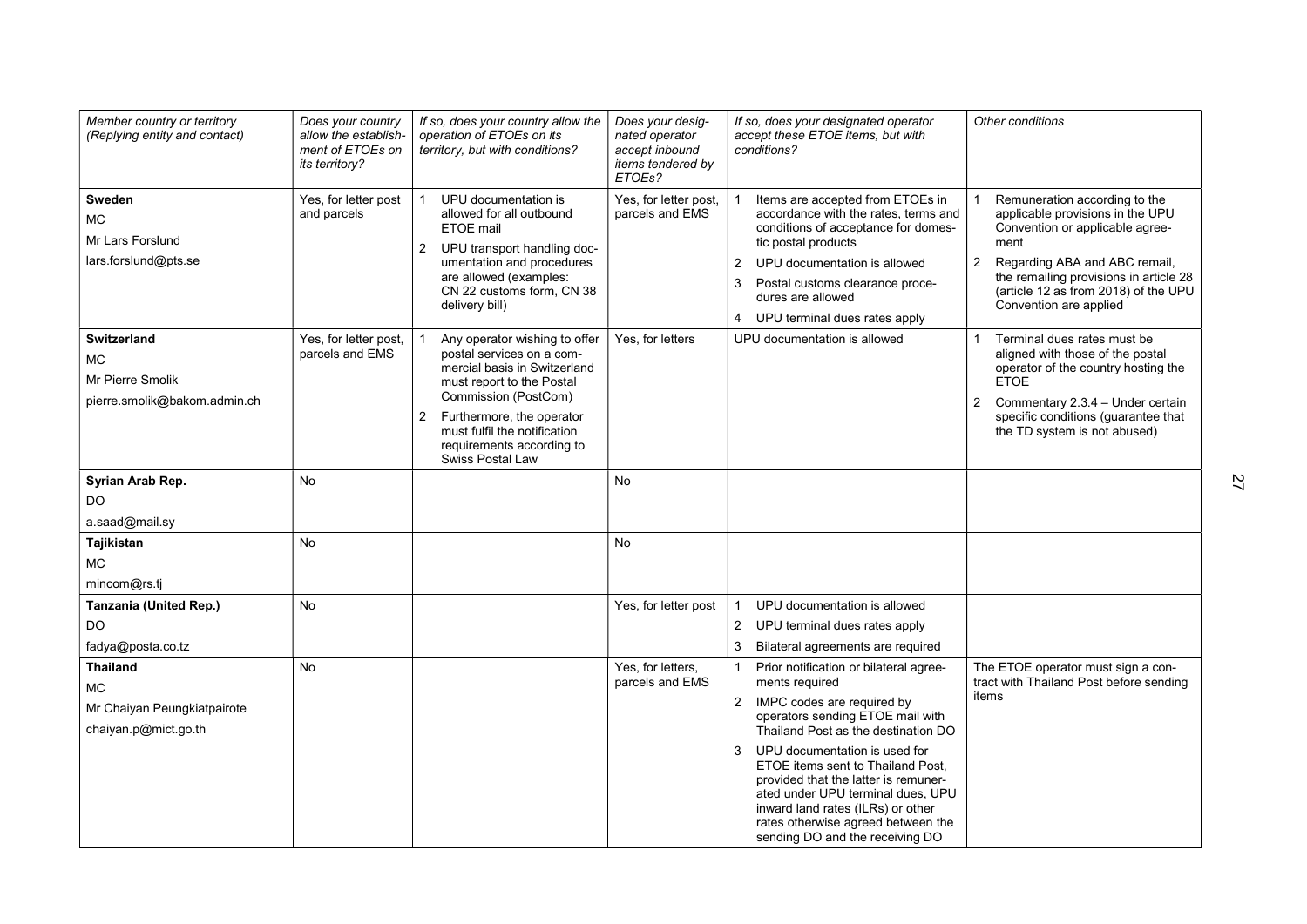| Member country or territory<br>(Replying entity and contact)                              | Does your country<br>allow the establish-<br>ment of ETOEs on<br>its territory? | If so, does your country allow the<br>operation of ETOEs on its<br>territory, but with conditions?                                                                                                                                                                    | Does your desig-<br>nated operator<br>accept inbound<br>items tendered by<br>ETOEs? | If so, does your designated operator<br>Other conditions<br>accept these ETOE items, but with<br>conditions?                                                                           |
|-------------------------------------------------------------------------------------------|---------------------------------------------------------------------------------|-----------------------------------------------------------------------------------------------------------------------------------------------------------------------------------------------------------------------------------------------------------------------|-------------------------------------------------------------------------------------|----------------------------------------------------------------------------------------------------------------------------------------------------------------------------------------|
| <b>Thailand</b><br>(cont.)                                                                |                                                                                 |                                                                                                                                                                                                                                                                       |                                                                                     | The bag label must bear the heading<br>"ETOE" and clearly display the name<br>of the operator sending the ETOE<br>mail                                                                 |
| Timor-Leste (Dem. Rep.)<br><b>Mr Raul Martins</b>                                         | <b>No</b>                                                                       |                                                                                                                                                                                                                                                                       | <b>No</b>                                                                           |                                                                                                                                                                                        |
| reis 1985@yahoo.com<br><b>Togo</b><br>MC.<br>Mr N'Dakpaze Bamaze<br>ndakpaze@artp.tg      | <b>No</b>                                                                       |                                                                                                                                                                                                                                                                       | <b>No</b>                                                                           |                                                                                                                                                                                        |
| <b>Tunisia</b><br><b>DO</b><br>monder.zrelli@poste.tn                                     | <b>No</b>                                                                       |                                                                                                                                                                                                                                                                       | Yes, for letter post,<br>parcels and EMS                                            | UPU documentation is allowed<br>Postal customs clearance proce-<br>2<br>dures are allowed<br>UPU terminal dues rates apply<br>Bilateral agreements are required                        |
| <b>Turkey</b><br>MC<br><b>Mr Selamettin Emis</b><br>selamettin.emis@btk.gov.tr            | Yes, for parcels<br>and EMS                                                     | A postal operator must obtain<br>authorization from the Turkish<br>Information and Communication<br>Technologies Authority in order<br>to operate an ETOE in Turkey,<br>under the same terms as any<br>other operator intending to offer<br>postal services in Turkey | Yes, for letter post,<br>parcels and EMS                                            | UPU documentation is allowed<br>$\overline{2}$<br>Postal customs clearance proce-<br>dures are allowed<br>UPU terminal dues rates apply<br>3<br>Bilateral agreements are required<br>4 |
| Turkmenistan<br><b>DO</b><br>Ms Tatiana Soboleva<br>T +99 312 356 706<br>tmpost@online.tm | <b>No</b>                                                                       |                                                                                                                                                                                                                                                                       | Yes, for letter post                                                                | UPU documentation is allowed<br>2 UPU terminal dues rates apply                                                                                                                        |
| <b>Ukraine</b><br>DO<br>ukrposhta@ukrposhta.com                                           | <b>No</b>                                                                       |                                                                                                                                                                                                                                                                       | Yes, for letter post                                                                | UPU documentation is allowed<br>2 Postal customs clearance proce-<br>dures are allowed<br>UPU terminal dues rates apply<br>3                                                           |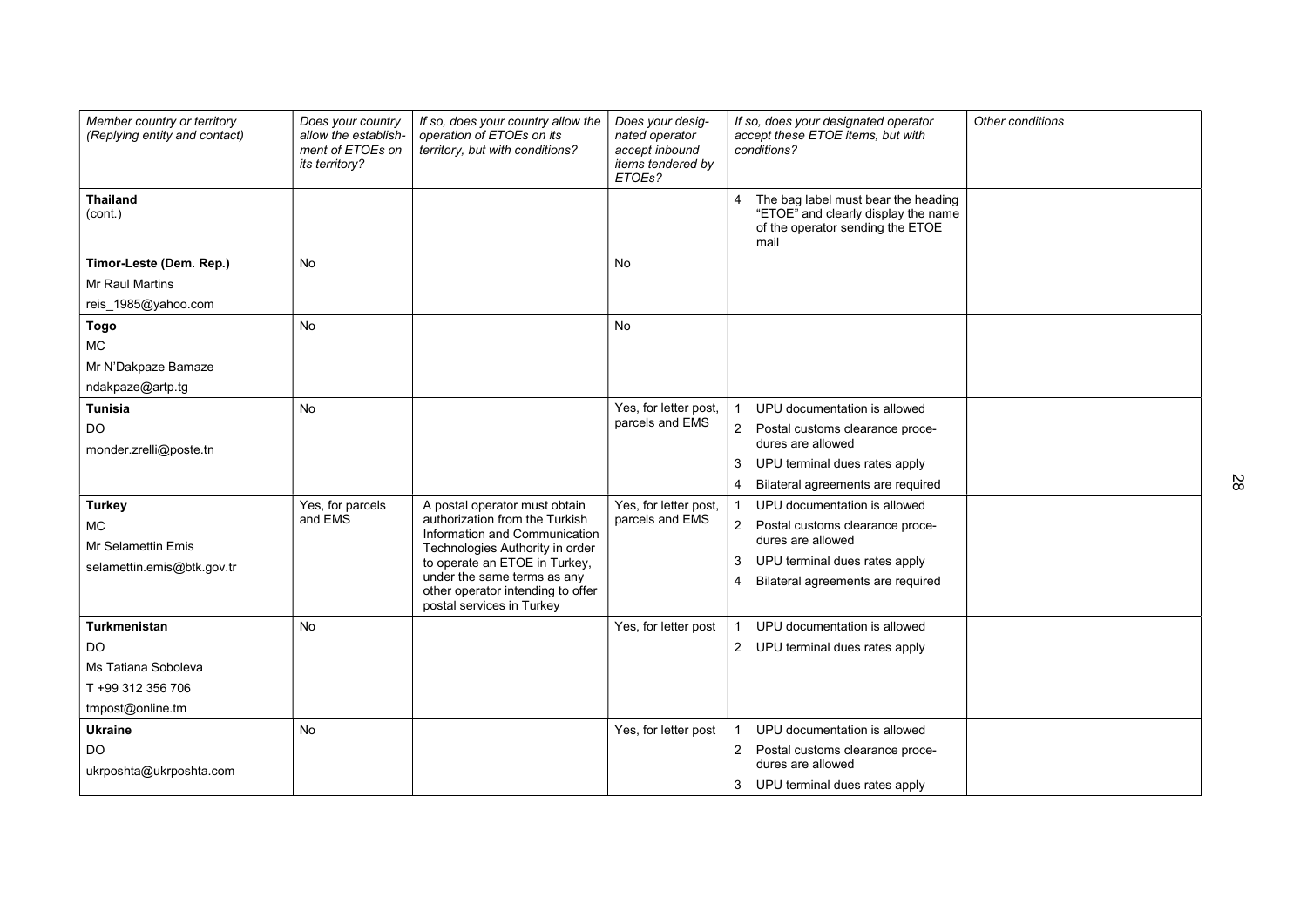| Member country or territory<br>(Replying entity and contact)                                  | Does your country<br>allow the establish-<br>ment of ETOEs on<br>its territory? | If so, does your country allow the<br>operation of ETOEs on its<br>territory, but with conditions?                                                                                                                                                                                                                                                                                                                                                                                                                                                                                  | Does your desig-<br>nated operator<br>accept inbound<br>items tendered by<br>ETOEs? | If so, does your designated operator<br>accept these ETOE items, but with<br>conditions?                                                                                                                                                                                                                                                                                                                                                                                           | Other conditions                                                                                                                                                                                                                                                                                                 |
|-----------------------------------------------------------------------------------------------|---------------------------------------------------------------------------------|-------------------------------------------------------------------------------------------------------------------------------------------------------------------------------------------------------------------------------------------------------------------------------------------------------------------------------------------------------------------------------------------------------------------------------------------------------------------------------------------------------------------------------------------------------------------------------------|-------------------------------------------------------------------------------------|------------------------------------------------------------------------------------------------------------------------------------------------------------------------------------------------------------------------------------------------------------------------------------------------------------------------------------------------------------------------------------------------------------------------------------------------------------------------------------|------------------------------------------------------------------------------------------------------------------------------------------------------------------------------------------------------------------------------------------------------------------------------------------------------------------|
| <b>United Arab Emirates</b><br>DO<br>Mr Abdulla Abdool<br>abdulla.abdool@epg.gov.ae           | <b>No</b>                                                                       |                                                                                                                                                                                                                                                                                                                                                                                                                                                                                                                                                                                     | Yes, for letter post                                                                | UPU documentation is allowed<br>$\mathbf{1}$<br>$\overline{2}$<br>Postal customs clearance proce-<br>dures are allowed<br>UPU terminal dues rates apply<br>3<br>Reciprocity agreements are required<br>4<br>with the country in which an ETOE is<br>located                                                                                                                                                                                                                        | Accept ETOE items, with the condition<br>that they must comply with UPU<br>Regulations and use UPU forms                                                                                                                                                                                                         |
| <b>United Kingdom</b><br>MC.<br>Ms Linda Stephens<br>linda.stephens@beis.gov.uk               | Yes, for letter post,<br>parcels and EMS                                        | UPU documentation may<br>only be used for ETOE items<br>sent to countries that have<br>declared a policy agreeing to<br>accept ETOE items under<br>the UPU Acts<br>$\overline{2}$<br>UPU transport handling doc-<br>umentation and procedures<br>are allowed (examples:<br>CN 22 customs form, CN 38<br>delivery bill)<br>3<br>Operators establishing an<br>ETOE must seek approval<br>from the appropriate British<br>authorities. Export ETOE<br>operators and their agents<br>must comply with the appro-<br>priate British laws (e.g. cus-<br>toms and taxation<br>regulations) | Yes, for letter post,<br>parcels and EMS                                            | Items are accepted from ETOEs in<br>accordance with the rates, terms and<br>conditions of acceptance for domes-<br>tic postal products<br>Inbound ETOE items are considered<br>$\mathbf{2}$<br>by the British authorities as commer-<br>cial items, (i.e. not transported under<br>UPU regulations). Therefore, Great<br>Britain's prevailing domestic tariffs<br>and surcharges will be applied. This<br>has been Great Britain's policy since<br>2003 (see IB circular 372/2004) | As on the outbound side, ETOE<br>operators need to comply with<br>British law (e.g. tax and customs)<br>and to the domestic operational/<br>licensing conditions<br>Please refer to the updated infor-<br>$\overline{2}$<br>mation in IB circular 61 of 8 May<br>2017                                            |
| <b>United States of America</b><br><b>MC</b><br>Ms Shereece Robinson<br>robinsonsa2@state.gov | Yes, for letter post,<br>parcels and EMS                                        | UPU documentation is not<br>allowed for outbound ETOE mail                                                                                                                                                                                                                                                                                                                                                                                                                                                                                                                          | <b>No</b>                                                                           |                                                                                                                                                                                                                                                                                                                                                                                                                                                                                    | U.S. policy neither explicitly author-<br>izes nor prohibits the establishment<br>of ETOEs in the United States.<br>ETOEs operating in the United<br>States should, however, inform the<br>appropriate contacts in the United<br>States, and operate under the same<br>terms as any other commercial<br>operator |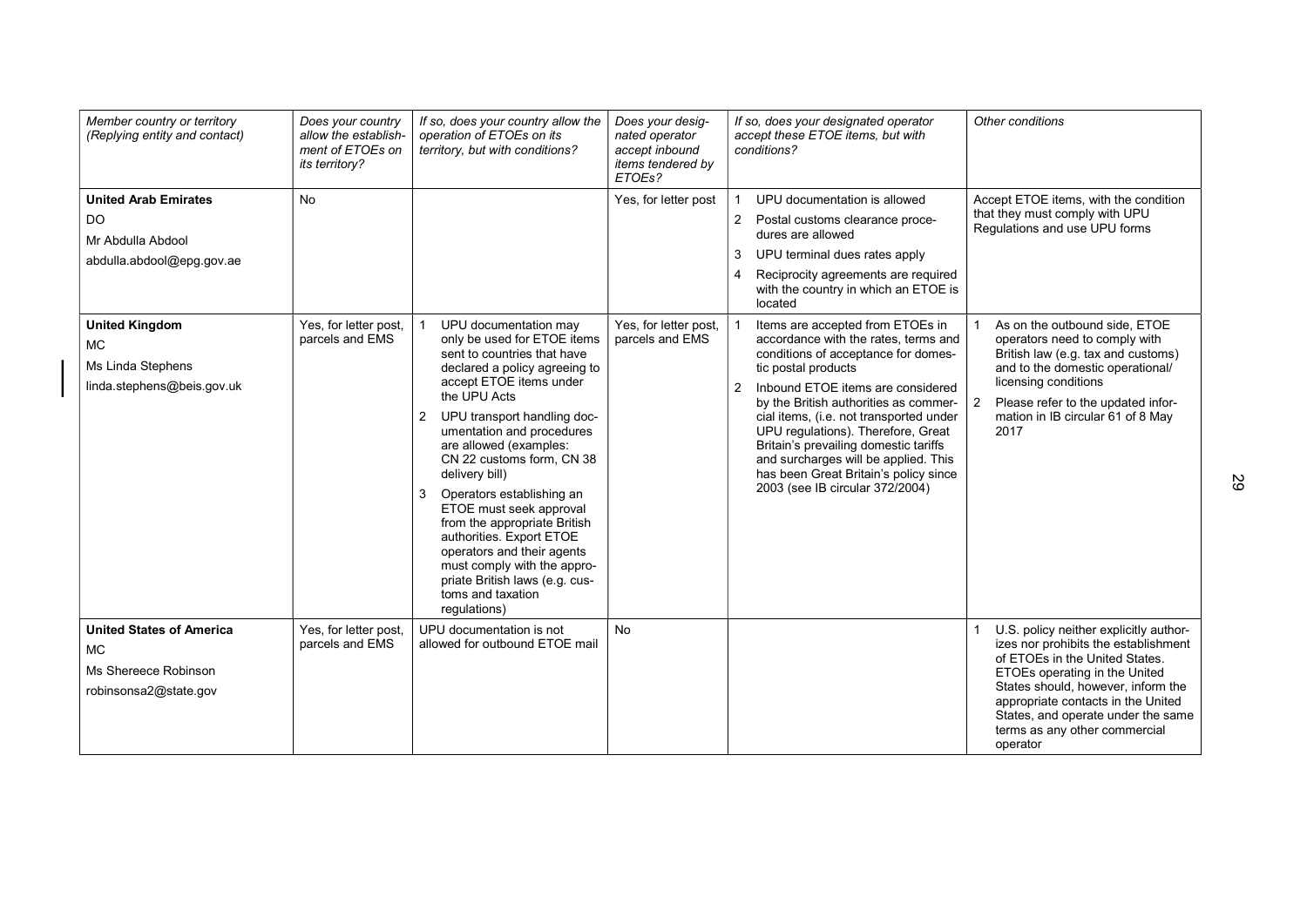| Member country or territory<br>(Replying entity and contact) | Does your country<br>allow the establish-<br>ment of ETOEs on<br><i>its territory?</i> | If so, does your country allow the<br>operation of ETOEs on its<br>territory, but with conditions? | Does your desig-<br>nated operator<br>accept inbound<br>items tendered by<br>ETOEs? | If so, does your designated operator<br>accept these ETOE items, but with<br>conditions?                           | Other conditions                                                                                                                                                                                                                                                                                                                                                                                                                                                                                                                                                                                                                                                                                                                                                                                                                                                                                                                                                                                                                                                                                                               |
|--------------------------------------------------------------|----------------------------------------------------------------------------------------|----------------------------------------------------------------------------------------------------|-------------------------------------------------------------------------------------|--------------------------------------------------------------------------------------------------------------------|--------------------------------------------------------------------------------------------------------------------------------------------------------------------------------------------------------------------------------------------------------------------------------------------------------------------------------------------------------------------------------------------------------------------------------------------------------------------------------------------------------------------------------------------------------------------------------------------------------------------------------------------------------------------------------------------------------------------------------------------------------------------------------------------------------------------------------------------------------------------------------------------------------------------------------------------------------------------------------------------------------------------------------------------------------------------------------------------------------------------------------|
| <b>United States of America</b><br>(cont.)                   |                                                                                        |                                                                                                    |                                                                                     |                                                                                                                    | $\overline{2}$<br>In accordance with U.S. policy,<br>ETOEs operating in the U.S. must<br>not use UPU documentation to<br>export commercial cargo from the<br>United States. All commercial cargo<br>shipments (including ETOE cargo<br>shipments) must be conveyed on<br>commercial documentation (air<br>waybills) under commercial cus-<br>toms clearance procedures. United<br><b>States Postal Service (USPS)</b><br>equipment, such as bags, contain-<br>ers and other receptacles, and cus-<br>toms forms must not be used to<br>export cargo from the United<br>States. Public or private operators<br>that have established or intend to<br>establish ETOE operations in the<br>United States shall so inform the<br>U.S. Department of State and the<br>USPS through the points of contact<br>indicated below. The information to<br>be provided must include the full<br>name of the operator (including any<br>other commercial name(s) used in<br>the U.S.), street address, tele-<br>phone, and the fax and e-mail<br>address of the person or persons<br>responsible for ETOE operations in<br>the United States |
| Uruguay<br>DO.<br>smoreira@correo.com.uy                     | <b>No</b>                                                                              |                                                                                                    | Yes, for letter post<br>and parcels                                                 | Items accepted in accordance with<br>rates, terms and conditions of<br>acceptance for domestic postal ser-<br>vice | DO                                                                                                                                                                                                                                                                                                                                                                                                                                                                                                                                                                                                                                                                                                                                                                                                                                                                                                                                                                                                                                                                                                                             |
|                                                              |                                                                                        |                                                                                                    |                                                                                     | $\overline{2}$<br>UPU documentation is allowed                                                                     |                                                                                                                                                                                                                                                                                                                                                                                                                                                                                                                                                                                                                                                                                                                                                                                                                                                                                                                                                                                                                                                                                                                                |
|                                                              |                                                                                        |                                                                                                    |                                                                                     | 3<br>Postal customs clearance proce-<br>dures are allowed                                                          |                                                                                                                                                                                                                                                                                                                                                                                                                                                                                                                                                                                                                                                                                                                                                                                                                                                                                                                                                                                                                                                                                                                                |
|                                                              |                                                                                        |                                                                                                    |                                                                                     | UPU terminal dues rates apply<br>4                                                                                 |                                                                                                                                                                                                                                                                                                                                                                                                                                                                                                                                                                                                                                                                                                                                                                                                                                                                                                                                                                                                                                                                                                                                |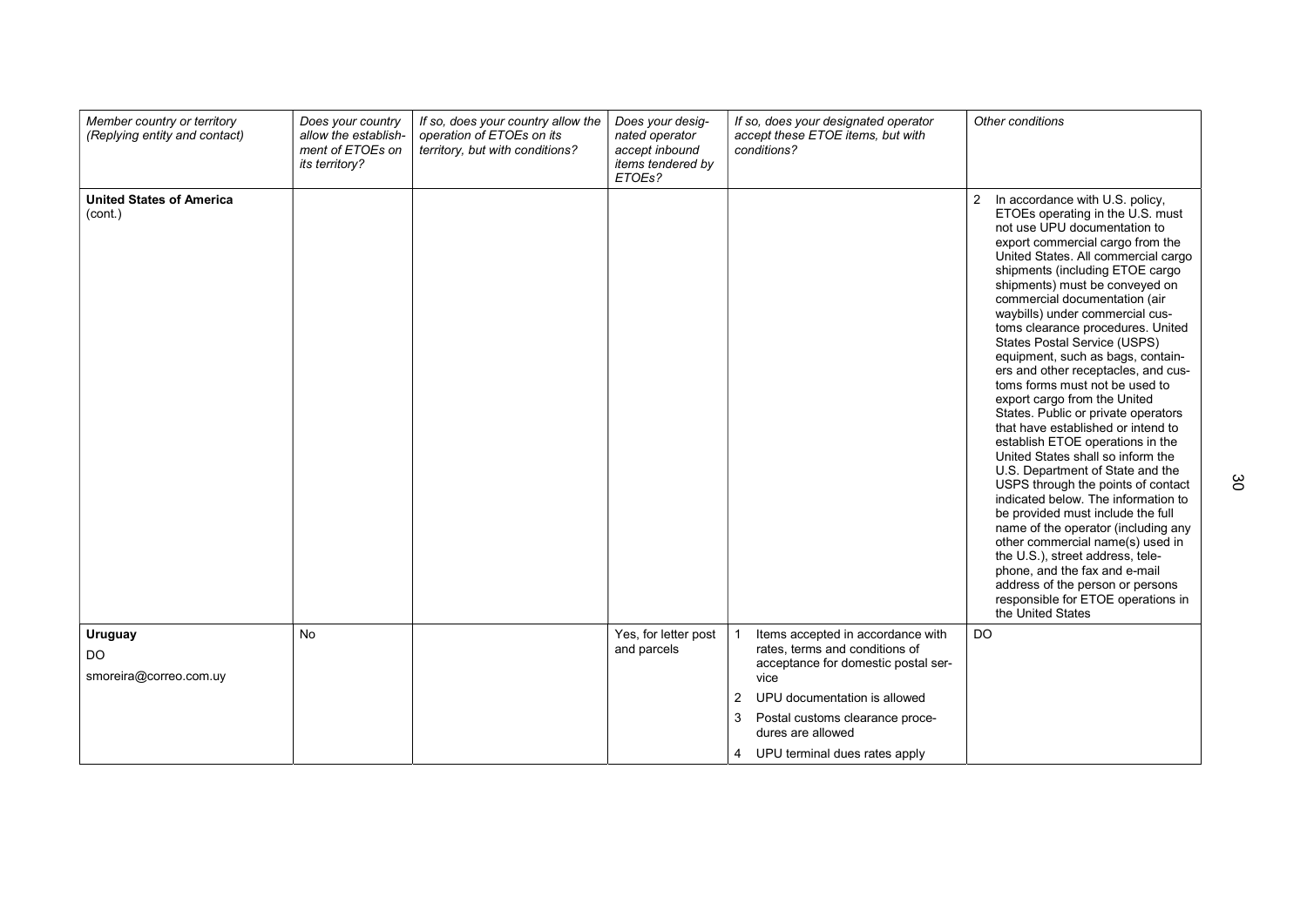| Member country or territory<br>(Replying entity and contact) | Does your country<br>allow the establish-<br>ment of ETOEs on<br>its territory? | If so, does your country allow the<br>operation of ETOEs on its<br>territory, but with conditions? | Does your desig-<br>nated operator<br>accept inbound<br><i>items tendered by</i><br>ETOEs? | If so, does your designated operator<br>accept these ETOE items, but with<br>conditions? | Other conditions                       |
|--------------------------------------------------------------|---------------------------------------------------------------------------------|----------------------------------------------------------------------------------------------------|--------------------------------------------------------------------------------------------|------------------------------------------------------------------------------------------|----------------------------------------|
| <b>Uzbekistan</b>                                            | <b>No</b>                                                                       |                                                                                                    | No                                                                                         |                                                                                          |                                        |
| DO                                                           |                                                                                 |                                                                                                    |                                                                                            |                                                                                          |                                        |
| pak@post.uz                                                  |                                                                                 |                                                                                                    |                                                                                            |                                                                                          |                                        |
| Zimbabwe                                                     | No                                                                              |                                                                                                    | Yes, for letter post                                                                       | UPU documentation is allowed                                                             | Use of UPU documentation to facilitate |
| Mr Kennedy Dewera                                            |                                                                                 |                                                                                                    | and parcels                                                                                | Postal customs clearance proce-                                                          | terminal dues payments                 |
| kennedy.dewera@potraz.gov.zw                                 |                                                                                 |                                                                                                    |                                                                                            | dures are allowed                                                                        |                                        |
|                                                              |                                                                                 |                                                                                                    |                                                                                            | UPU terminal dues rates apply                                                            |                                        |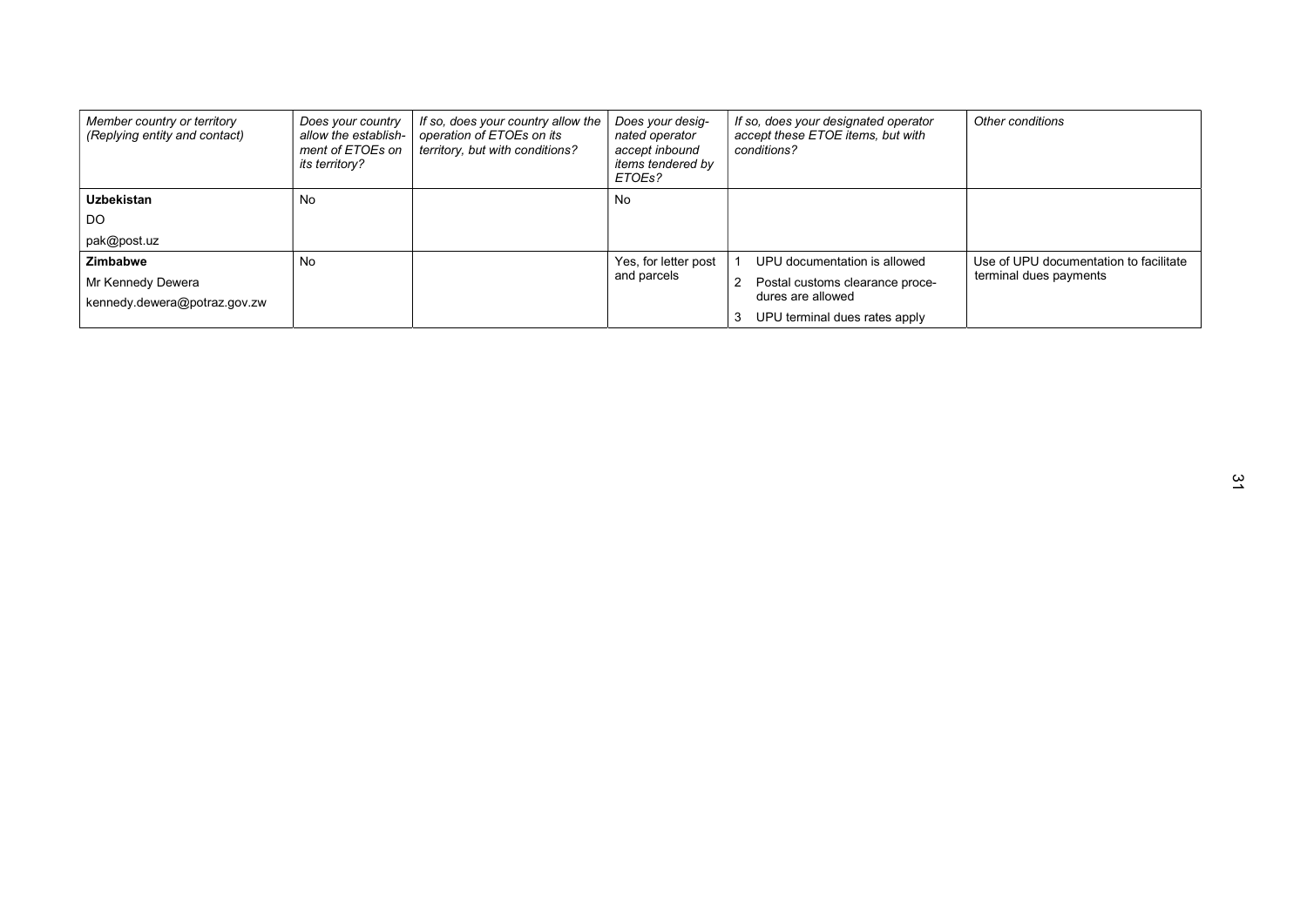#### Additional comments from member countries

#### Australia

Under Australia's ETOE policy, Australia Post will accept items originating from ETOEs (or any other commercial entity holding an international mail processing centre code) dispatched to it on UPU documentation for processing and delivery, solely by means of its direct access service and in accordance with the terms and conditions governing that service. Among other things, an agreement must be established with Australia Post for access rights, wherein the parties acknowledge the terms and conditions that apply to the service, and recognize that penalties may be imposed should items not conform. In the absence of such a direct access agreement with Australia Post, Australia reserves the right to return incompliant items originating from ETOEs and to impose on the designated operator of origin a charge not less than the costs incurred by Australia Post in the handling of these items.

#### Australia's ETOE policy also applies to:

- a items originating from an ETOE but routed through an office of exchange prior to reaching Australia (rerouted ETOE items); and
- b items originating from an ETOE and dispatched to Australia in receptacles also containing items subject to the UPU Acts (collectively, mixed items).

Under Australia's ETOE policy, in the absence of a direct access agreement with Australia Post:

- a in the case of rerouted ETOE items, Australia reserves the right to return all such items and to impose on the designated operator of origin a charge not less than the costs incurred by Australia Post in the handling of these items; and
- b in the case of mixed items, Australia reserves the right to return all such items and to impose on the designated operator of origin a charge not less than the costs incurred by Australia Post in the handling of these items. This is notwithstanding the fact that mixed items may also comprise some items that are subject to the UPU Acts.

# Belgium

#### Point 1.3 – Applicable conditions

In this case, a licence application is submitted to the Belgian Institute of Posts and Telecommunication (IBPT) if, and only if, deliveries of inward dispatches within the framework of the universal service are also made on Belgian territory.

ETOEs and their subcontractors must comply with the basic requirements set out in article 148bis of the Law of 21 March 1991 concerning the reform of certain public economic enterprises. These include respecting the confidentiality of correspondence, observing network security for the transport of dangerous goods, respecting the relevant legal and administrative provisions concerning working conditions and social security requirements and/or collective bargaining agreements negotiated between social partners in accordance with Community law and national legislation and, in justified cases, respecting the provisions concerning the data protection, protection of the environment and regional development. Data protection provisions may apply to personal data, the confidentiality of data transmitted or stored, as well as the protection of privacy.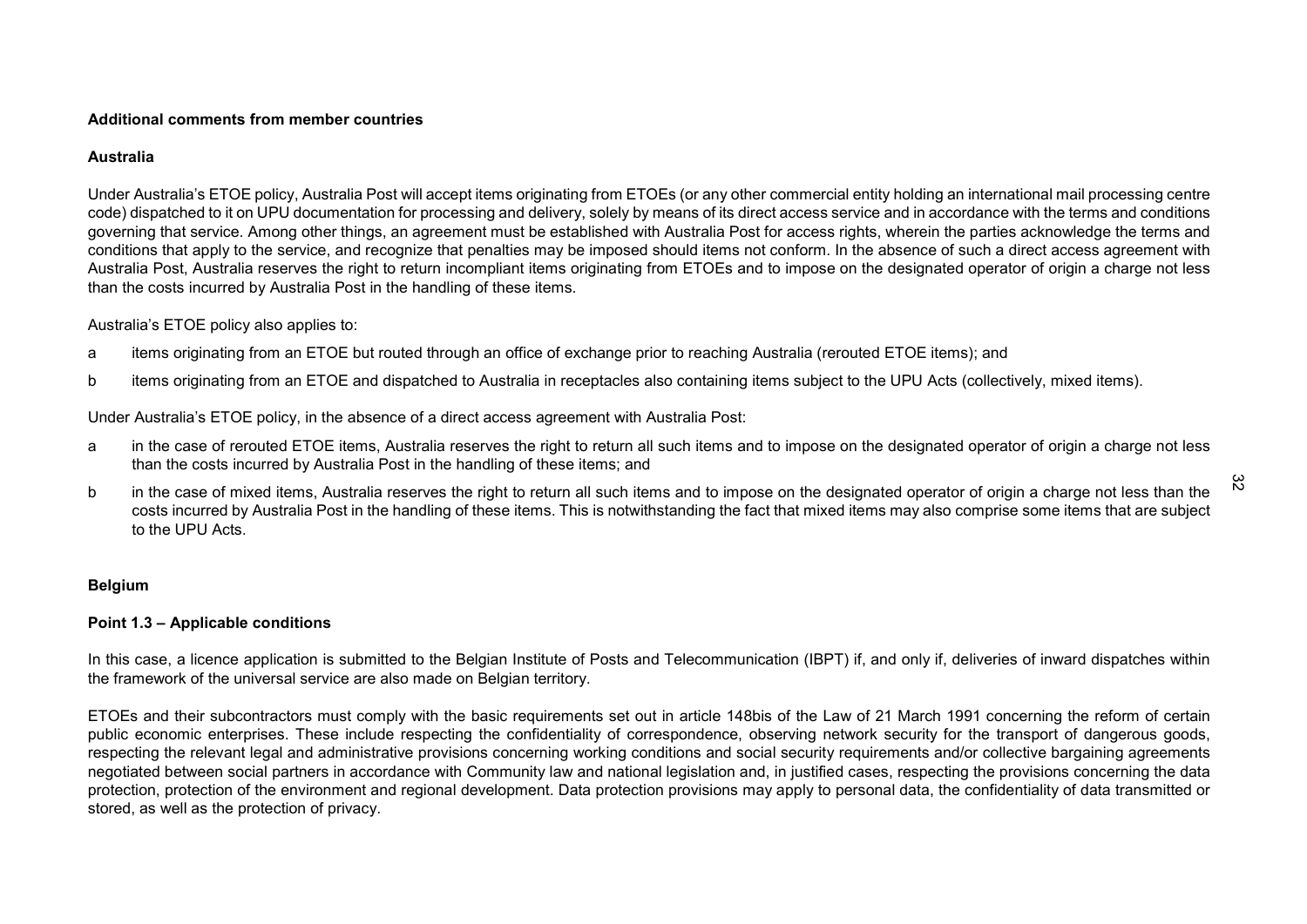Belgium's designated operator, bpost, accepts inbound items from ETOEs. UPU documentation (i.e. CN 38 delivery bill), customs procedures (i.e. CN 22 customs declaration) and the terminal dues system are applicable, subject to a reciprocity agreement between the member country of the designated operator managing or connected with the ETOE and to a prior bilateral agreement between that operator and bpost.

Without prejudice to article 14, paragraph 2.2 of the Law of 17 January 2003 relating to the status of the posts and telecommunications sector regulator authorizing the IBPT to require, subject to a reasoned request in writing, any relevant information from any concerned person, a copy of the bilateral agreement between the designated operator managing or connected with the ETOE shall be transmitted on a voluntary basis by bpost to the IBPT.

Requests to the UPU for IMPC codes shall be submitted through the IBPT.

#### Point 2.3 – Applicable conditions

bpost accepts inbound items from ETOEs. UPU documentation (i.e. CN 38 delivery bill), customs procedures (i.e. CN 22 customs declaration) and the terminal dues system are applicable, subject to a reciprocity agreement between the member country of the designated operator managing or connected with the ETOE and to a prior bilateral agreement between that operator and bpost.

Without prejudice to article 14, paragraph 2.2 of the Law of 17 January 2003 relating to the status of the posts and telecommunications sector regulator authorizing the IBPT to require, subject to a reasoned request in writing, any relevant information from any concerned person, a copy of the bilateral agreement between the designated operator managing or connected with the ETOE shall be transmitted on a voluntary basis by bpost to the IBPT.

Requests to the UPU for IMPC codes shall be submitted through the IBPT.

# Finland

Generally, mail exchanges in accordance with the UPU Acts are based on reciprocity. This does not exist for ETOE mail, and there may be no discrimination against other operators or third parties.

1 Postage and dispatch logos

All logos must show which postal operator runs the ETOE, as well as its name and location. This information is needed to determine who pays the terminal dues, and to deal with possible returns.

#### 2 Terminal dues

The designated operator of Finland will charge the same terminal dues it would have charged if the mail had been sent by the designated operator (public postal operator) of the country in which the ETOE is located.

Terminal dues for mail from all "old" EU countries will be determined in accordance with the REIMS Agreement, and those for mail from the "new accession" EU countries in accordance with REIMS East – where the latter exists. Otherwise, REIMS will also be used for the "new accession" countries.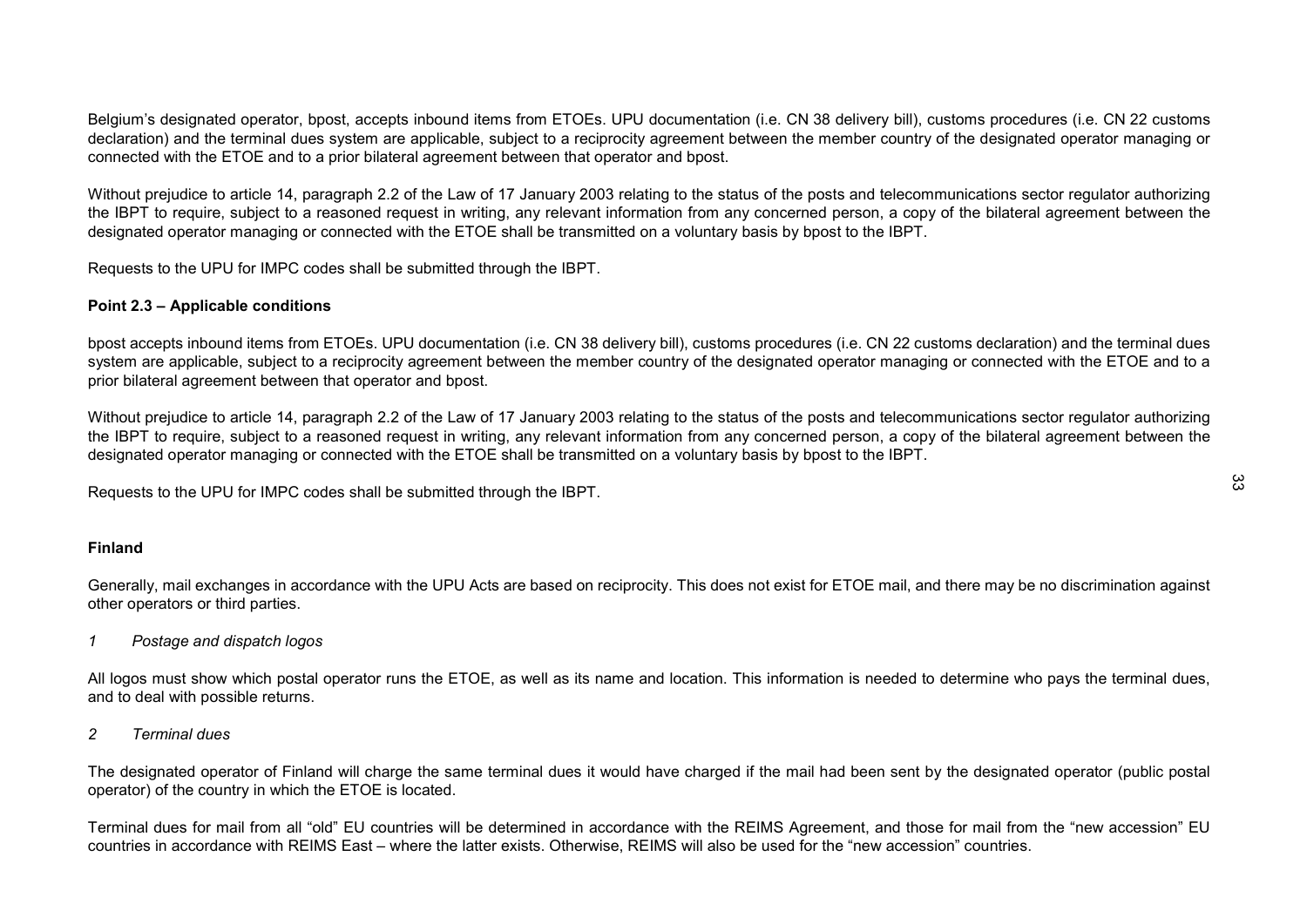#### 3 Returns

The designated operator of Finland does not make ETOE dispatches. In order to serve customers (i.e. senders), mail should be returned to the country where the sender resides. The free return of mail is based on reciprocity, which in this case does not exist. Therefore, the designated operator of Finland will charge normal tariffs for returned mail.

# 4 Dispatches, format separation and dispatch lists

The traffic composition, frequency and other variables will, in all probability, differ from the "normal" traffic from the country in which the ETOE is located and from that of the designated operator operating the ETOE.

Consequently, for ETOE mail, the designated operator of Finland cannot use fixed IPKs or statistics and sampled IPKs that apply to other traffic flows. For the above reasons, it is neither feasible nor cost-effective to carry out sampling on ETOE mail to the required extent.

Therefore, mail from ETOEs to Finland has to be formatted separately, into P, G and E formats (for checking purposes).

Each dispatch should have a dispatch list for each format type, including the number and weight of the items (most ETOE mail is from medium-sized and large customers, and is computer-generated and mainly from mailing houses).

5 Items posted abroad, i.e. ABA and ABC mail

Mail items from ETOEs to Finland have to originate from a sender in the country where the ETOE is located. If that is not the case, the designated operator will in all cases charge for ABA and ABC mail the terminal dues set out in corresponding article of the UPU Convention (this also concerns mail from all EU countries).

#### 6 Quality of service link

Once a technical solution has been found for QS monitoring of ETOE mail, the designated operator of Finland requires that ETOE mail be part of the QS Link system.

ETOE mail from all EU countries has to fulfil the EU Postal Directive and the European Commission decision on third-party access. Therefore, ETOEs located in the European Union have to take part in the prevailing EU measurement scheme, which is currently UNEX (run by IPC).

#### For letters:

- Inbound:
	- All dispatches, regardless of size, must be format-separated P, G and E.
	- The number of items and total weights for each format must be communicated separately for each format and for each dispatch.
	- The billing will be monthly.
	- The owner of the ETOE has to guarantee the bills, otherwise the ETOE has to send a deposit or a bank guarantee.
	- Each item must be clearly marked so that the sending ETOE can be detected (for liability and other legal reasons, also for customer service reasons).

# $\frac{3}{4}$